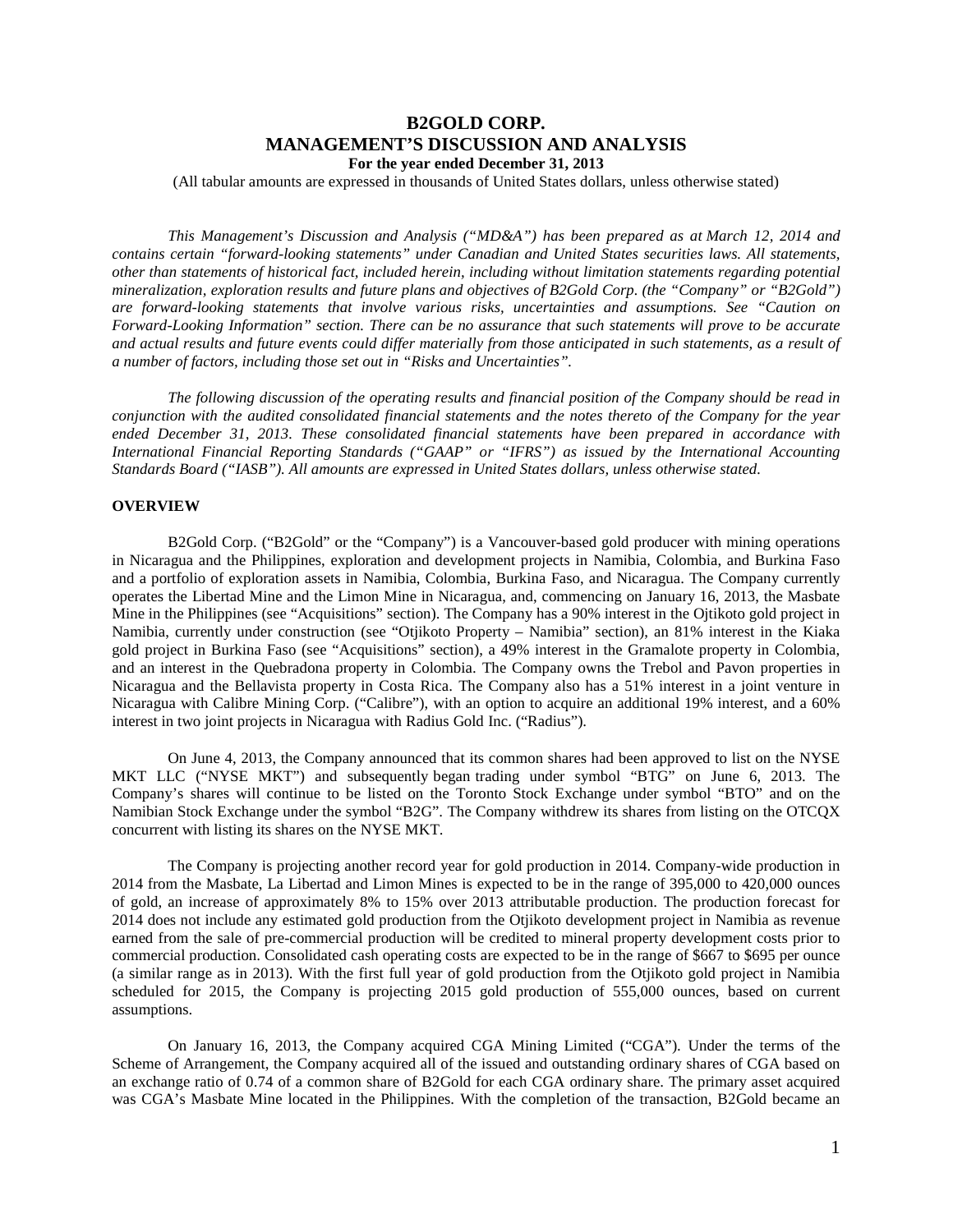intermediate gold producer, achieving geographic and operational diversity including the potential to add significant future cash flow towards the Company's development projects.

On January 10, 2013, the Company announced the commencement of construction at the Otjikoto project. Pre-development cost estimates of \$244 million and deferred stripping estimates of \$33 million remain in line with original pre-feasibility study estimates. In addition to these costs, the Company had planned to lease finance a total of \$60 million for mobile mining equipment and power plant construction costs. However, as a result of Namibian regulations governing the securitization of certain assets, the Company now plans to lease only the mobile mining fleet for a total of \$41 million. The balance of the power plant costs has been funded from the Company's existing cash flows and credit facilities. Leasing arrangements for the mining fleet were concluded in the fourth quarter of 2013 and are expected to be fully drawn and utilized by mid-2015. Construction is scheduled for completion in the fourth quarter of 2014 when mill production is expected to begin and the first gold production from the Otjikoto project is scheduled. The Company expects to ramp up to full production in early 2015.

Based on the positive drill results from the Wolfshag zone to date, on January 21, 2014 the Company announced plans to expand the Otjikoto mine in 2015, increasing ore throughput from 2.5 million tonnes per year to 3 million tonnes. The increased throughput will be achieved through the installation of a pebble crusher, additional leach tanks and mining equipment at a total cost of approximately \$15 million. Once the expansion is completed at the end of 2015, the Company expects that the annual gold production from the main Otjikoto pit would increase to approximately 170,000 ounces.

On April 16, 2013, the Company announced the closing of a new senior secured revolving credit facility ("Senior Credit Facility") with a syndicate of banks. The Senior Credit Facility is comprised of three tranches of \$50 million each for a total of \$150 million and has replaced the prior \$25 million revolving credit facility with Macquarie Bank Limited. The Senior Credit Facility will be used to fund construction and development costs related to Otjikoto and for general corporate purposes. Subsequent to December 31, 2013, the Company entered into an amending agreement pursuant to which the facility amount of the Senior Credit Facility was increased by \$50 million to a total amount of \$200 million, subject to updating security documents to reflect the increased amount of the facility.

On August 23, 2013, the Company issued convertible senior subordinated notes with an aggregate principal amount of \$258.75 million (see "Liquidity and Capital Resources" section). The notes bear interest at a rate of 3.25% per annum, payable semi-annually on April 1st and October 1st of each year commencing from April 1, 2014. The notes will mature on October 1, 2018.

On December 20, 2013, the Company acquired Volta Resources Inc. ("Volta"). Pursuant to the plan of arrangement and effective upon closing of the transaction, Volta has become a wholly-owned subsidiary of B2Gold and all of the issued and outstanding common shares of Volta have been transferred to B2Gold in consideration for the issuance by B2Gold of 0.15 of a common share of B2Gold, for each Volta common share held. The acquisition of Volta has resulted in B2Gold acquiring an 81% interest in the Kiaka Project in Burkina Faso, Africa and a 100% interest in four additional exploration projects in Burkina Faso and exploration projects in Ghana. The Kiaka project is an advanced stage project that includes a large high quality gold deposit containing measured and indicated resources of 4.86 million ounces (153.3 million tonnes grading 0.99 g/t) with the potential to sustain an average annual production rate of approximately 340,000 ounces of gold over a 10 year mine life based on a pre-feasibility study released in May 2012 and an independent technical report released in January 2013.

# **ACQUISITIONS**

#### *Acquisition of CGA Mining Limited*

On January 31, 2013, the Company and CGA announced that they had completed the combination of the two companies (the "Merger") by way of a court-approved scheme of arrangement (the "Scheme of Arrangement") and the merger implementation agreement dated September 18, 2012 between the Company and CGA (the "Merger Implementation Agreement"). Under the terms of the Merger, the Company acquired all of the issued and outstanding ordinary shares of CGA based on an exchange ratio of 0.74 of a common share of B2Gold for each CGA ordinary share. In addition, all of the outstanding stock options of CGA were cancelled and the former holders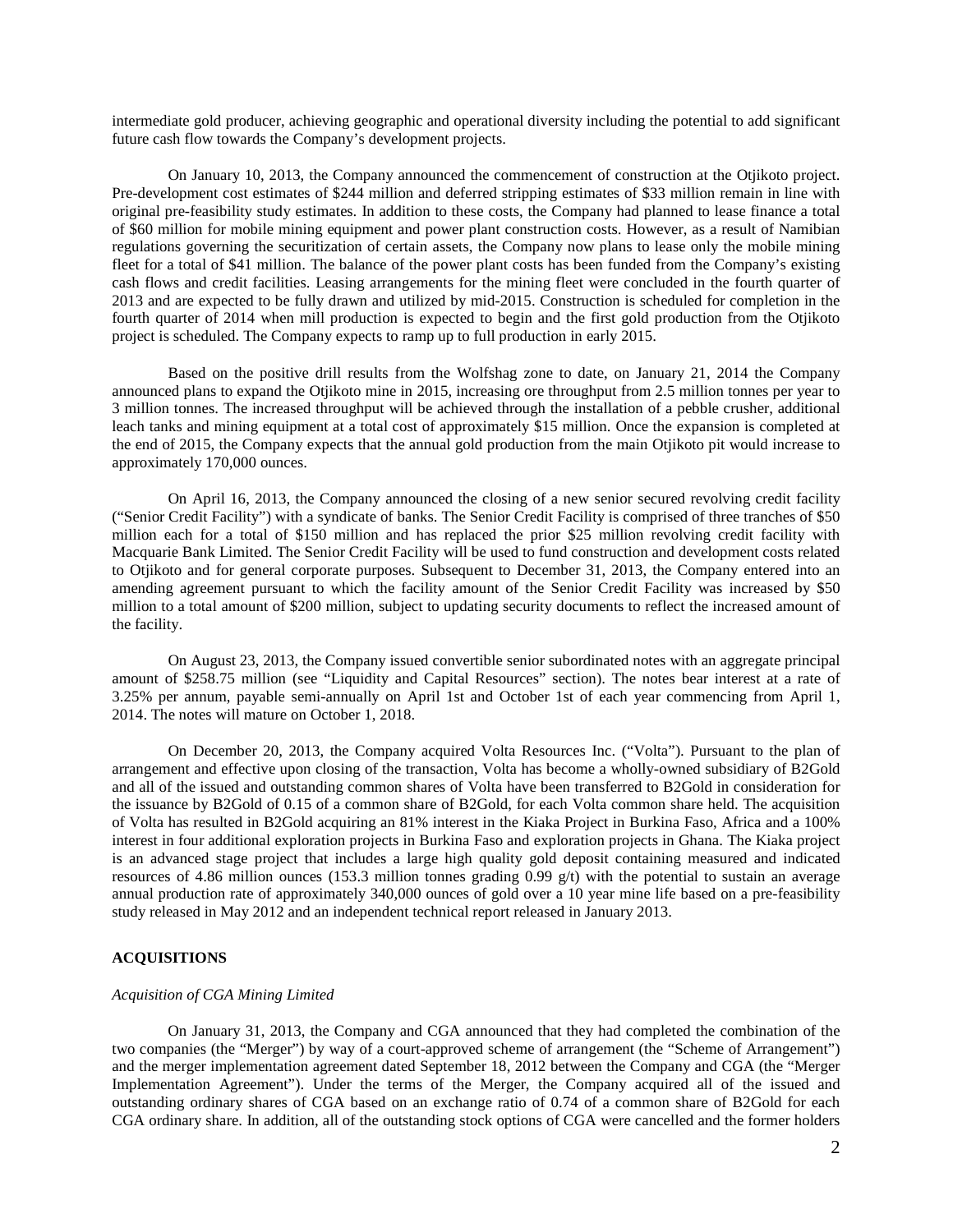thereof received that number of B2Gold shares that corresponded to the value of the "in-the-money" portion of their CGA options. Upon closing of the Merger, CGA became a wholly-owned subsidiary of B2Gold.

As a result, B2Gold issued an aggregate of 250,040,275 common shares to the former CGA shareholders, representing approximately 39% of B2Gold's common shares issued and outstanding upon closing the Merger. An additional 1,933,557 common shares of B2Gold were issued to former CGA option holders upon cancellation of their stock options. As at January 31, 2013, following completion of the Merger, there were approximately 645,382,471 issued and outstanding common shares of B2Gold.

The business combination was accounted for using the acquisition method, with B2Gold as the acquirer of CGA. For accounting purposes, the Acquisition Date was determined to be January 16, 2013, the date at which the Company obtained control of CGA. The primary asset acquired was CGA's Masbate Mine located in the Philippines.

The cost of the acquisition was approximately \$985 million, being the fair value of B2Gold shares issued, based on the issuance of 251,973,832 B2Gold shares at Cdn.\$3.85 per share (the opening share price on the TSX on January 16, 2013) and a foreign exchange rate of Cdn.\$0.985 to \$1. B2Gold's acquisition related costs of \$5.9 million in 2013 and \$1.6 million in 2012 have been charged to acquisition costs in the consolidated statement of operations. The Company's consolidated financial statements include CGA's results commencing from January 16, 2013. The revenue included in the consolidated statement of operations since January 16, 2013 contributed by CGA was \$274.1 million for the year ended December 31, 2013. Had CGA been consolidated from the start of January 1, 2013, the consolidated statement of operations would include additional revenue of \$nil (no gold sales were made by CGA from January 1, 2013 to January 15, 2013).

The following table sets forth the final allocation of the purchase price to assets and liabilities acquired, based on estimates of fair value. The purchase price allocation was finalized as at December 31, 2013.

|                                                                            | \$         |
|----------------------------------------------------------------------------|------------|
| Purchase price allocation:                                                 |            |
| Cash and cash equivalents                                                  | 56,088     |
| Restricted cash                                                            | 9,000      |
| Accounts receivable and prepaids                                           | 11,368     |
| Inventories                                                                |            |
| - Product inventory                                                        | 55,036     |
| Ore stockpile inventory, current portion<br>۰                              | 6,955      |
| Supplies inventory<br>-                                                    | 11,677     |
| Note receivable from RTG Mining Inc.                                       | 2,560      |
| Mining interests                                                           |            |
| - Masbate Mine                                                             | 688,524    |
| Masbate undeveloped mineral interest<br>$\overline{\phantom{0}}$           | 176,460    |
| Long-term investments                                                      |            |
| St. Augustine Gold & Copper Limited                                        | 20,193     |
| Sierra Mining Limited<br>$\overline{\phantom{a}}$                          | 6,038      |
| - RTG Mining Inc.                                                          | 4,806      |
| Value-added tax receivables, long-term                                     | 21,749     |
| Other long-term assets                                                     | 1,727      |
| Accounts payable and accrued liabilities                                   | (31,982)   |
| Current tax payable                                                        | (1,674)    |
| Masbate project loan facility                                              | (18, 524)  |
| Deferred revenue - fair value of gold contracts                            | (37, 404)  |
| Finance lease obligations, including current portion                       | (25, 228)  |
| Mine restoration provisions, including current portion                     | (16,504)   |
| Deferred income taxes                                                      | (157, 494) |
| Other long-term liabilities                                                | (571)      |
| Goodwill                                                                   | 202,070    |
|                                                                            |            |
| Purchase price - 251,973,832 common shares of B2Gold issued on acquisition | 984.870    |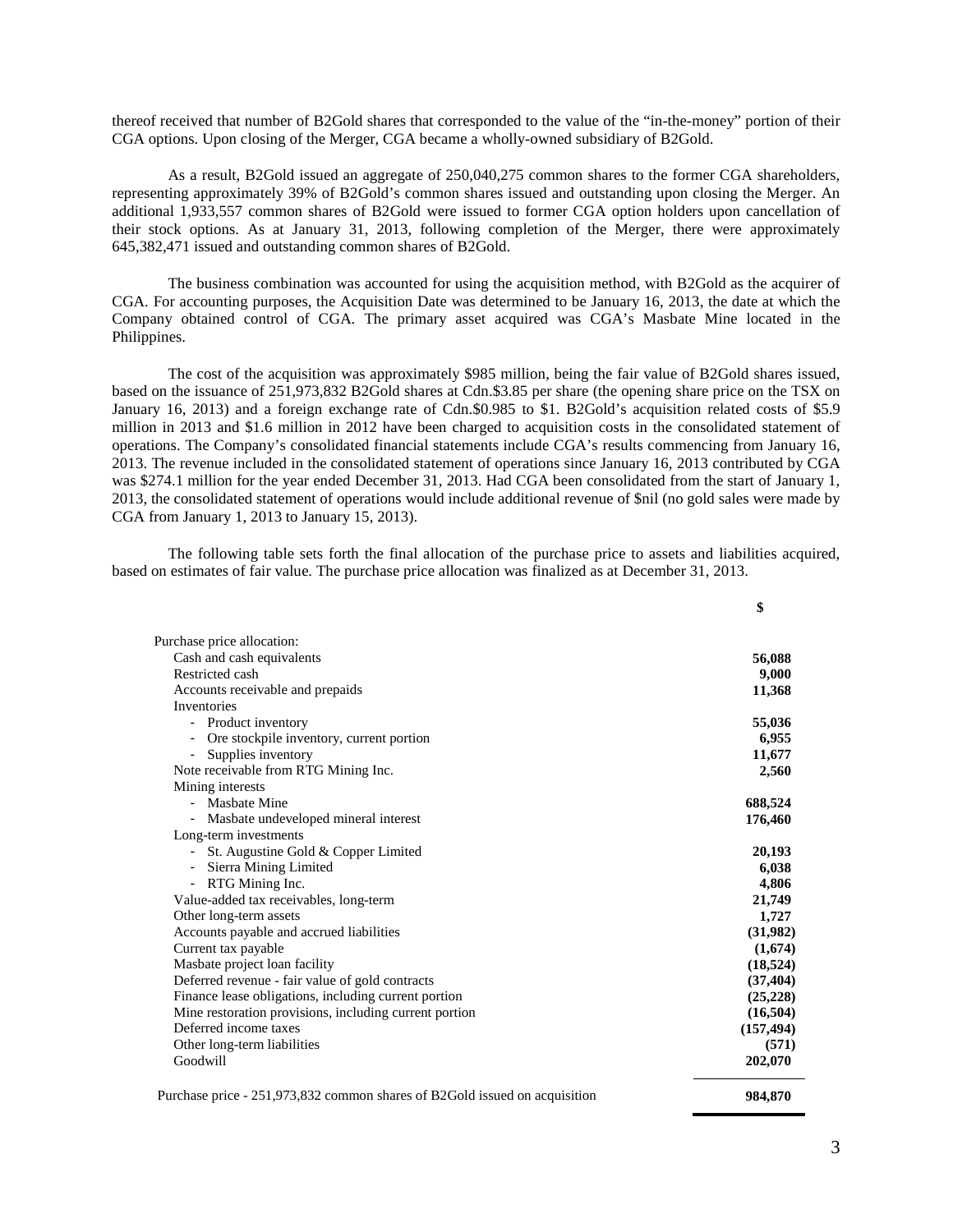Included in CGA's accounts payable and accrued liabilities on January 16, 2013 was \$10.1 million for CGA's transaction costs relating to the business combination (all of which was paid subsequently in the first quarter of 2013).

The Masbate Mine's gold bullion inventory and current portion of ore stockpile inventory were increased by \$32.9 million to reflect their fair values on acquisition, which was all expensed and included in cost of sales in 2013.

The goodwill of \$202.1 million resulting from the acquisition arises mainly on the recognition of deferred income tax liabilities on the transaction due to the requirement to record a deferred tax liability for the difference between the assigned values and the tax bases of assets acquired and liabilities assumed at amounts that do not reflect fair value. None of the goodwill is deductible for tax purposes.

A value of approximately \$176.5 million assigned to undeveloped mineral interest at the Masbate Mine was attributable to (i) mineralized material within mineral resources that management believes can be brought into production and (ii) exploration potential for deposits the Company has the legal right to access, and based on interpretation of information and results, including geological data, that were available at the acquisition date. Amounts assigned to undeveloped mineral interest are not expensed (or depreciated) until the undeveloped mineral interest either becomes associated with additional proven and probable reserves and the reserves are produced or the undeveloped mineral interest is determined to be impaired.

#### *Acquisition of Volta Resources Inc.*

On December 20, 2013, B2Gold and Volta completed the combination of the two companies by way of a plan of arrangement under the Business Corporations Act (Ontario). Pursuant to the plan of arrangement and effective upon closing of the transaction, Volta has become a wholly-owned subsidiary of B2Gold and all of the issued and outstanding common shares of Volta have been transferred to B2Gold in consideration for the issuance by B2Gold of 0.15 of a common share of B2Gold, for each Volta common share held (the "Exchange Ratio"). All of the outstanding options of Volta have been exchanged under the arrangement and the holders of the Volta options have received options to purchase common shares of B2Gold based on the Exchange Ratio. The arrangement has been accounted for by B2Gold as a purchase of net assets.

The acquisition of Volta has resulted in B2Gold acquiring an 81% interest in the Kiaka Project in Burkina Faso, Africa and a 100% interest in four additional exploration projects in Burkina Faso and exploration projects in Ghana.

In connection with the closing of the transaction, B2Gold has issued an aggregate of 23,331,805 common shares of B2Gold to the former shareholders of Volta and has authorized the issuance of an additional 2,079,000 common shares upon the exercise of the stock options held by the former security holders of Volta. On closing of the transaction, B2Gold had approximately 675 million common shares issued and outstanding, with former Volta shareholders holding approximately 3.4% of the fully- diluted in-the-money shares outstanding of B2Gold.

The cost of the acquisition was approximately \$48.3 million, and included the fair value of B2Gold shares issued of \$46.4 million, based on the issuance of 23,331,805 B2Gold shares at Cdn.\$2.12 per share (the opening share price on the TSX on December 20, 2013) and a foreign exchange rate of Cdn.\$1.0648 to \$1, the fair value of B2Gold replacement options of \$0.9 million, plus B2Gold transaction costs of \$1 million.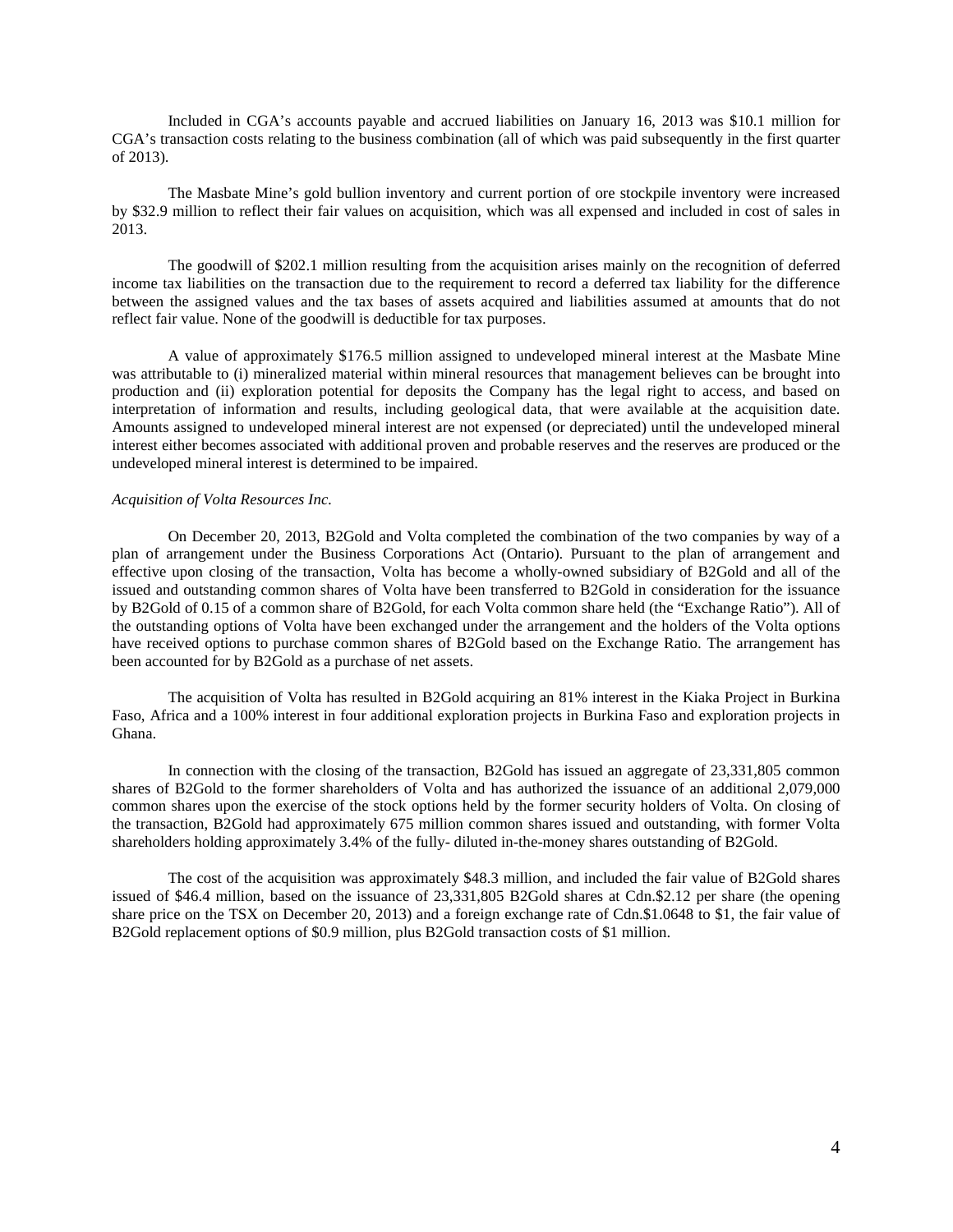The following table sets forth the allocation of the purchase price to the fair value of the assets and liabilities acquired.

| Purchase price allocation:                       |          |
|--------------------------------------------------|----------|
| Cash and cash equivalents                        | 4,184    |
| Accounts receivable and prepaids                 | 408      |
| Long-term investments - GoldStone Resources Ltd. | 20       |
| Other long-term assets                           | 60       |
| Mining interests - Kiaka - development property  | 50,550   |
| Accounts payable and accrued liabilities         | (6, 183) |
| Current tax payable                              | (700)    |
|                                                  | 48.339   |

**\$**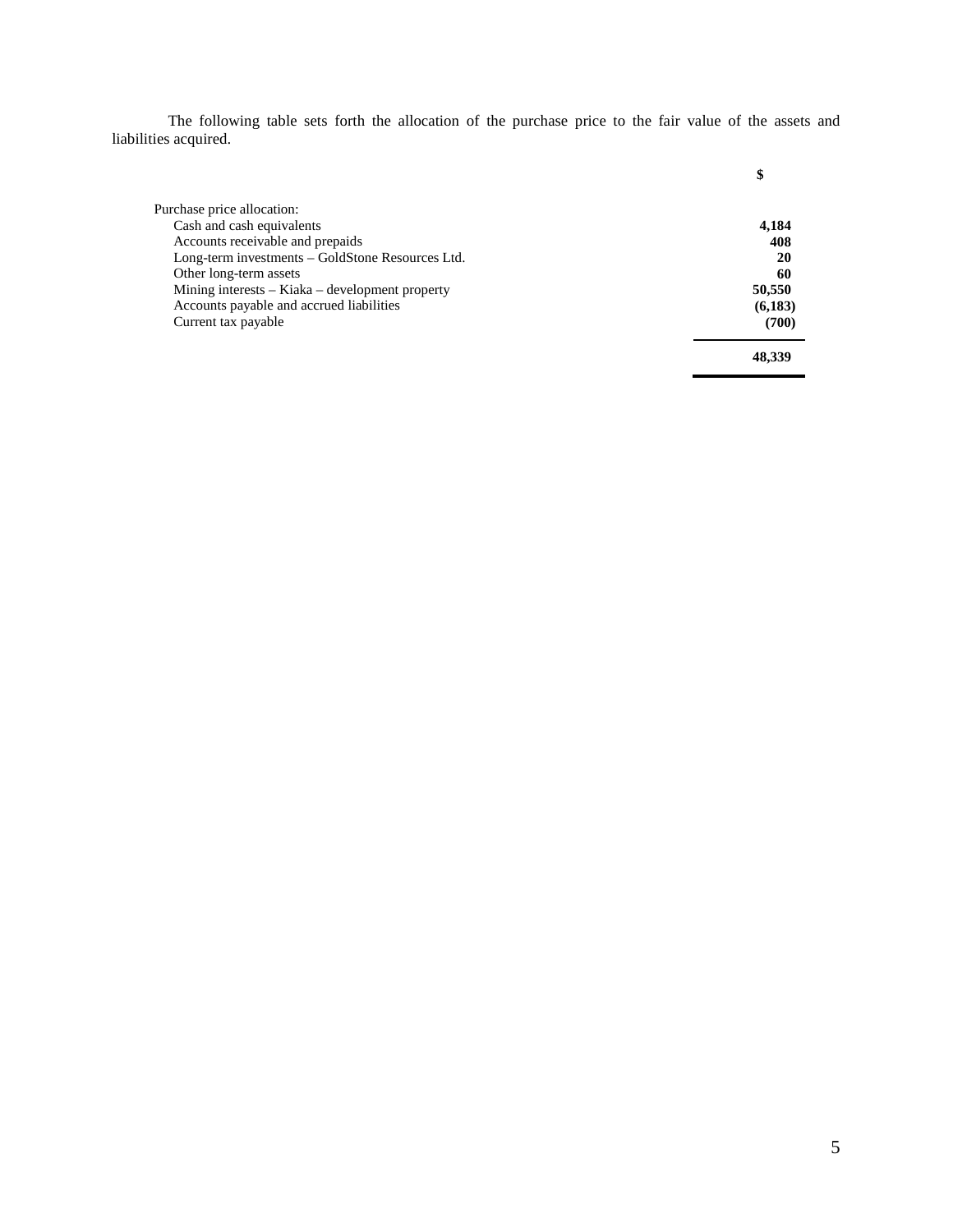# **REVIEW OF FINANCIAL RESULTS**

## *Selected Quarterly Financial and Operating Results:*

|                                                                                                            | Three months ended<br>December 31<br>(unaudited) |        |         | <b>Years ended</b><br>December 31<br>(unaudited) |         |  |
|------------------------------------------------------------------------------------------------------------|--------------------------------------------------|--------|---------|--------------------------------------------------|---------|--|
|                                                                                                            | 2013                                             | 2012   | 2013    | 2012                                             | 2011    |  |
| Gold revenue (\$ in thousands)                                                                             | 138,054                                          | 70,783 | 544,272 | 259,051                                          | 225,352 |  |
| Gold sold (ounces)                                                                                         | 106,185                                          | 41,627 | 380,895 | 155,008                                          | 144,013 |  |
| Average realized gold price (\$/ounce)                                                                     | 1,300                                            | 1,700  | 1,429   | 1,671                                            | 1,565   |  |
| Gold produced (ounces)                                                                                     | 105,577                                          | 44,324 | 366,313 | 157,885                                          | 144,604 |  |
| Cash operating costs (\$/ounce gold)                                                                       | 638                                              | 604    | 681     | 587                                              | 527     |  |
| Total cash costs (\$/ounce gold)                                                                           | 678                                              | 657    | 727     | 640                                              | 612     |  |
| Adjusted net income $\frac{1}{s}$ in thousands)                                                            | 3,711                                            | 18,009 | 63,754  | 79,748                                           | 80,521  |  |
| Adjusted net income per share – basic (\$/share)                                                           | 0.01                                             | 0.05   | 0.10    | 0.21                                             | 0.24    |  |
| Net income (\$ in thousands)                                                                               | 26,220                                           | 10,948 | 67,303  | 51,907                                           | 56,300  |  |
| Earnings per share $-$ basic (\$/share)                                                                    | 0.04                                             | 0.03   | 0.11    | 0.13                                             | 0.17    |  |
| Earnings per share $-$ diluted (\$/share)                                                                  | 0.02                                             | 0.03   | 0.07    | 0.13                                             | 0.16    |  |
| Cash flows from operating activities (\$ in<br>thousands) – before changes in non-<br>cash working capital | 35,703                                           | 31,124 | 144,343 | 114,399                                          | 108,930 |  |
| Cash flows from operating activities<br>- before changes in non-cash working<br>capital (\$/share)         | 0.05                                             | 0.08   | 0.23    | 0.30                                             | 0.32    |  |

## *Fourth quarter 2013 and 2012*

With the acquisition of the Masbate Mine on January 16, 2013 (upon completion of the acquisition of CGA Mining Limited) and continued strong performance from its Nicaraguan operations, the Company achieved another new quarterly production record. Consolidated gold production in the fourth quarter of 2013 was a record 105,577 ounces, an increase of 138% compared to the same period in 2012. Gold production from the Masbate Mine in the Philippines accounted for 106% of the increase, and gold production from the Company's La Libertad and Limon Mines in Nicaragua increased by 32% over the fourth quarter in 2012.

The Company is projecting another record year for gold production in 2014. Company-wide production in 2014 from the Masbate, La Libertad and Limon Mines is expected to be in the range of 395,000 to 420,000 ounces of gold, an increase of approximately 8% to 15% over 2013 attributable production. The production forecast for 2014 does not include any estimated gold production from the Otjikoto development project in Namibia as revenue earned from the sale of pre-commercial production will be credited to mineral property development costs prior to

<span id="page-5-0"></span> $\overline{a}$ 

<sup>1</sup> Attributable to the shareholders of the Company.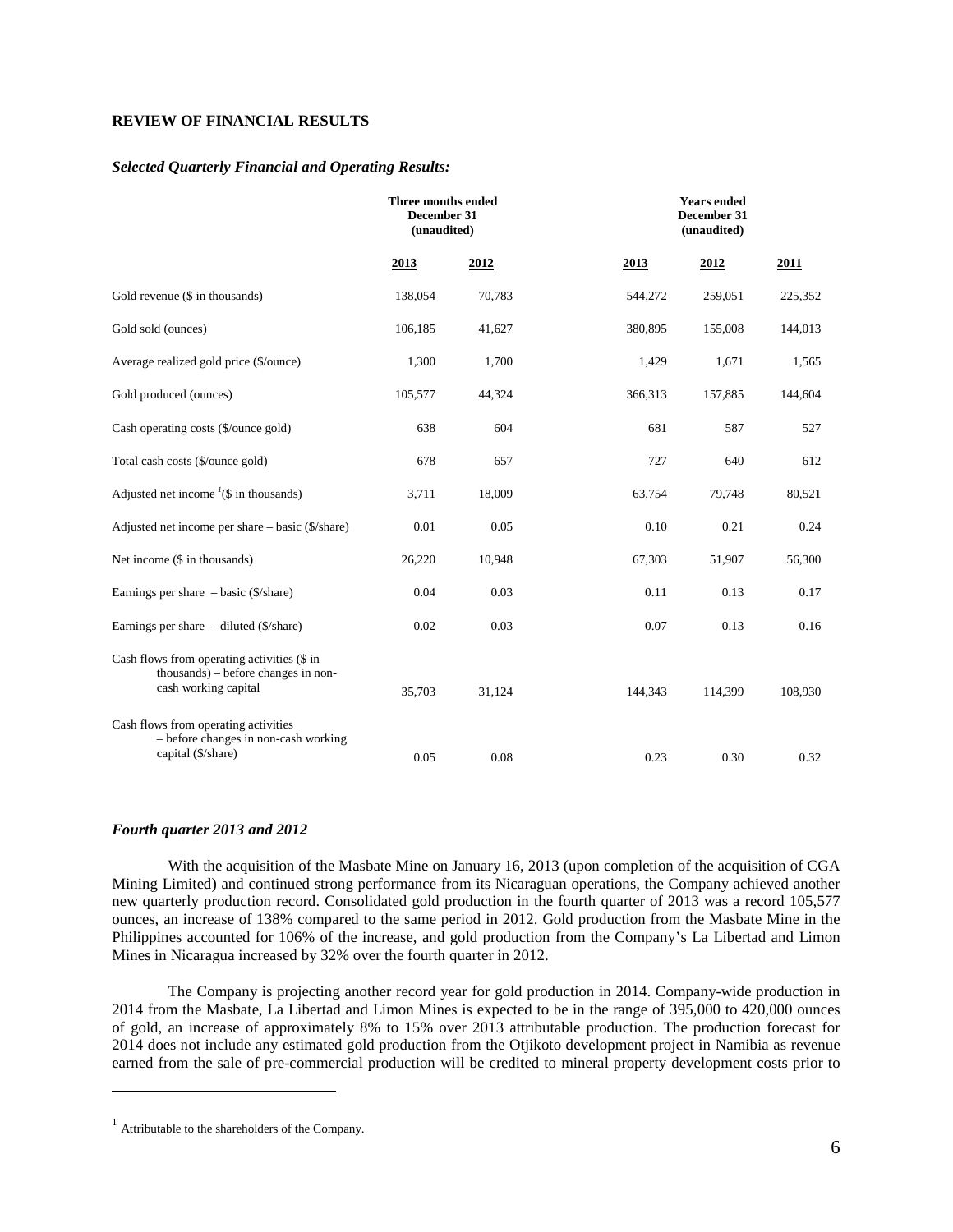commercial production. Consolidated cash operating costs are expected to be in the range of \$667 to \$695 per ounce (a similar range as in 2013). With the first full year of gold production from the Otjikoto gold project in Namibia scheduled for 2015, the Company is projecting 2015 gold production of 555,000 ounces, based on current assumptions.

Gold revenue for the fourth quarter of 2013 was \$138.1 million on sales of 106,185 ounces at an average price of \$1,300 per ounce compared to \$70.8 million on sales of 41,627 ounces at an average price of \$1,700 per ounce in the 2012 fourth quarter. The significant increase of 95% in revenue (despite a 24% decrease in the average realized gold price) was driven by gold production from the Company's Masbate Mine as well as increased production from the Nicaraguan operations.

Gold revenue of \$138.1 million included a non-cash amount of \$9.3 million related to the recognition of deferred revenue, associated with the fair value adjustment of the gold forward contracts acquired as part of the CGA acquisition. On January 16, 2013, the Company assumed the gold forward contracts related to the Masbate project of 50,225 ounces of gold with settlements scheduled between January 31, 2013 and December 31, 2013 at an average price of \$913 per ounce. The fair value of these contracts (required to be recognized as part of the Company's acquisition accounting) was estimated to be negative \$37.4 million on January 16, 2013. For accounting purposes, these contracts are not subsequently re-measured at fair value after initial recognition and are reduced through a corresponding adjustment to revenue consistent with the timing of revenue recognition criteria being met for the gold deliveries made under the terms of contract. During the quarter, 12,661 ounces of gold were delivered under the gold forward contracts at an average settlement price of \$927 per ounce.

In the fourth quarter of 2013, the Masbate Mine accounted for \$65 million (which included a non-cash amount of \$9.3 million described above) of gold revenue from the sale of 47,536 ounces, La Libertad Mine accounted for \$56 million (Q4 2012 - \$50.5 million) of gold revenue from the sale of 44,649 ounces (Q4 2012 – 29,727 ounces) while \$17.5 million (Q4 2012 - \$20.2 million) was contributed by the Limon Mine from the sale of 14,000 ounces of gold (Q4 2012 – 11,900 ounces).

Consolidated cash operating costs for the fourth quarter of 2013 were \$638 per ounce of gold which compares to budget of \$686 per ounce and \$604 per ounce in the same quarter last year. Gold production from the Company's three mines exceeded each of the mine's budgeted production in the fourth quarter of 2013, and all three mines achieved lower than budgeted per ounce cash operating costs.

Cash flow from operating activities before changes in non-cash working capital was \$35.7 million (\$0.05 per share) in the fourth quarter of 2013 compared to \$31.1 million (\$0.08 per share) in the same quarter last year, an increase of 15%. The cash flow in the quarter was the second highest in the Company's history, despite a 29% decrease in the average realized gold price (on a cash basis, excluding the non-cash deferred revenue). The increase was mainly due to the recent acquisition of the Masbate Mine and increased gold production from the Libertad and Limon mines.

As at December 31, 2013, the Company remained in a strong financial position with cash of \$252.7 million. Total liquidity available at December 31, 2013 was approximately \$383 million consisting of cash of \$252.7 million, \$100 million available for drawdown under the Company's Senior Credit Facility and \$30 million available under the equipment finance lease with CAT Financial.

Adjusted net income was \$3.7 million (\$0.01 per share) compared to \$18 million (\$0.05 per share) in the same period of 2012 (see "Non-IFRS Measures" section for reconciliation of net income to adjusted net income). Adjusted net income was lower in the current quarter mainly due to a significant decline in the average realized gold price and to slightly higher operating costs and depreciation charged per ounce of gold sold. General and administrative costs also increased by \$3.4 million in the quarter, and realized derivative losses and interest expense were higher by \$1.5 million and \$1 million, respectively.

For the fourth quarter of 2013, the Company generated (GAAP) net income of \$26.2 million (\$0.04 per share) compared to \$10.9 million (\$0.03 per share) in the equivalent period of 2012. Included in net income was a gain of \$14.2 million in the current quarter relating to the overall change in fair value of the Company's convertible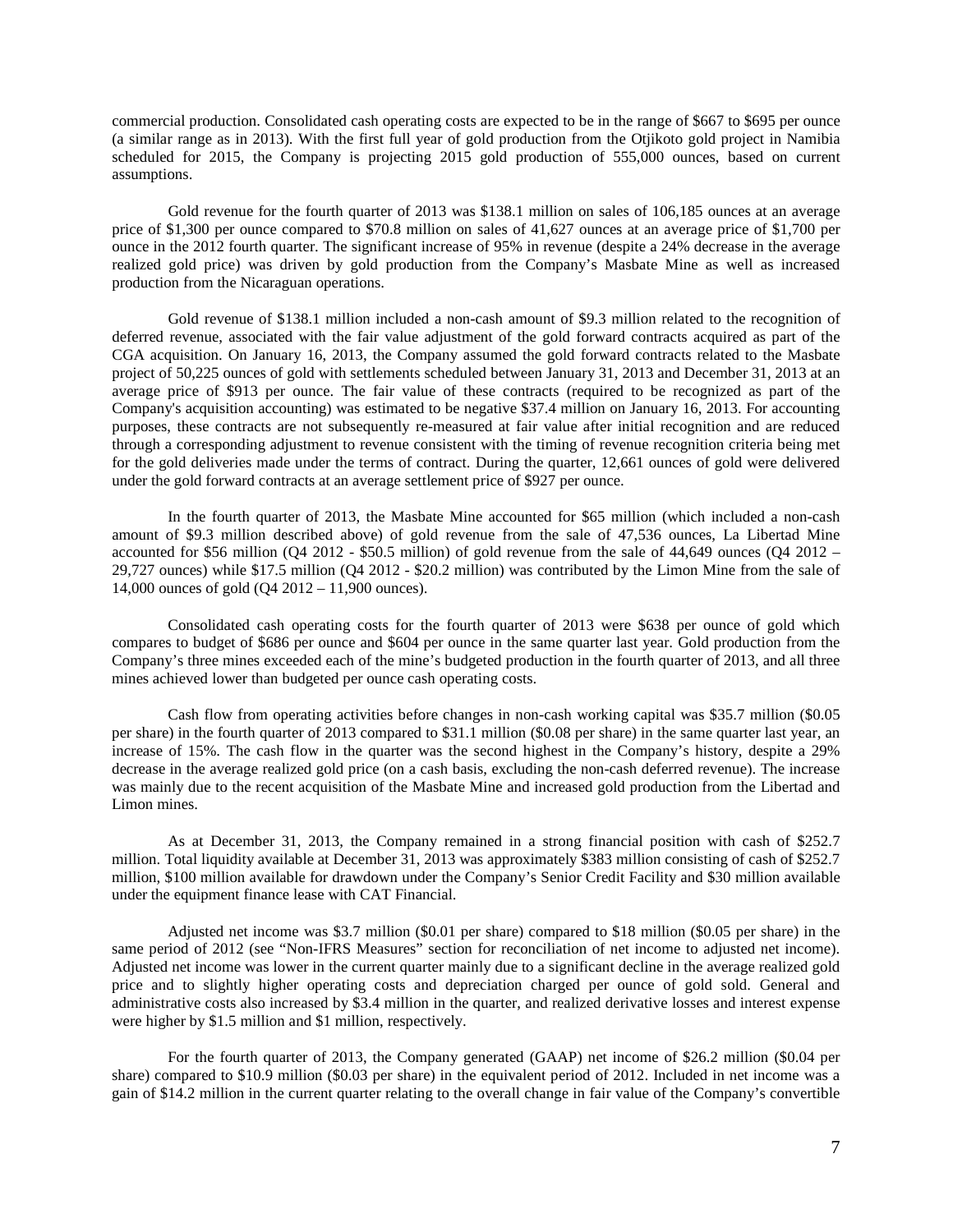senior subordinated notes issued on August 23, 2013. The convertible notes are measured at fair value on each financial reporting period-end date.

General and administrative costs relate to the Company's head office in Vancouver, the Managua office in Nicaragua, and the Makati office in the Philippines. Consolidated general and administrative costs increased in the fourth quarter of 2013 compared to the year ago period by approximately \$3.4 million, of which \$1.3 million related mainly to Makati administrative costs and \$1.6 million to Vancouver Corporate costs including increased salaries and professional consulting fees.

For the three months ended December 31, 2013, the Company recorded realized derivative losses of \$1.6 million and unrealized derivative gains of \$3 million (see "Liquidity and capital resources – derivative financial instruments" section). The realized derivative losses relate to the Company's foreign currency contracts, entered into to manage its foreign currency exposure relating to the development of its Otjikoto project. These contracts reduce the Company's foreign currency exposure to the Rand below the budgeted rate of 8.5 Rand to the United States dollar, the conversion ratio used for the Otjikoto construction budget. These contracts were entered into to protect against capital cost over-runs that may otherwise occur due to currency fluctuations.

The Company also reported \$1.1 million (net of capitalized interest) in interest expense as compared with \$0.1 million in the fourth quarter of 2012. The increase in interest expense was due to increased debt, relating mainly to the revolving corporate credit facility and finance lease obligations. Interest expense (net of capitalized interest) relating to the convertible senior subordinated notes issued on August 23, 2013 was recorded as part of the overall change in fair value of the notes in the statement of operations. During the three months ended December 31, 2013, the Company capitalized interest costs on its borrowings attributable to funds spent on Otjikoto (subsequent to the issuance of the related loans) in the amount of \$2.2 million. This interest was calculated on an effective interest basis on the Company's aggregate borrowings which includes the convertible senior subordinated notes and the Senior Credit Facility.

#### *Fiscal Years 2013 and 2012*

Consolidated attributable gold production for 2013 was a record 366,313 ounces. Including nonattributable pre-acquisition production of 7,087 ounces from Masbate (from January 1, 2013 to January 15, 2013), consolidated gold production for 2013 was 373,400 ounces, which compares favorably to the Company's guidance range of 360,000 to 380,000 ounces.

Consolidated cash operating costs were \$681 per ounce and were at the lower end of the Company's guidance range of \$675 to \$690 per ounce of gold for 2013.

For the full-year 2013, consolidated gold revenue was a record \$544.3 million compared to \$259.1 million in the same period in 2012. The significant increase of 110% in revenue was driven by gold production from the Company's newly acquired Masbate Mine as well as increased production from its Nicaraguan operations.

In 2013, the Masbate Mine accounted for \$274.1 million (which included a non-cash amount of \$37.4 million relating to the recognition of deferred revenue) of gold revenue from the sale of 184,737 ounces, La Libertad Mine accounted for \$190 million (2012 - \$179.6 million) of gold revenue from the sale of 138,758 ounces (2012 – 107,398 ounces) while \$80.2 million (2012 - \$79.5 million) was contributed by the Limon Mine from the sale of 57,400 ounces of gold (2012 – 47,610 ounces).

Adjusted net income in 2013 was \$63.8 million (\$0.10 per share) compared to \$79.7 million (\$0.21 per share) in 2012 (see "Non-IFRS Measures" section for reconciliation of net income to adjusted net income). Adjusted net income was lower mainly due to a significant decline in the average realized gold price, partially offset by higher gold sales volumes. General and administrative costs also increased by \$14.3 million in the year, and realized derivative losses and interest expense were higher by \$4.6 million and \$2.8 million, respectively. In addition, current income tax expense increased by \$5 million in the year over 2012 mainly due to higher gold production in Nicaragua.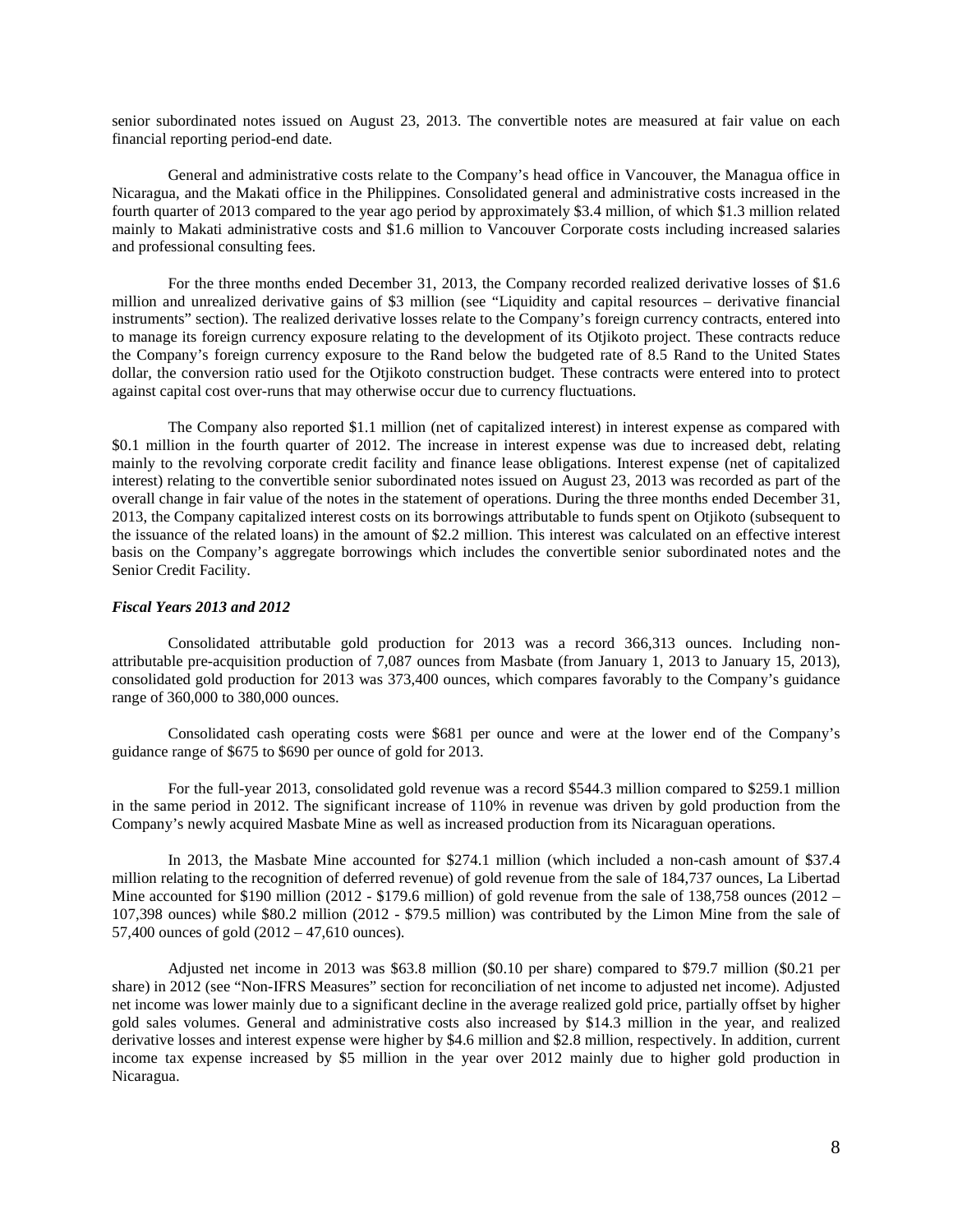For 2013, the Company generated (GAAP) net income of \$67.3 million (\$0.11 per share) compared to \$51.9 million (\$0.13 per share) in 2012.

General and administrative costs increased by \$14.3 million in 2013, of which \$4.9 million related mainly to Makati administrative costs and \$5.4 million related to increased salaries and benefits costs, including \$3.3 million to cash bonuses paid to senior management in the second quarter of 2013. The remainder related mainly to increased corporate growth and development activities, including professional fees relating to the Company's Sarbanes Oxley documentation and legal fees with respect to the Company's claims (see "Contingent Gains" section).

On May 13, 2013, the Company completed the sale to Franco-Nevada Corporation of all of its right, title and interest in and to an existing 1.2% net smelter returns royalty ("NSR"), covering Pretium Resources Inc.'s ("Pretium") Brucejack gold project in northwestern British Columbia for \$45 million in cash. The sale was completed pursuant to the terms of a royalty purchase agreement between the Company and Franco-Nevada Corporation dated May 8, 2013. The Brucejack royalty had been acquired by B2Gold in connection with the acquisition of Central Sun Mining Inc. ("Central Sun") in March 2009. For accounting purposes, no value of the total purchase price relating to the business combination with Central Sun had been allocated to the NSR, based upon an evaluation of the likely cash flows arising from the NSR. In the period since the original accounting for the business combination the Company determined that the NSR did not fulfil the threshold for recognition as an asset as it did not have sufficient assurance over the likelihood of future cash flows from the NSR to record an asset, consistent with the original business combination accounting. As a result, in the second quarter of 2013, the Company recorded a \$44.5 million pre-tax gain on disposal of the NSR, net of related transaction costs of \$0.5 million.

In the third quarter of 2013, the Company made a decision to curtail exploration on the Cebollati property and to search for a joint venture partner willing to continue to explore the property for an economic gold deposit. As a result, the carrying value of the Cebollati property was written off and a charge of \$9.6 million was recorded in the statement of operations.

Total assets increased to \$2,310 million at December 31, 2013 from \$676 million at December 31, 2012, mainly due to the acquisition of CGA on January 16, 2013. In addition, on August 23, 2013, the Company issued convertible senior subordinated notes for net proceeds of \$249.7 million.

## *Fiscal Years 2012 and 2011*

Total gold production for 2012 was 157,885 ounces, (previously an annual record) and was within the Company's 2012 guidance.

Total gold revenue was \$259.1 million on sales of 155,008 ounces at an average price of \$1,671 per ounce compared to \$225.4 million on sales of 144,013 ounces at an average price of \$1,565 per ounce in 2011. The Libertad Mine accounted for \$179.6 million (2011 - \$154.8 million) of gold revenue from the sale of 107,398 ounces (2011 – 98,797 ounces) while \$79.5 million (2011 - \$70.6 million) was contributed by the Limon Mine from the sale of  $47,610$  ounces  $(2011 - 45,216)$  ounces).

The Company's consolidated gold production in 2012 was 157,885 ounces at an operating cash cost of \$587 per ounce compared to 144,604 ounces being produced in 2011 at an operating cash cost of \$527 per ounce.

Cash flow from operating activities before non-cash working capital changes increased to \$114.4 million (\$0.30 per share) in 2012 from \$108.9 million (\$0.32 per share) in the previous year. The increase reflects the Company's strong operating performance from both its La Libertad and Limon Mines and strength in gold prices, partially offset by higher Nicaraguan income taxes payable. The Company had used most of its non-capital loss carry forwards, relating to La Libertad Mine, in the fourth quarter of 2011 to significantly offset its 2011 Nicaraguan taxable income.

Adjusted net income was \$79.7 million (\$0.21 per share) in 2012 compared to \$80.5 million (\$0.24 per share) in 2011. Adjusted net income was calculated by excluding non-cash share-based compensation expense of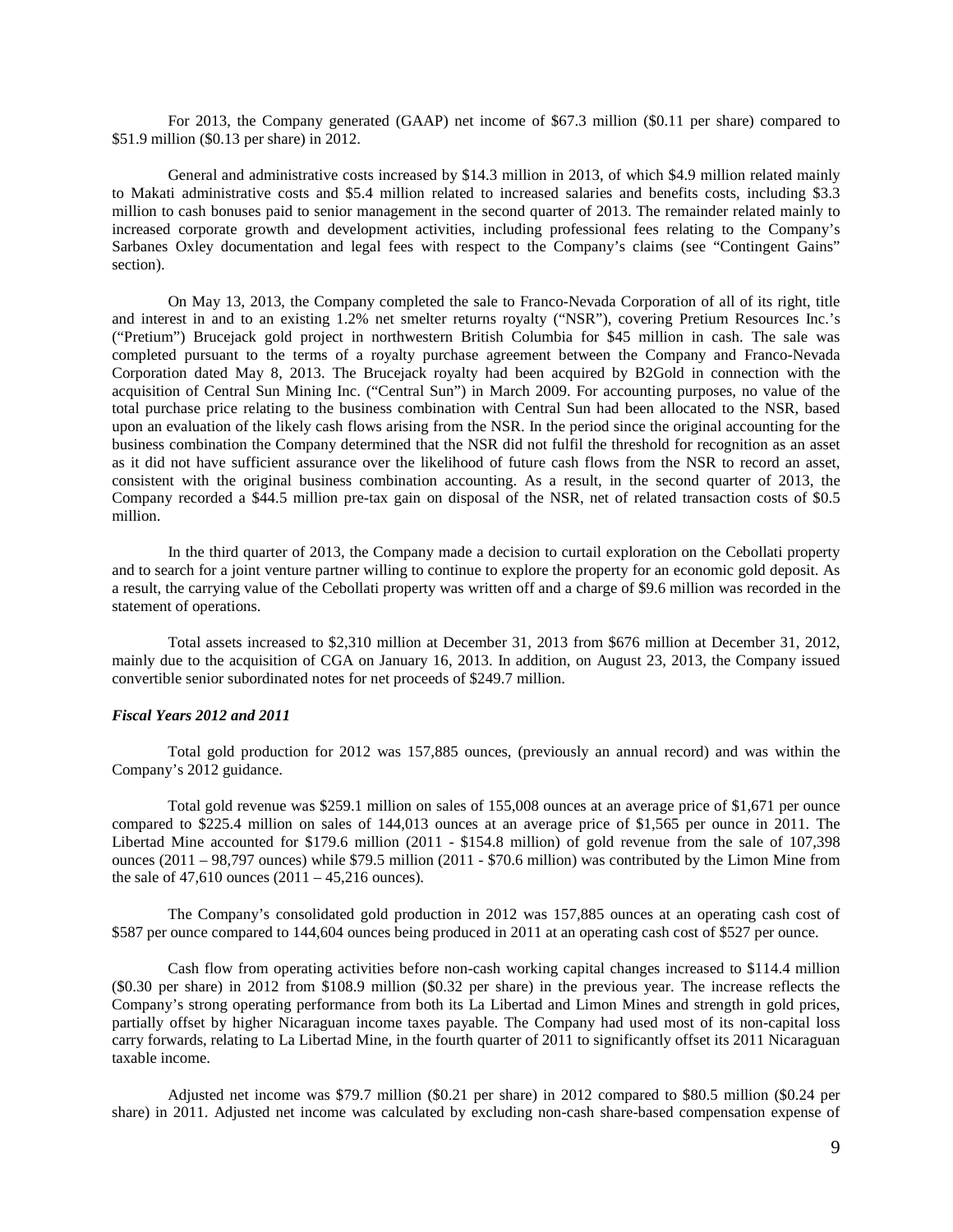\$16.6 million (2011 - \$6.2 million), non-cash deferred income tax expense of \$7.5 million (2011 - \$17.9 million), write-off of mineral property option costs of \$1.5 million (2011 - \$nil), CGA acquisition costs of \$1.6 million (2011) - \$nil), and foreign exchange losses of \$0.5 million (2011 - \$0.1 million). The decrease in adjusted net income was mainly due to an \$11.6 million increase in current tax expense (as described in the paragraph above).

For 2012, the Company generated (GAAP) net income of \$51.9 million (\$0.13 per share) compared to \$56.3 million (\$0.17 per share) in 2011.

Royalty and production tax expense decreased to \$8.5 million from \$12.2 million in 2011, attributable to the revised tax treatment of ad-valorem taxes (see below).

In Nicaragua, the State is entitled to a proportional extraction royalty ("ad-valorem" tax) over the substances extracted from a mineral concession. The amount of ad-valorem tax is 3% for minerals. Under Nicaraguan law, the ad-valorem tax paid is considered a deductible expense for purposes of computing corporate income tax. However, when this law was enacted, it included a grandfathering rule which allowed concessions granted prior to this law to continue operating under its existing regime. Under the mining law applicable to Desarrollo Minero de Nicaragua S.A. ("Desminic"), the Company's indirect subsidiary which owns and operates the Libertad Mine, the amount paid as ad-valorem tax could be applied as a direct credit against corporate income tax.

On May 25, 2012, the Nicaraguan tax administration notified Desminic that it accepted Desminic's request to treat ad-valorem taxes paid by Desminic as direct credits against Desminic's corporate income tax due, rather than as a deductible expense in computing its corporate income tax. Prior to the acceptance of Desminic's request, the Company had taken a conservative position treating its ad-valorem payments as a deductible expense rather than as a tax credit. In the second quarter of 2012, the Company began recording these payments as tax credits. Advalorem taxes paid in the first quarter of 2012 of \$1.3 million were also reclassified from royalty and production tax expense on the consolidated statement of operations to reducing the estimated current taxes payable on the consolidated balance sheet.

The Company also filed amended 2011 and 2010 income tax returns for Desminic to report the ad-valorem taxes as direct credits. This resulted in a \$1.7 million reduction in current income taxes and a \$2.6 million reduction in deferred income taxes. These reductions were recorded in the second quarter of 2012.

The Company's subsidiary which owns and operates the Limon Mine, Triton Minera S.A., continues to record its ad-valorem payments as a deductible expense rather than a tax credit as it operates under the new mining law.

Share-based payment expense increased to \$16.6 million in 2012 from \$6.2 million in 2011. The increase was due to the issuance of 2.4 million RSU in the second quarter of 2012 and 10 million additional stock options in the first quarter of 2012 (the fair values of both the RSU and stock options are being recognized over their respective vesting periods). The share-based compensation expense in 2012 relating to RSU was \$5 million (2011 - \$nil) and \$10 million (2011 - \$2.8 million) to stock options. Also included in share-based compensation expense was \$1.6 million, the market value of 0.5 million common shares awarded under the Company's Incentive Plan to a senior employee, George Johnson, on May 28, 2012. None of the stock options granted were awarded to senior employees who were founders of the Company.

## **HEALTH, SAFETY, ENVIRONMENTAL AND CORPORATE SOCIAL RESPONSIBILITY ("HSES")**

 B2Gold is committed to responsible environmental stewardship, protection of human health and safety, and social responsibility ("HSES") in its approach to business. The Company has a strong safety and environmental track record and continues to build on its strong historical commitment to HSES responsibility.

In 2013, the Company achieved another exceptional safety record throughout its operations. Site-wide Lost Time Accident ("LTA") frequencies in Nicaragua were 1.13 for La Libertad (open pit mine) and 1.8 for El Limon (underground and open pit). In the Philippines, the accident frequency for Masbate (open pit operation) was 0.03 LTA which is a site record for that operation.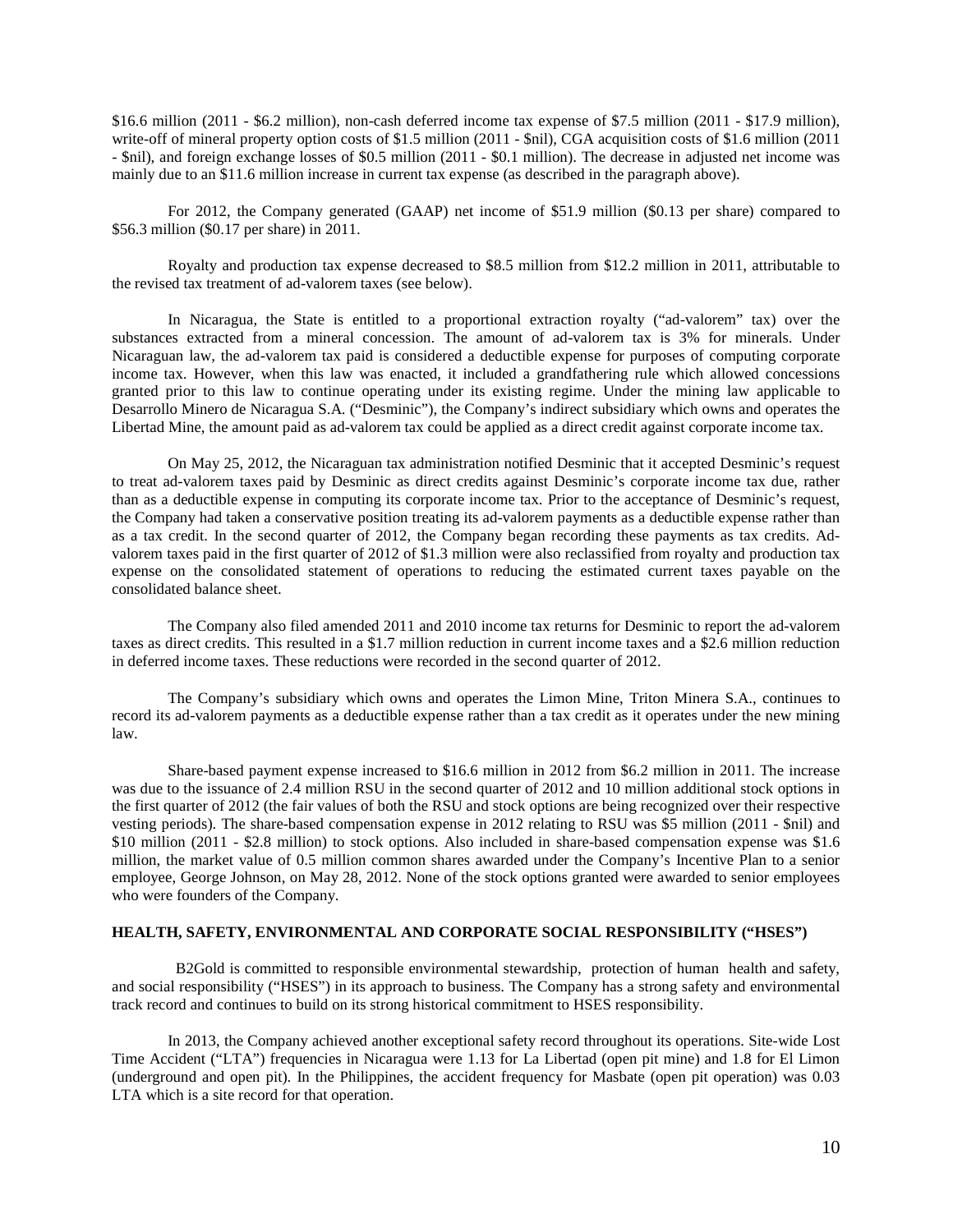## **MASBATE MINE – PHILIPPINES**

|                                                            | Three months ended<br>December 31<br>(unaudited) |      | <b>Years ended</b><br>December 31<br>(unaudited) |                              |
|------------------------------------------------------------|--------------------------------------------------|------|--------------------------------------------------|------------------------------|
|                                                            | 2013                                             | 2012 | 2013                                             | 2012                         |
| Gold revenue (\$ in thousands)                             | 64,989                                           |      | 274,100                                          | $\overline{a}$               |
| Gold sold (ounces)                                         | 47,536                                           |      | 184,737                                          |                              |
| Average realized gold price (\$/ounce)                     | 1,367                                            |      | 1,484                                            |                              |
| Tonnes of ore milled                                       | 1,713,319                                        |      | 5,889,273                                        | $\overline{a}$               |
| Grade (grams/tonne)                                        | 1.03                                             |      | 1.07                                             | $\qquad \qquad \blacksquare$ |
| Recovery (%)                                               | 82.8                                             |      | 83.2                                             | $\overline{\phantom{a}}$     |
| Gold production (ounces)                                   | 46,963                                           |      | 169,396                                          | $\qquad \qquad \blacksquare$ |
| Cash operating costs (\$/ounce gold)                       | 779                                              |      | 788                                              |                              |
| Total cash costs (\$/ounce gold)                           | 822                                              |      | 834                                              |                              |
| Capital expenditures (\$ in thousands)                     | 10,498                                           |      | 31,344                                           |                              |
| Exploration (\$ in thousands) – including Pajo exploration | 2,316                                            |      | 8,422                                            | $\overline{\phantom{a}}$     |

For the full-year 2013, the Masbate Mine in the Philippines, including non-attributable pre-acquisition production of 7,087 ounces, produced 176,483 ounces of gold, within the Company's previously released guidance range of 175,000 to 185,000 ounces. As previously announced, second quarter gold production at the Masbate Mine was approximately 7,000 ounces of gold less than forecast due to a temporary suspension of mining operations in June 2013 to replace a process pipeline. However, due to higher than budgeted production in the second half of 2013, the Masbate Mine was able to meet its 2013 guidance range.

Gold sales from the Masbate Mine totaled 47,536 ounces in the fourth quarter of 2013 at an average realized price of \$1,367 per ounce, generating revenue of \$65 million (which included a non-cash amount of \$9.3 million related to the amortization of deferred revenue). For the full-year of 2013, the Masbate Mine generated gold revenue of \$274.1 million (which included a non-cash amount of \$37.4 million related to the amortization of deferred revenue) from the sale of 184,737 ounces at an average price of \$1,484 per ounce.

Fourth quarter production at the Masbate Mine was 46,963 ounces of gold at a cash operating cost of \$779 per ounce from 1,713,319 tonnes of ore milled at an average grade of 1.03 grams per tonne ("g/t") gold. This compares to budget of 46,280 ounces at a cash operating cost of \$833 per ounce. Mining areas and material types differed from budget resulting in higher gold production, and lower haulage costs.

During 2013, attributable production at the Masbate Mine was 169,396 ounces of gold at a cash operating cost of \$788 per ounce, compared to budgeted attributable production of 172,917 ounces at a budgeted cash operating cost of \$854 per ounce. The main reason for lower than expected production was the temporary suspension of mining operations for seventeen days in June 2013, to replace a process pipeline. Cash operating costs were lower than budget due to less budgeted waste being mined and hauled (as mining areas and material types differed from budget).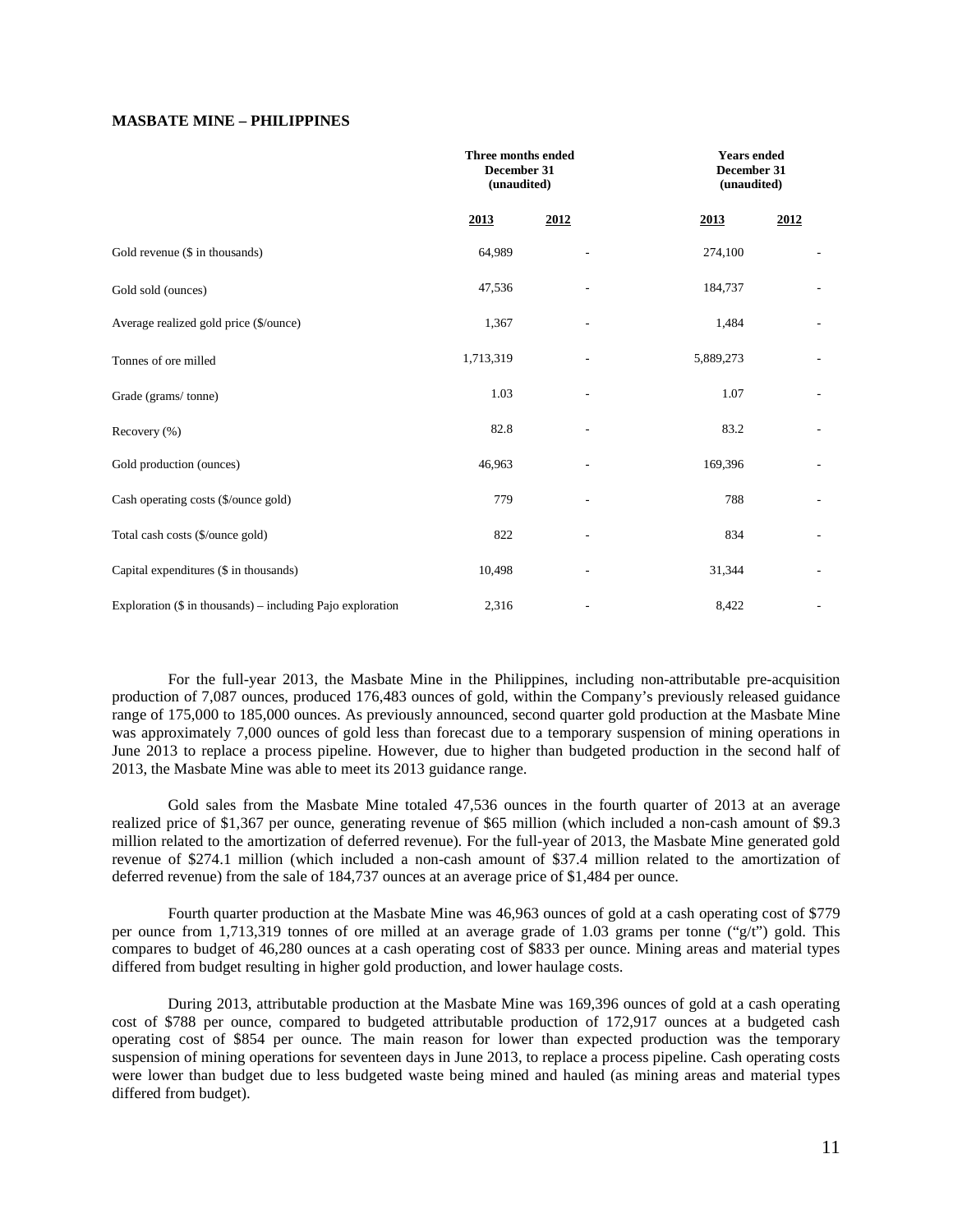Capital expenditures in the three and twelve months ended December 31, 2013 totaled \$10.5 million and \$31.3 million, respectively, mainly for the tailings dam expansion, major overhauls to mining equipment and generators, a metallurgical test work program to be used for the expansion study, design and initiation of construction for a water treatment plant and the purchase of a new SAG mill.

The Masbate Mine is projected to produce approximately 190,000 to 200,000 ounces of gold in 2014, 8% to 13% higher than in 2013, at an operating cash cost of approximately \$765 to \$800 per ounce. In the second quarter of 2014, the existing SAG mill is planned to be replaced. On restart, the operation will gain approximately 300,000 tonnes per year of operating capacity. The Masbate Mine is budgeted to process an average of 17,646 tonnes of ore per day for a total of approximately 6.44 million tonnes of ore for the year at an average grade of 1.15 g/t gold.

In 2013, the Company began a metallurgical sampling and analysis program in order to assess the potential for a mill expansion at the Masbate Mine. The mill expansion project remains under evaluation and conclusions are expected in the third quarter of 2014.

In 2014, the Company has budgeted capital costs at the Masbate Mine of approximately \$37 million. Major capital expenditures include completion of Stage 9 and some infrastructure work relating to the tailings facility, completion of a tailings water treatment plant (which will assist in water management in the tailings facility), equipment purchases, continued infrastructure improvement, and land purchases for development.

An aggressive 2014 exploration program totaling \$6.2 million is underway with five diamond drill rigs currently working. The 2014 program will comprise metallurgical and reserve/resource drilling on numerous mine Veins including Montana, Main Vein, Libra East, Grandview, Colorado and Panique. Exploration drilling designed to outline new resources will be carried out on near mine Veins outside of the current reserve/resource such as the Grandview East area which is open east of hole GVRC027 which intersected 75 metres grading 0.91 g/t gold and the Pajo South extension where trenching has intersected up to 15 metres grading 1.04 g/t Au.

In addition to drilling, geochemical sampling and follow-up trenching will be carried out on a number of priority target areas outside of the current resource. B2Gold's geologic team believes there is good potential to increase the Masbate reserves and resources with additional exploration drilling.

#### *Masbate Reserves Update*

A new mineral reserve estimate for the Masbate Mine was completed based on the existing mineral resource model as of December 31, 2012. Mineral reserves were calculated using current site operating costs, revised metallurgical recoveries and a gold price of \$1,350 per ounce. The new mineral reserve contains 3.2 million ounces which is a 7.5% increase over the previous reserve statement (as reported) at a significantly improved grade of 0.97 g/t (previous reserve estimate 0.82 g/t).

Another new mineral reserve estimate for Masbate is currently underway and is expected to be released in the second quarter of 2014.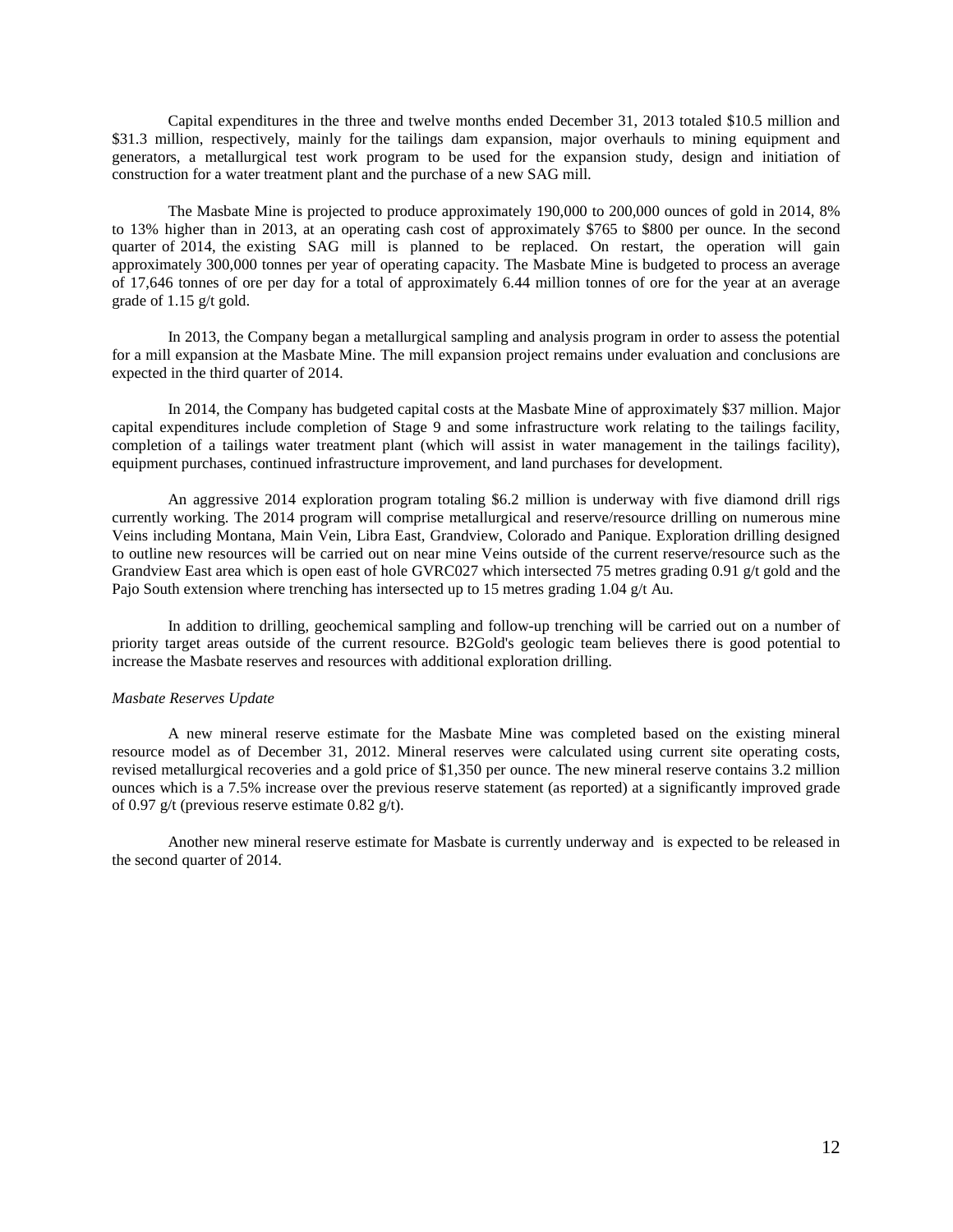## **LIBERTAD MINE – NICARAGUA**

|                                                                | Three months ended<br>December 31<br>(unaudited) |         | December 31 | <b>Years ended</b><br>(unaudited) |
|----------------------------------------------------------------|--------------------------------------------------|---------|-------------|-----------------------------------|
|                                                                | 2013                                             | 2012    | 2013        | 2012                              |
| Gold revenue (\$ in thousands)                                 | 55,591                                           | 50,549  | 190,021     | 179,558                           |
| Gold sold (ounces)                                             | 44,649                                           | 29,727  | 138,758     | 107,398                           |
| Average realized gold price (\$/ounce)                         | 1,245                                            | 1,700   | 1,369       | 1,672                             |
| Tonnes of ore milled                                           | 522,846                                          | 512,603 | 2,014,838   | 2,041,415                         |
| Grade (grams/tonne)                                            | 2.75                                             | 1.94    | 2.29        | 1.80                              |
| Recovery (%)                                                   | 92.5                                             | 94.1    | 93.8        | 92.5                              |
| Gold production (ounces)                                       | 42,709                                           | 30,113  | 138,726     | 108,935                           |
| Cash operating costs (\$/ounce gold)                           | 495                                              | 589     | 563         | 529                               |
| Total cash costs (\$/ounce gold)                               | 522                                              | 626     | 592         | 564                               |
| Capital expenditures (\$ in thousands)                         | 3,057                                            | 6,696   | 17,506      | 29,586                            |
| Capital expenditures (\$ in thousands) - Jabali development    | 3,211                                            | 4,146   | 14,514      | 12,693                            |
| Exploration $(\$$ in thousands) – including Jabali exploration | 567                                              | 1,219   | 4,656       | 6,712                             |

Total production for 2013 from La Libertad was a record 138,726 ounces of gold, exceeding the 2013 guidance range of 131,000 to 137,000 ounces, and approximately 27% higher than in 2012. Fourth quarter gold production was also a new quarterly record of 42,709 ounces of gold, an increase of 42% over the same quarter in 2012. The main reasons for the improved production at La Libertad Mine in 2013 were better grade performance from pit sources and better recoveries.

Gold sales from La Libertad Mine totaled 44,649 ounces (Q4 2012 – 29,727 ounces) in the fourth quarter of 2013 at an average realized price of \$1,245 per ounce (Q4 2012 - \$1,700 per ounce), generating revenue of \$55.6 million (Q4 2012 - \$50.5 million).

In the fourth quarter of 2013, La Libertad Mine produced 42,709 ounces of gold at a cash operating cost of \$495 per ounce and a total cash cost of \$522 per ounce from 522,846 tonnes of ore milled at an average grade of 2.75 g/t gold. This compares to budget of 40,759 ounces at a cash operating cost of \$497 per ounce. Gold production in the fourth quarter exceeded budget mainly due to better grade performance from pit sources (2.75 g/t compared to budget of 2.48 g/t), especially in the Crimea and Santa Maria pits during November and December, as well as to higher than budgeted gold recoveries (92.5% compared to budget of 92%). Ore in the quarter was sourced from all operating pits including Jabali. Gold recovery continues to outperform budget as the Company optimizes its plant processes. Mill throughput averaged 5,692 tonnes per day for the quarter and is expected to increase to 6,099 tonnes per day as a result of the addition of process tanks. In December, throughput averaged 5,973 tonnes per day (excluding 40 hours of programmed maintenance).

During 2013, La Libertad Mine generated gold revenue of \$190 million from the sale of 138,758 ounces at an average price of \$1,369 per ounce, compared to \$179.6 million from the sale of 107,398 ounces at an average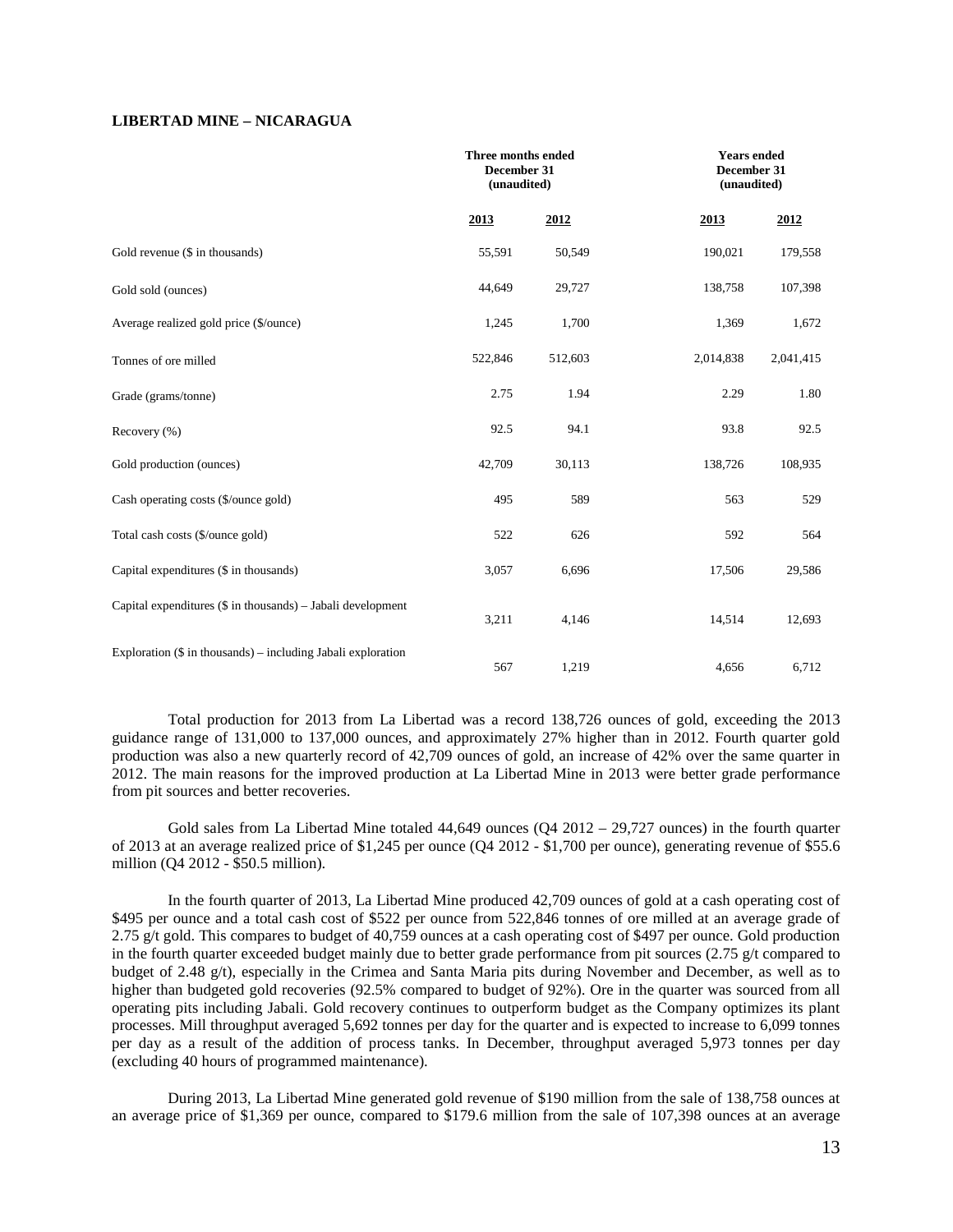price of \$1,672 per ounce in the same period of 2012. Total gold production was 138,726 ounces at a cash operating cost of \$563 per ounce and total cash cost of \$592 per ounce from 2,014,838 tonnes of ore milled at an average grade of 2.29 g/t gold. This compares to budget of 135,571 ounces at a cash operating cost of \$575 per ounce. Gold production for the year was higher than budget as a result of better grade performance from pit sources (2.29 g/t compared to budget of 2.19  $g(t)$  and to higher gold recoveries (93.8% compared to budget of 92%). Compared to 2012, all pits at La Libertad contributed better grades, especially the Santa Maria pit where average grades mined for 2013 were 4.1 g/t. For pit grade reconciliation (reconciling between estimated grades modelled and actual grades mined), Mojon is producing expected tonnages at better grades, Crimea and Santa Maria lower tonnages but better grades, and Jabali both more tonnes and better grades. Overall the net result was improved ounce delivery of approximately 15% compared to modelled areas for La Libertad pits.

Total capital expenditures in the fourth quarter of 2013 were \$6.3 million, with the main capital items consisting of \$2.1 million for the Jabali feasibility and development (primarily land purchases), \$0.9 million for deferred stripping costs in various pits, \$1.1 million for infrastructure in Jabali Central, \$0.5 million for mine camp improvements, and the remaining expenditures for a variety of equipment and small projects. Total capital expenditures for 2013 were \$32 million which included \$11.3 million related to Jabali feasibility and development (including construction of a 15 kilometre private haul road for transporting the Jabali deposit ore to the Libertad mill and land purchases for waste dumps), \$9.4 million to deferred stripping, \$3.2 million for infrastructure in Jabali Central, \$4.2 million for mine equipment, \$2.2 million for mill expansion, \$0.7 million for camp improvements and the remainder to varied small equipment and small capital projects.

La Libertad Mine is projected to produce approximately 143,000 to 150,000 ounces of gold in 2014 at an operating cash cost of approximately \$545 to \$565 per ounce. Gold production in 2014 at La Libertad is expected to increase by approximately 3% to 8% over 2013 production. La Libertad Mine is budgeted to process an average of 6,099 tonnes of ore per day for a total of approximately 2.2 million tonnes of ore for the year at an average grade of 2.17 g/t gold.

The Company has budgeted capital costs at La Libertad in 2014 of approximately \$36.3 million. The majority of this capital cost will be expended on pre-stripping at the Mojon (south-west) and Jabali pits, land purchases, expansion of the existing tailings dam (Stage 4), and mine equipment.

La Libertad exploration budget for 2014 is approximately \$4.3 million for a total of approximately 10,500 metres of planned drilling. The program includes resource drilling on the Mojon high grade underground targets and continued exploration on a number of regional targets. The focus of this year's exploration drilling is directed towards mainly brownfields drilling and evaluation of regional targets in the search for more open pit feed for the mill.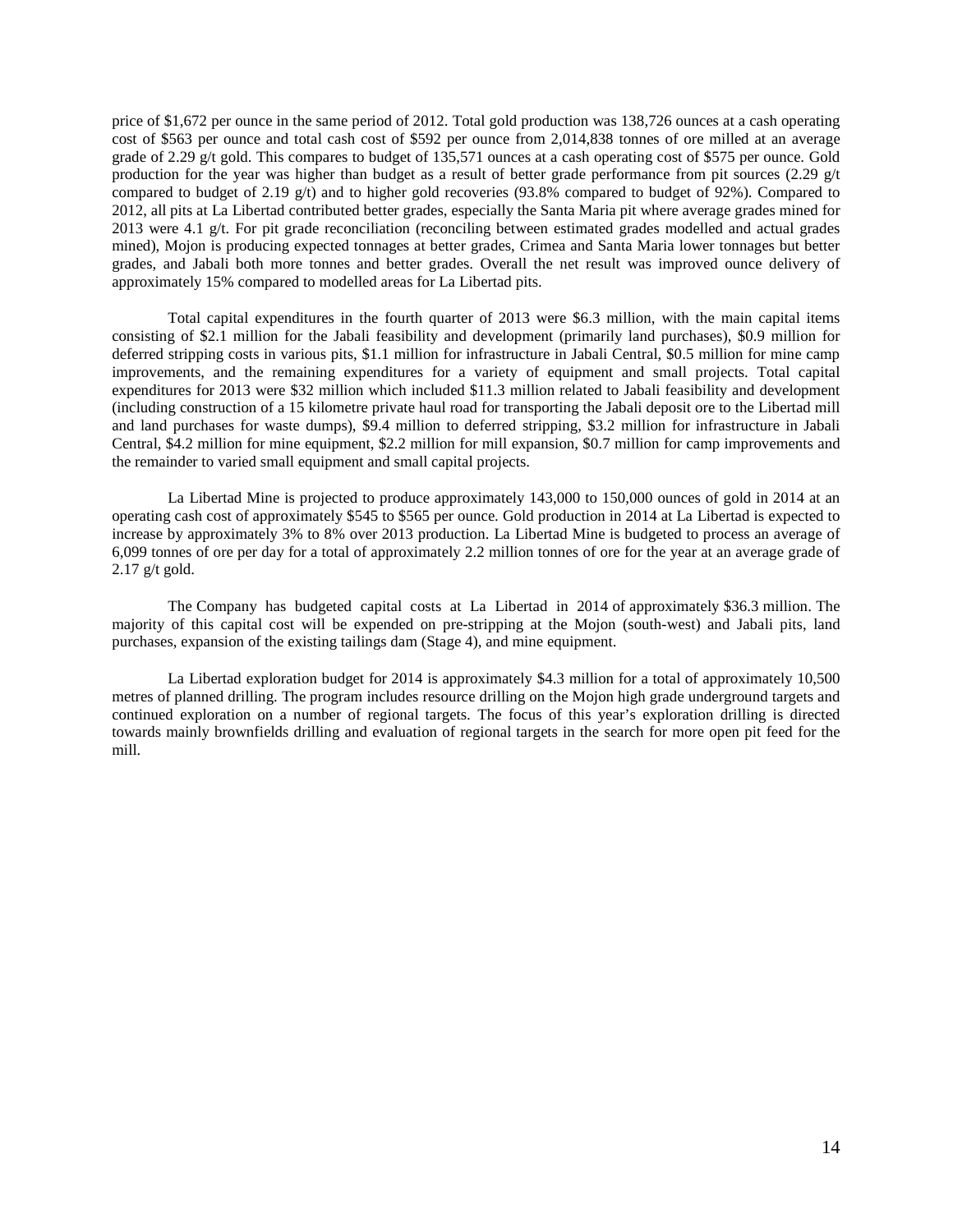## **LIMON MINE – NICARAGUA**

|                                             | Three months ended<br>December 31<br>(unaudited) |         |         | <b>Years ended</b><br>December 31<br>(unaudited) |
|---------------------------------------------|--------------------------------------------------|---------|---------|--------------------------------------------------|
|                                             | 2013                                             | 2012    | 2013    | 2012                                             |
| Gold revenue (\$ in thousands)              | 17,474                                           | 20,234  | 80,151  | 79,493                                           |
| Gold sold (ounces)                          | 14,000                                           | 11,900  | 57,400  | 47,610                                           |
| Average realized gold price (\$/ ounce)     | 1,248                                            | 1,700   | 1,396   | 1,670                                            |
| Tonnes of ore milled                        | 119,487                                          | 107,034 | 445,001 | 397,438                                          |
| Grade (grams/tonne)                         | 4.53                                             | 4.53    | 4.46    | 4.22                                             |
| Recovery (%)                                | 91.4                                             | 91.4    | 91.4    | 91.1                                             |
| Gold production (ounces)                    | 15,905                                           | 14,211  | 58,191  | 48,950                                           |
| Cash operating costs $(\frac{6}{2})$ ounce) | 608                                              | 635     | 652     | 715                                              |
| Total cash costs (\$/ ounce)                | 667                                              | 723     | 735     | 811                                              |
| Capital expenditures (\$ in thousands)      | 4,463                                            | 4,570   | 16,992  | 21,461                                           |
| Exploration (\$ in thousands)               | 610                                              | 1,161   | 4,072   | 4,645                                            |

The Limon open pit and underground mine recorded its most successful year in the past 12 years, producing 58,191 ounces of gold, exceeding the 2013 guidance range of 54,000 to 58,000 ounces, and approximately 19% higher than in 2012. Fourth quarter gold production was 15,905 ounces of gold, Limon's best quarter in 12 years. The improved production at the Limon Mine in 2013 was mainly the result of delivering higher grade ore, primarily from the Santa Pancha underground mine and Veta Nueva open pit, and higher plant throughput.

Gold sales from the Limon Mine totaled  $14,000$  ounces in the fourth quarter of  $2013$  (Q4  $2012 - 11,900$ ) ounces) at an average realized price of \$1,248 per ounce (Q4 2012 - \$1,700 per ounce), generating revenue of \$17.5 million (Q4 2012 - \$20.2 million).

In the fourth quarter of 2013, the Limon Mine produced 15,905 ounces of gold at a cash operating cost of \$608 per ounce and a total cash cost of \$667 per ounce from 119,487 tonnes of ore milled at an average grade of 4.53 g/t at a processed gold recovery of 91.4%, compared to budget of 14,326 ounces at a cash operating cost of \$750 per ounce. Grade from surface and underground operations was better than forecast, throughput was higher (1,299 tonnes per day) as a consequence of mill liner design change and downstream process optimization. Underground operations comprised 65% of mill feed. Lower than budgeted operating costs also contributed to the favourable reduction in cash operating costs per ounce. Principal savings for underground mining costs were from reduced energy costs (both for quantity and price). Savings for energy were also observed at the process plant, and in addition there were lower costs for liners and some consumables. Reduction of outside services and freight also contributed to lower costs.

During 2013, the Limon Mine generated gold revenue of \$80.2 million (2012 - \$79.5 million) from the sale of 57,400 ounces (2012 – 47,610 ounces) at an average price of \$1,396 per ounce (2012 - \$1,670 per ounce). Total gold production was 58,191 ounces at a cash operating cost of \$652 per ounce and total cash cost of \$735 per ounce from 445,001 tonnes of ore milled at an average grade of 4.46 g/t gold. This compares to budget of 55,031 ounces at a cash operating cost of \$727 per ounce.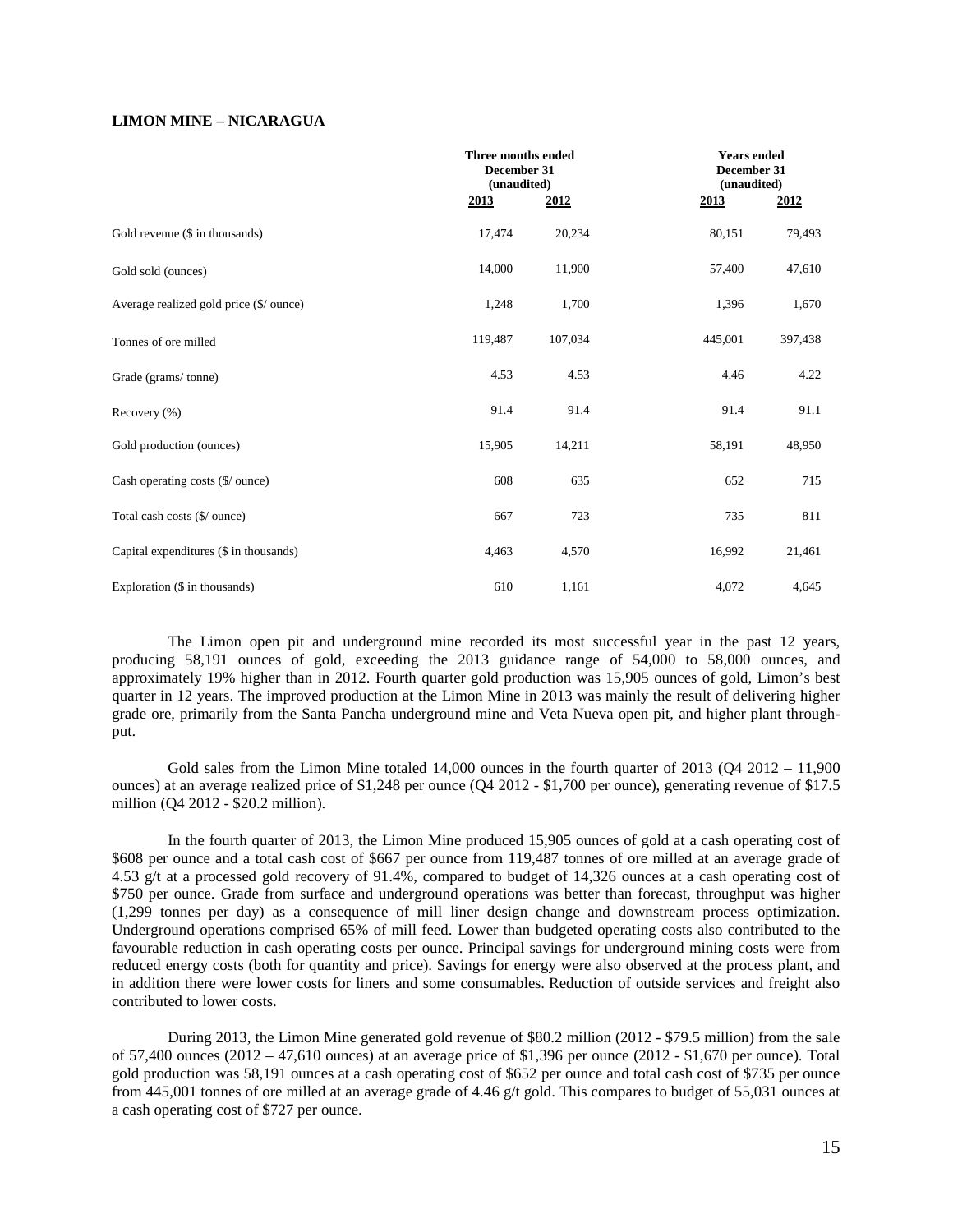In the fourth quarter of 2013, capital expenditures totaled \$4.5 million, which included \$1.2 million of deferred underground mine development, deferred stripping of \$0.5 million, completion of the leach and CIP tank project of \$0.6 million, mine equipment of \$0.6 million and ongoing plant improvement initiatives. Total capital expenditures for 2013 were \$17 million, which included deferred underground development of \$4.3 million, deferred stripping of \$2.8 million, plant tankage expansion and improvements of \$2.1 million, mine equipment of \$2 million and plant improvements (including electrical, equipment and automation) of \$2.7 million.

The Limon Mine is projected to produce approximately 62,000 to 70,000 ounces of gold in 2014 at an operating cash cost of approximately \$650 to \$675 per ounce. Gold production in 2014 at the Limon Mine is expected to increase by approximately 7% to 20% over 2013 production. In 2014, the Limon Mine is budgeted to process approximately 0.5 million tonnes of ore at an average grade of 4.36 g/t gold.

The Company plans to undertake capital expenditures at the Limon Mine in 2014 totaling approximately \$19.7 million. Capital expenditures in 2014 will include significant underground development, particularly for Santa Pancha 2, underground equipment purchases and continued plant/infrastructure improvements.

The 2014 Limon exploration budget is approximately \$4.3 million to fund approximately 10,700 metres of drilling. The program includes infill drilling along the Santa Pancha Pozo 4 structure to sufficient drill spacing to allow preliminary mine planning, infill drilling areas of the Pozo 8-2-1 and some drilling on regional targets. Follow up of other interesting regional targets across the Limon claim area is also planned.

Based on results to date, B2Gold's exploration team believes there is potential to further increase the current mine life of the Limon Mine and also discover higher grade open pit and underground deposits that could potentially further increase annual gold production.

### **OTJIKOTO PROJECT – NAMIBIA**

The Otjikoto gold project is located 300 kilometres north of Namibia's capital city of Windhoek between the towns of Otjiwarongo and Otavi. The project benefits significantly from Namibia's well established infrastructure with paved highways, a railway, power grids, and process water all close by. Located in the western part of southern Africa, Namibia is one of the continent's most politically and socially stable jurisdictions.

On January 10, 2013, the Company announced the commencement of construction at the Otjikoto project. based on the feasibility study, the results of which were released in February 2013. Pre-development cost estimates of \$244 million and deferred stripping estimates of \$33 million remain in line with original pre-feasibility study estimates. In addition to these costs, the Company had planned to lease finance a total of \$60 million for mobile mining equipment and power plant construction costs. However, as a result of Namibian regulations governing the securitization of certain assets, the Company now plans to lease only the mobile mining fleet for a total of \$41 million. The balance of the power plant costs has been funded from the Company's existing cash flows and credit facilities. Leasing arrangements for the mining fleet were concluded in the fourth quarter of 2013 and are expected to be fully drawn and utilized by mid-2015. Construction is scheduled for completion in the fourth quarter of 2014 when mill production is expected to begin and the first gold production from the Otjikoto project is scheduled. The Company expects to ramp up to full production in early 2015.

The mineral reserve for the Otjikoto Project was generated as part of the Otjikoto feasibility study. The current mine plan is based on probable mineral reserves of 29.4 million tonnes at a grade of 1.42  $g/t$  containing 1.341 million ounces of gold at a stripping ratio of 5.59:1 to be mined over an initial 12 year period. The average annual production for the first five years was estimated to be approximately 141,000 ounces (see paragraph below) of gold per year at an average cash operating cost of \$524 per ounce and for the life of mine approximately 112,000 ounces of gold per year at an average cash operating cost of \$689 per ounce.

Based on the positive drill results from the Wolfshag zone to date, on January 21, 2014 the Company announced plans to expand the Otjikoto mine in 2015, increasing ore throughput from 2.5 million tonnes per year to 3 million tonnes. The increased throughput will be achieved through the installation of a pebble crusher, additional leach tanks and mining equipment at a total cost of approximately \$15 million. Once the expansion is completed at the end of 2015, the Company expects that the annual gold production from the main Otjikoto pit would increase to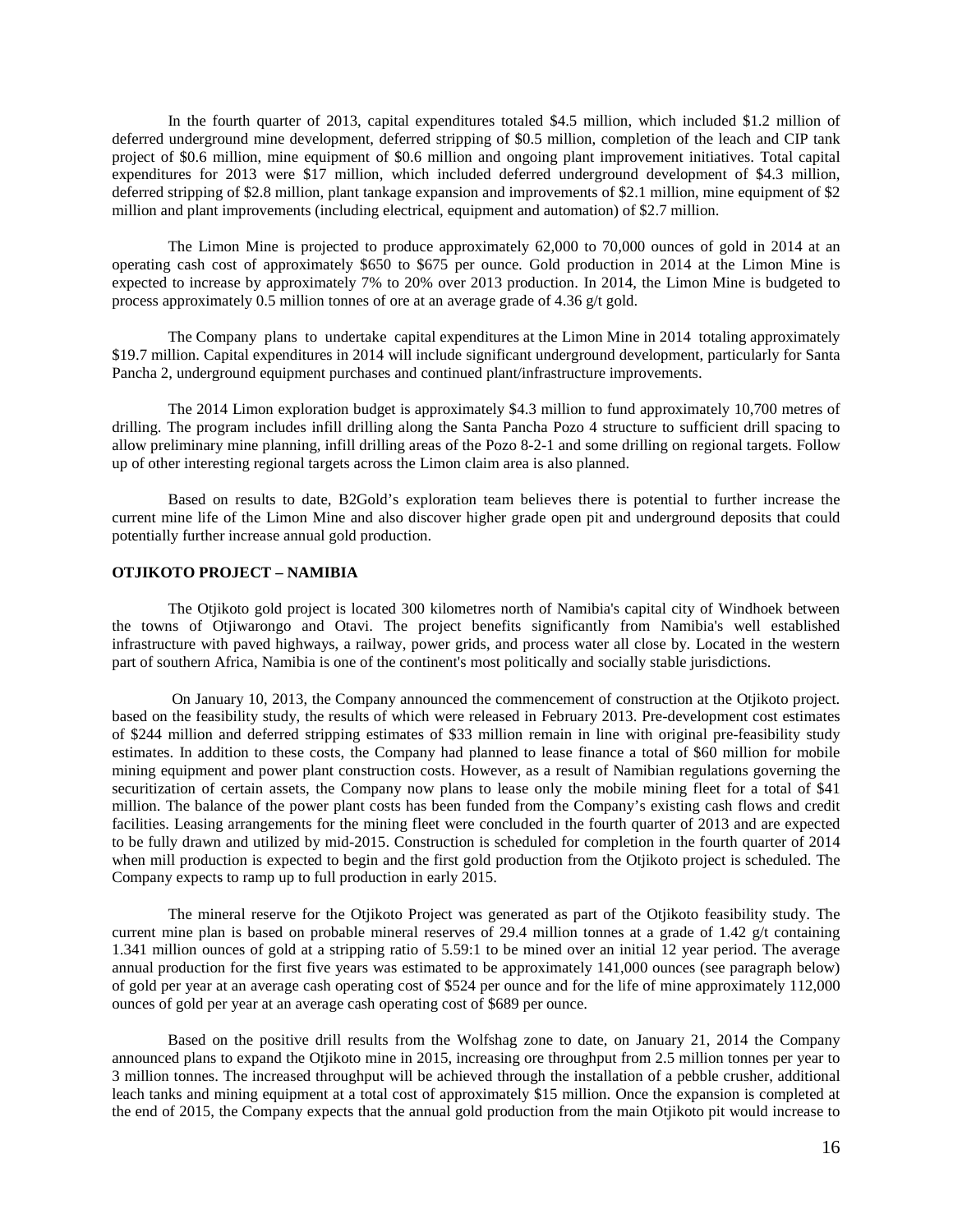approximately 170,000 ounces. In addition, the Company announced an inferred resource estimate for the Wolfshag zone in January 2014. The newly discovered Wolfshag zone is a 1,600 metre long zone that is as close as 250 metres east of the Otjikoto deposit. The estimated inferred mineral resource for the Wolfshag zone is 6.8 million tonnes grading 3.2 g/t gold containing 703,000 ounces of gold (on a 100% basis). The inferred mineral resource is reported within a  $$1,550$  per ounce gold optimized Whittle pit shell above a cut-off grade of 0.5 g/t gold.

Construction of the Otjikoto Gold Mine is ongoing, on schedule and on budget. Construction commenced January 2013 and will continue into the fourth quarter of 2014. Excavation at the mill area is complete and a concrete batch plant is in continuous use to assist with the pouring of foundations. A total of about 15,000 cubic metres of concrete will be poured during construction, and a total of 10,500 cubic metres of concrete has been poured through 2013. The mill and mining offices have already been completed by an Otavi contractor, and the construction of all the other administration buildings are progressing well. Most of the equipment and supplies to build the mill have been purchased and are arriving daily at site. Mill construction activities are progressing well, with 7,500 cubic metres of concrete having been poured in this area, and four leach tanks having been erected to date. To date, the pit area has been de-bushed and stripped. The stripped topsoil (100,000 tonnes) from the mine and waste dump is stockpiled so that these areas can be re-vegetated after mine closure. The total volume of material moved from the pit area to date is approximately 4.7 million tonnes. In addition, the tailings impoundment has been constructed and lined. This facility is materially complete and will be used to capture water to start the mill in 2014.

Pre-production expenditures for the year ended December 31, 2013 totaled approximately \$167.3 million (on a cash basis), including mobile equipment purchases of \$46.5 million, power plant costs of \$30.6 million and prestripping costs of \$6.7 million.

The 2014 Otjikoto exploration program is budgeted at \$8 million. The exploration drilling program will focus primarily on infill drilling on the northern portion of the Wolfshag zone to increase the drilling density to 50 x 25 metres, and will further test the extension of the Wolfshag zone to the South. The Company anticipates being in a position to upgrade the mineral resource classification to the indicated category by the end of 2014. The 2014 program will also include metallurgical and geotechnical test work for the Wolfshag zone.

On March 20, 2013, B2Gold Namibia (Proprietary) Limited ("B2Gold Namibia"), a subsidiary of the Company, acquired from two Namibian banks all of the issued and outstanding Class A and Class B preference shares ("Preference Shares") in the capital of EVI Gold (Proprietary) Limited ("EVI") for total consideration of approximately 59.3 million Namibian dollars (\$6.5 million). B2Gold Namibia was then owned indirectly 92% by B2Gold and 8% by EVI, a Namibian black empowerment company. Subsequent to December 31, 2013, on February 24, 2014, EVI purchased the Preference Shares from B2Gold Namibia for 59.3 million Namibian dollars (\$5.5 million).

On April 10, 2013, the Company entered into an investment agreement (the "Investment Agreement") with EVI pursuant to which, among other things, EVI agreed to purchase common shares of the Company with an aggregate subscription price of \$7.6 million. The subscription price was satisfied by a note receivable of \$6.6 million to the Company and a \$1 million payment as consideration for EVI assigning to the Company its existing right to acquire an additional 5% interest in the Otjikoto gold project. The proceeds from the sale of the common shares of the Company were used by EVI to redeem the preference shares held by B2Gold Namibia in February 2014. In addition, EVI also agreed to exercise its right to acquire an additional 2% interest in the Otjikoto gold project for a purchase price of \$5 million.

On April 10, 2013, BKWE Ventures Limited ("BKWE"), a wholly-owned subsidiary of the Company, entered into a loan agreement with EVI pursuant to which BKWE agreed to loan up to \$11.6 million to EVI so that EVI could satisfy the payments required under the Investment Agreement, including the cash payment for the purchase for common shares and the acquisition of the additional 2% interest in the Otjikoto gold project. The loans accrue interest at a rate of up to 5% per annum and are secured by a pledge of the shares of the Company and B2Gold Namibia that are held by EVI. The loan is expected to be repaid from EVI's share of available cash from the operations of the Otjikoto gold mine.

On July 9, 2013, EVI exercised its right to acquire the additional 2% interest in the Otjikoto Project. Accordingly, the Company and EVI now hold a 90% and 10% interest, respectively, in the Otjikoto Project and EVI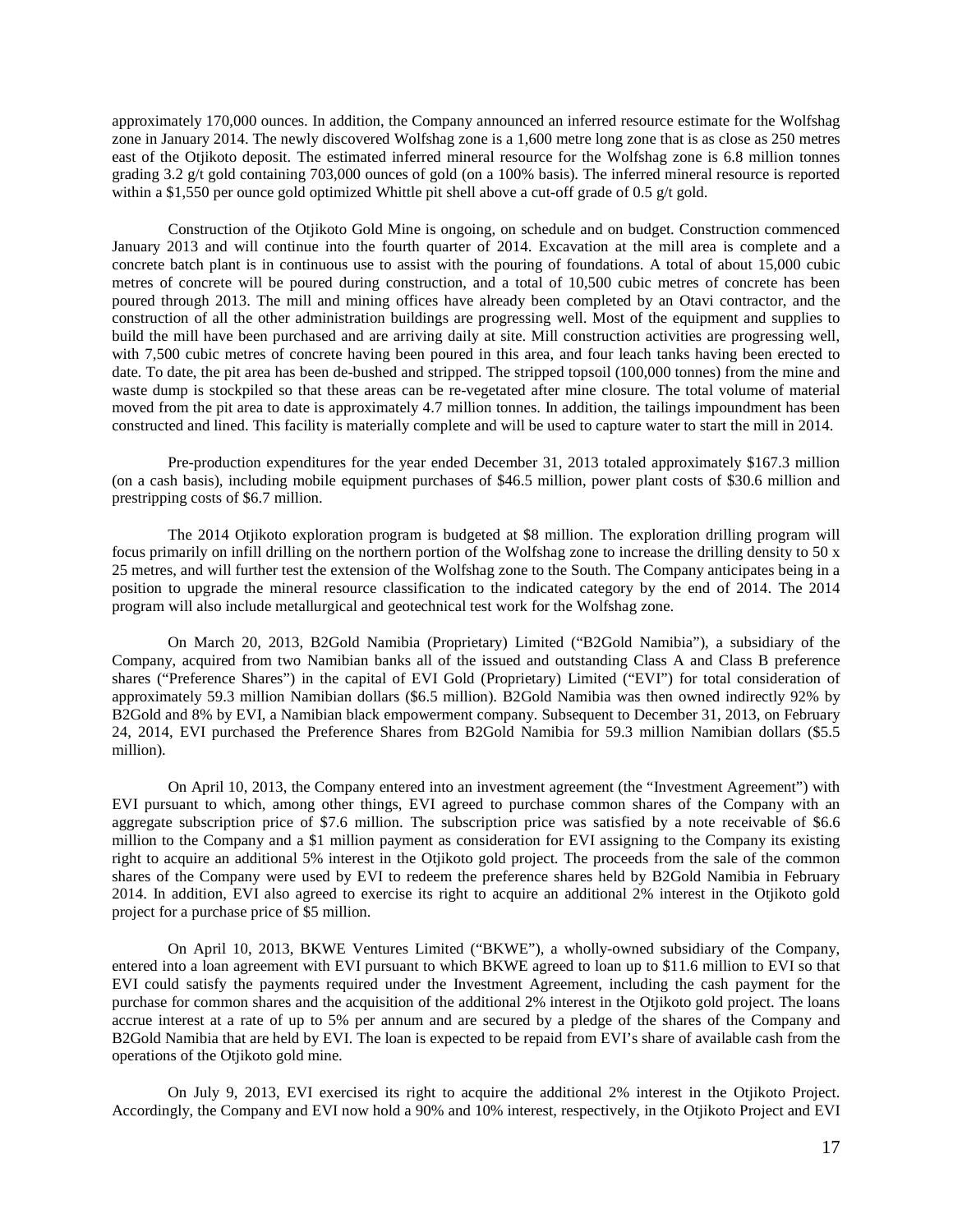has no further right to increase its interest in the Otjikoto Project. For accounting purposes, as the issuance of common shares in the Company's subsidiary, B2Gold Namibia, did not result in a loss of control, the dilution of the Company's aggregate interest in its subsidiary and corresponding increase in the non-controlling interest of \$2.6 million was accounted for within Shareholders' Equity in accordance with the consideration received.

## **GRAMALOTE PROJECT – COLOMBIA**

On March 12, 2014, the Company announced positive results from the Preliminary Economic Assessment ("PEA") for the Gramalote gold project in Colombia. The Gramalote property is a 51% AngloGold Ashanti Ltd. ("AngloGold Ashanti") and 49% B2Gold joint venture with AngloGold Ashanti as the project manager. Gramalote is located 230 kilometres northwest of Bogota and 80 kilometres northeast of Medellin in central Colombia.

Highlights of the Gramalote Preliminary Economic Assessment on a 100% basis are:

- Open pit gold mine with an initial life of mine ("LOM") of 14 years based on Measured, Indicated and Inferred Mineral Resources
- Average annual gold production LOM of 317,500 ounces at \$664 direct cash cost per ounce
- Average annual gold production of 373,300 ounces per year for the first 5 years of production
- LOM gold production of 4.445 million ounces
- Average LOM total operating costs (including sustaining capital) of \$736 per ounce of gold
- Annual processing rate of 16 million tonnes per year
- Average LOM gold recovery of 95% from conventional milling, flotation and cyanide leach of the flotation concentrate
- Estimated pre-production capital cost of \$1,176 million
- LOM pre-tax net cash flow of \$1,521 million, and after tax net cash flow of \$990 million at a gold price of \$1,351 per ounce
- Net present value ("NPV") pre-tax of \$714 million and after-tax of \$398 million at a 5.06% discount rate and gold price of \$1,351 per ounce generating an after-tax internal rate of return ("IRR") of 11.5%
- Project payback of 4.8 years

A trade-off study was completed to determine the optimum throughput rate for the Gramalote project. Throughput rates between 10 million and 24 million tonnes per year were evaluated at gold prices of \$1,100 per ounce of gold, \$1,300 per ounce and \$1,500 per ounce utilizing Inferred Mineral Resources. The results of this study indicate that 16 million tonnes per year provides the best project economics and allows for the use of conventional dual pinion drive grinding mills.

The Company was pleased to announce AngloGold Ashanti has completed a new JORC and National Instrument 43-101 compliant Mineral Resource estimate for Gramalote Central Zone, Monjas West and Trinidad. Total Measured and Indicated Mineral Resources at Gramalote Central and Monjas West at a 0.15 gram g/t gold cutoff, within a \$1,600 per ounce gold optimized Whittle pit consists of 132.7 million tonnes grading 0.63 g/t gold for a total of 2.69 million troy ounces of gold. The Gramalote Central, Monjas West and Trinidad Inferred Mineral Resource is 239.7 million tonnes grading 0.44 g/t gold for a total of 3.36 million troy ounces of gold using similar parameters as the Measured and Indicated Mineral Resource.

At current gold price levels, the Gramalote Project economics are positive but at this time do not move the project to the top of the Company's priority list for continued development towards a Final Feasibility. The JV partners have agreed on a work program for 2014 that advances the Environmental Impact Study so it can be formally submitted to the Colombian regulators by the second quarter of 2014 which is key to advancing the permitting process. Focus will also be given on addressing other project risk issues such as infill drilling of Inferred Mineral Resources, social programs, environmental monitoring and government relations. Gramalote owns two diamond drills and will utilize those two machines to target 8,000 to 10,000 meters of infill drilling in 2014. At this time, a final budget for 2014 has not been agreed on but this should be finalized within the next month. The project will be reviewed again in the fourth quarter of 2014 to determine if moving to Final Feasibility is warranted at that time.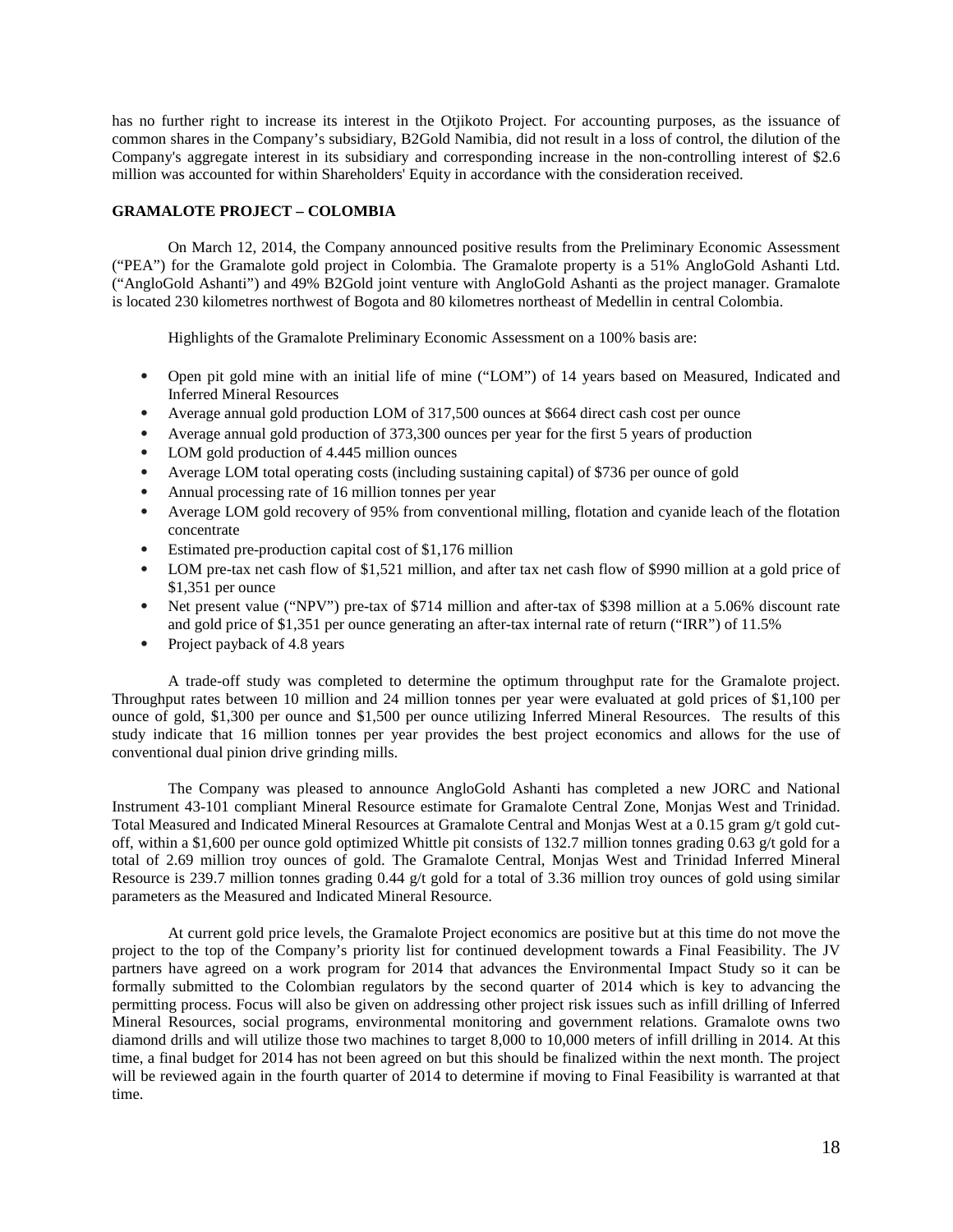## **KIAKA PROJECT – BURKINA FASO**

The Company owns an 81% interest in the Kiaka project following its acquisition of Volta in December 2013. The property is located in south central Burkina Faso in the regional province of Boulgou and Zoundweogo, approximately 140 kilometres southeast of the capital Ouagadougou. The current exploration licence (the "Kiaka Licence") for the Kiaka Project covers an area of approximately 184 square kilometres and is 100% owned by the Company (indirectly through its subsidiary Kiaka Gold SARL), subject to 10% carried interest held by GAMS – Mining F&I Ltd. ("GAMS"), a Cypriot company with local Burkinabe affiliates. This carried interest entitles GAMS, following the completion of a definitive feasibility study, to participate pro-rata in the development and construction of a mine. Pursuant to applicable mining law, when the project advances to development and production stage, an operating company will be formed with each of Kiaka Gold SARL and GAMS contributing 9% and 1%, respectively, to the Burkinabe government's 10% carried interest.

The Kiaka prefeasibility study was completed by Volta in May 2012, delivering a proven and probable mineral reserve estimate for the Kiaka project of 126.08 million tonnes at a grade of 0.96 g/t gold containing 3.89 million ounces of gold within an open pit with a strip ratio of 2.95:1. The Kiaka prefeasibility study indicated a greater than 10 year mine life based on processing 12 million tonnes of ore per year for average annual production of 340,000 ounces of gold per year. The Kiaka prefeasibility study indicated a pre-tax NPV 8% of \$548 million, an internal rate of return after-tax of 23.3% over 10.3 years and estimated initial capital costs of \$609 million and average on-site operating costs of \$671 per ounce of gold. A revised permitting study is currently underway, based on processing 6 million tonnes per annum of higher grade ore at the plant while the lower grade ore is stockpiled. The Company is progressing on a feasibility study based on the higher grade section of the resources of 54 million tonnes at an average grade of 1.49 g/t gold for 2.58 million ounces in measured and indicated.

The measured and indicated resource estimate for the Kiaka project is 153.26 million tonnes at a diluted grade of 0.99 g/t for 4.862 million ounces of gold and inferred resources of 33.74 million tonnes at 0.93 g/t for 1.006 million ounces of gold. The Kiaka mineral resource estimate is based on a cut-off grade of 0.4 g/t gold within mineralized wireframes, within a conceptual Whittle pit shell based on a gold price of \$1,400 per ounce, marginal operating costs of \$11.89 per tonne for processing and general and administrative expenses, \$1.58 per tonne for mining and assumes a process recovery of 89.8%.

The 2014 development budget for Kiaka and West Africa is \$8.7 million, mainly for completing the permitting study and advancing the Kiaka exploration license to an exploitation license, completing a feasibility level study for Kiaka based on lower throughput options (including additional metallurgical programs), keeping the tenements in good standing and for overhead and administration.

In 2014, the \$3.6 million exploration program at Kiaka will focus on drilling of the inferred resource to upgrade areas of inferred to indicated, complete a geological interpretation of the deposit and continue to evaluate some of the regional targets within the claim area.

## **BELLAVISTA PROPERTY – COSTA RICA**

On June 21, 2013, the Company completed an option to purchase agreement with Alray Investments Inc. (the "Optionee"), a private company, pursuant to which the Company agreed to grant the Optionee an option to purchase a 100% interest in the Company's Bellavista project located in Miramar, Costa Rica. The Optionee has the right to exercise the option at any time prior to October 22, 2014. On the exercise of the option, the transaction will be structured as an acquisition by the Optionee of 100% of the issued and outstanding shares of Central Sun Mining Enterprises Ltd. ("CSME"), which indirectly holds the 100% interest in the Bellavista project. During the term of the option, the Optionee will be entitled to undertake project assessment work, including conducting diamond drilling, metallurgical testing and other exploration programs. In order to exercise the option, the Optionee is required to pay to the Company an administration fee, grant the Company a 2% NSR on the sale of minerals produced from the Bellavista project and pay certain amounts in respect of equipment that is owned by CSME and its subsidiaries at the time that the option is exercised.

Two drilling stages have been completed by the Optionee, consisting of 16 diamond drill holes totalling 1,128 metres. Future drilling and additional field investigations will depend on the on the results of the programs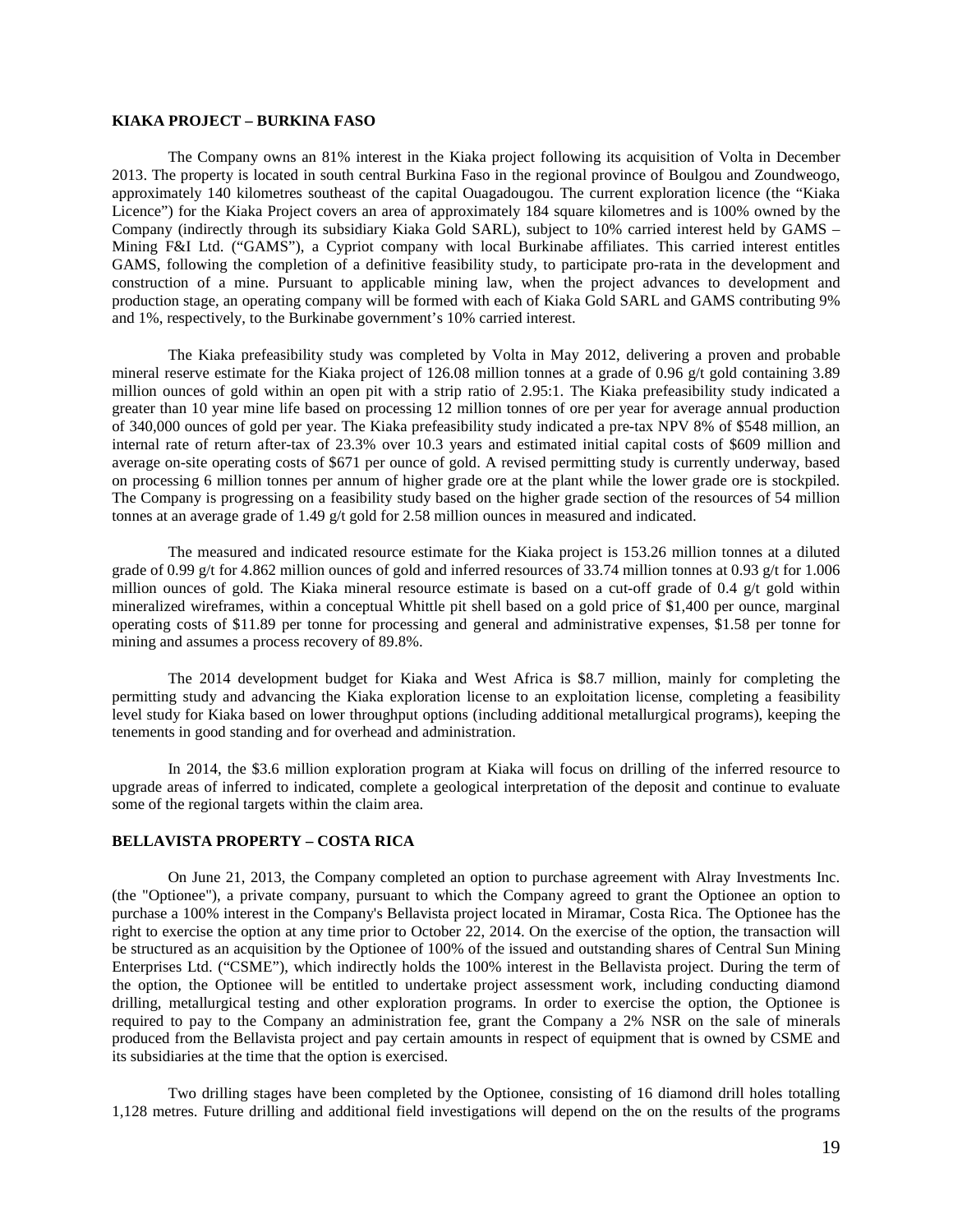completed to date. Samples have been sent to Canada for assay and metallurgical testing. A third phase of drilling and an underground exploration program are scheduled to begin by the second quarter of 2014.

An action was filed against the National Technical Secretariat of the Environment ("SETENA") and the Ministry of Environment, Energy and Telecommunications ("MINAET") of Costa Rica on May 31, 2013. This is an action under administrative law against Costa Rica and resolutions adopted by SETENA and MINAET, in rejecting the environmental assessment document for a new processing plant for the Bellavista mine. The action asks that the court order SETENA to deliver the terms of reference for the new processing plant, or that the Company be compensated by Costa Rica for being denied the opportunity to benefit from the Company's valid mining concession. The outcome of this claim is not determinable at this time and no accrual for this contingency has been made in the consolidated financial statements.

## **CONTINGENT GAINS AND LOSSES**

#### *Bellavista claim*

By Statement of Claim dated March 16, 2009, Central Sun commenced a legal proceeding in Ontario (the "Engineering Action") against several engineering firms and certain individual engineers alleging that the Defendants were negligent and breached their contractual obligations with respect to the siting, design, construction, assessment and monitoring of the Bellavista gold mine in Costa Rica, and that the mine was affected by a landslide as a result closed and placed on care and maintenance. As a result of the Defendants' alleged negligence and/or breach of contract, the Company claims damages. The Engineering Action is still at the pleadings stage. Preliminary motions brought by certain defendants have resulted in an Order that the Ontario Courts do not have jurisdiction to hear the claims against those defendants. That Order was overturned on appeal in October 2013, but certain defendants have sought leave to appeal to the Supreme Court of Canada, whose decision as to leave is under reserve. The outcome of this claim is not determinable at this time and no accrual for this contingent gain has been made in the consolidated financial statements.

### *Masbabte SAG mill insurance claim*

The Company has commenced legal proceedings to claim compensation for property damage and business interruption losses incurred by Philippine Gold Processing & Refining Corporation in connection with a failure of a semi-autonomous grinding mill at the Masbate Mine in the Philippines in 2011. The proceedings are at an early stage and the outcome cannot be determined at this time and accordingly no accrual for this contingent gain has been made in the consolidated financial statements.

## *La Libertad tax audit*

During 2013, a tax audit of the La Libertad operations for 2008 commenced by the Nicaraguan tax authorities. As at year-end, the tax audit had not yet been completed and the Company has not accrued any liability in respect of any issues which may result from the tax audit.

#### **LIQUIDITY AND CAPITAL RESOURCES**

The Company ended the year with cash and cash equivalents of \$252.7 million compared to cash and cash equivalents of \$283.7 million at the end of the third quarter of 2013 and \$67.9 million at December 31, 2012. Working capital at the end of the year was \$275.7 million compared to working capital of \$314.2 million at the end of September 30, 2013 and \$92.1 million at December 31, 2012. On August 23, 2013, the Company issued convertible senior subordinated notes for net proceeds of \$249.7 million.

As at December 31, 2013, the Company had available a \$150 million Senior Credit Facility of which \$50 million had been utilized. Subsequent to December 31, 2013, the Company entered into an amending agreement pursuant to which the facility amount of the Senior Credit Facility was increased by \$50 million to a total amount of \$200 million, subject to updating security documents to reflect the increased amount of the facility. The Company also has a \$40.9 million Otjikoto equipment loan facility available, of which \$10.2 million had been drawn down by year-end.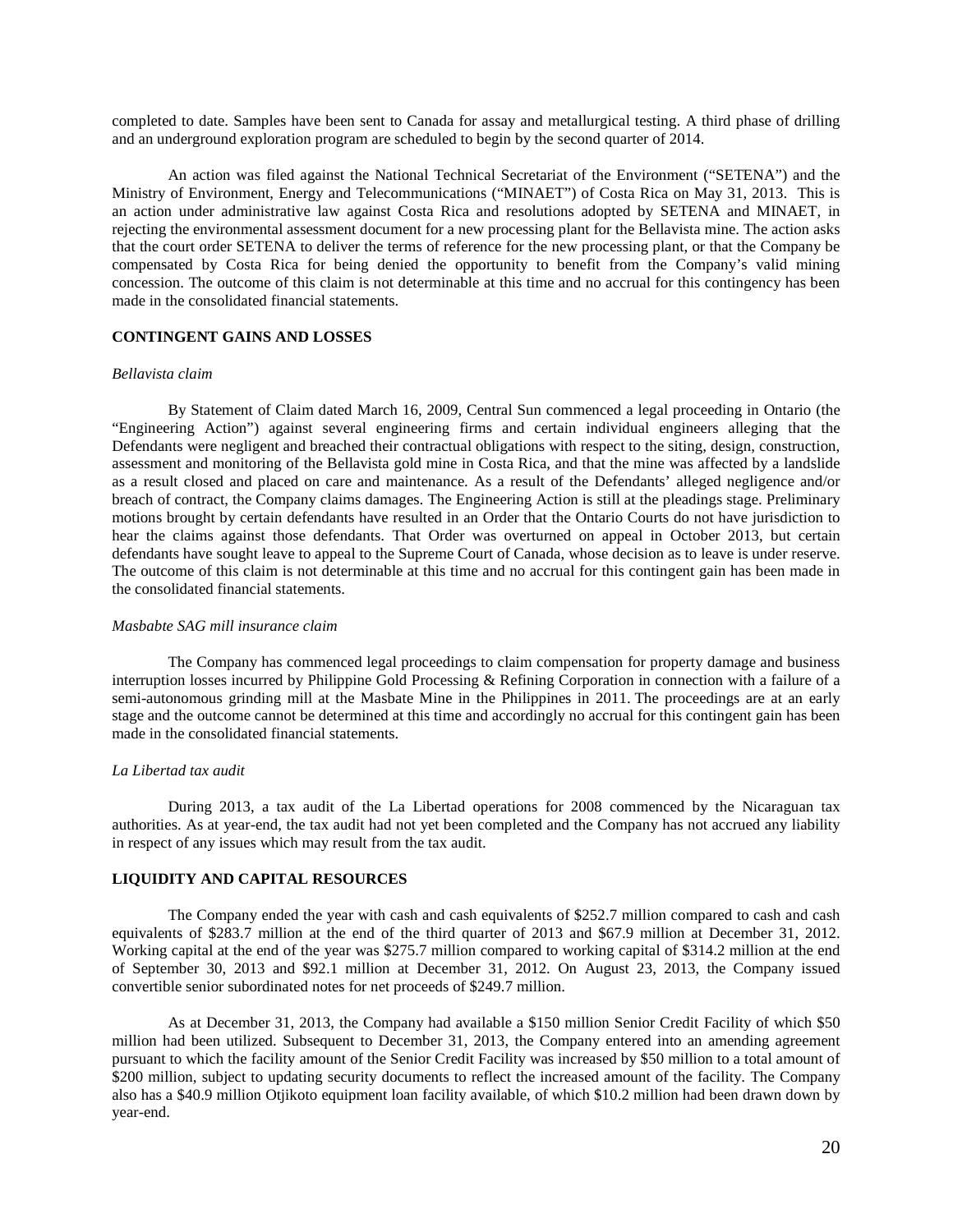Cash provided by operating activities before changes in non-cash working capital totaled a record \$144.3 million for the year ended December 31, 2013.

The Company is projecting another record year for gold production in 2014. Company-wide production in 2014 from the Masbate, La Libertad and Limon Mines is expected to be in the range of 395,000 to 420,000 ounces of gold, an increase of approximately 8% to 15% over 2013 attributable production. The production forecast for 2014 does not include any estimated gold production from the Otjikoto development project in Namibia as revenue earned from the sale of pre-commercial production will be credited to mineral property development costs prior to commercial production. Consolidated operating cash costs are expected to be in the range of \$667 to \$695 per ounce (a similar range as in 2013).

On August 23, 2013, the Company issued convertible senior subordinated notes ("the notes") with an aggregate principal amount of \$258.75 million. The notes bear interest at a rate of 3.25% per annum, payable semiannually on April 1st and October 1st of each year commencing from April 1, 2014. The notes will mature on October 1, 2018. The notes are subordinated in right of payment to any existing and future senior indebtedness, including indebtedness under the Senior Credit Facility. The notes will rank senior in right of payment to any future subordinated borrowings. The notes are effectively junior to any secured indebtedness and the notes are structurally subordinated to all indebtedness and other liabilities of the Company's subsidiaries. Transaction costs directly attributable to the issuance of the notes were immediately expensed in the statement of operations in the amount of \$9.7 million.

Holders of the notes may convert the notes at their option at any time from July 1, 2018 to the maturity date. The notes will be convertible, at the holder's option, at a conversion rate of 254.2912 common shares for every \$1,000 principal amount of notes (equal to an initial conversion price of approximately \$3.93 per common share), subject to adjustments in certain events. In addition, the holder has the right to exercise the conversion option from January 1, 2014 to July 1, 2018, if (i) the market price of B2Gold common shares for at least 20 trading days during the period of 30 consecutive trading days is greater than or equal to 130% of the conversion price on each applicable trading day, (ii) during the 5 business day period after any consecutive 5 trading day period (the "measurement period") in which the trading price per \$1,000 principal amount of the notes for each trading day in the measurement period was less than 98% of the product of the last reported sales price of B2Gold common shares and the conversion rate on each such trading day, (iii) the notes are called for redemption or (iv) upon occurrence of certain contingent corporate events. The Company may upon conversion by the holder, elect to settle in either cash, common shares, or a combination of cash and common shares, subject to certain circumstances.

The Company may not redeem the notes prior to October 6, 2016, except in the event of certain changes in Canadian tax law. On or after October 6, 2016, the Company may redeem for cash, subject to certain conditions, any or all of the notes, at its option, if the last reported sales price of the Company's common shares for at least 20 trading days during any 30 consecutive trading day period ending within 5 trading days immediately preceding the date on which the Company provides notice of redemption exceeds 130% of the applicable conversion price on each applicable trading day. The Company may also redeem the notes, if tax laws related to Canadian withholding tax change subject to certain further conditions.

On April 16, 2013, the Company announced the closing of a new senior secured revolving credit facility with a syndicate of banks. The Senior Credit Facility is comprised of three tranches of \$50 million each for a total of \$150 million and has replaced the prior \$25 million revolving credit facility with Macquarie Bank Limited. The term of the Senior Credit Facility will be for a period of four years with a final repayment date of March 28, 2017. The facility has an interest rate of LIBOR plus a margin of 3.5%. The Senior Credit Facility is a revolving facility and is being used to fund construction and development costs related to the Otjikoto Project in Namibia and for general corporate purposes.

The Senior Credit Facility is secured by a general security agreement from the Company granting a security interest over the Company's assets, pledges creating a charge over the shares of certain of the Company's direct and indirect subsidiaries and guarantees from certain of the Company's subsidiaries guaranteeing the obligations of the Company relating to the Senior Credit Facility and in certain cases, security from the guarantors, all in favour of the Lenders. Transaction costs relating to the Senior Credit Facility totaled \$4 million and are being amortized over the term of the facility. The principal amount owing under the Senior Credit Facility has been presented on the consolidated Balance Sheet net of the unamortized balance of transaction costs.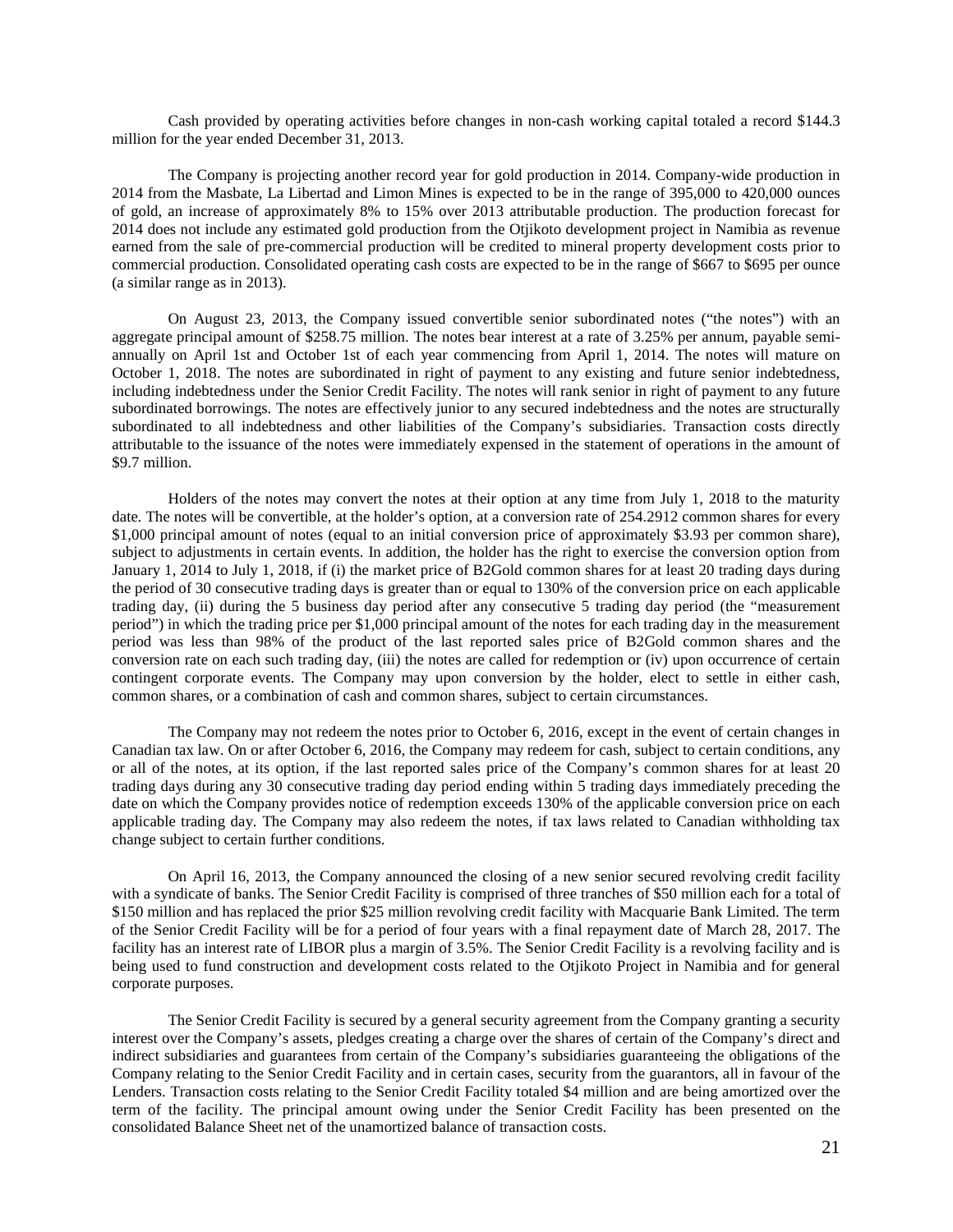On December 4, 2013, a subsidiary of the Company, B2Gold Namibia Minerals (Proprietary) Limited (the "Borrower") entered into a \$40.9 million term loan facility with Caterpillar Financial SARL, as arranger, and Caterpillar Financial Services Corporation, as original lender, to finance or refinance equipment at the Company's Otjikoto project. Loans may be advanced under the facility until June, 30 2015, and each loan is repayable in 20 equal quarterly installments. The final repayment date shall be the earlier of the date when the last loan advanced under the facility falls due and June 30, 2020. The facility has an interest rate of LIBOR plus a margin of 3.85% on loans advanced under the facility and a commitment fee of 1.2% per annum on the undrawn balance of the facility, each payable quarterly. At December 31, 2013, the Borrower had drawn \$10.2 million under the facility. Transaction costs relating to the facility totaled approximately \$1 million and are being recognized over the term of the facility using the effective interest rate method. The principal amount owing under the facility has been presented on the consolidated Balance Sheet net of the unamortized balance of transaction costs.

The Borrower is required to maintain a deposit in a debt service reserve account ("DSRA") with HSBC Bank Bermuda Limited equal at all times to the total of the principal, interest and other payments that become payable over the next six month period. At December 31, 2013, the balance in the DSRA was \$1.1 million.

The indebtedness of the Borrower under the facility is secured by a Namibian law general notarial bond granting security over all of the movable assets of the Borrower and by guarantees of the Company and B2Gold Namibia (Proprietary) Limited.

The following table summarizes the Company's scheduled debt repayments on its outstanding debt as at December 31, 2013:

|                                           | 2014   | 2015   | 2016                     | 2017   | 2018           | <b>Total</b> |
|-------------------------------------------|--------|--------|--------------------------|--------|----------------|--------------|
|                                           | \$     | \$     | \$                       | \$     | \$             | \$           |
| Convertible senior subordinated<br>notes: |        |        |                          |        |                |              |
| Principal                                 |        |        |                          |        | 258,750        | 258,750      |
| Interest<br>$\overline{\phantom{0}}$      | 9,321  | 8,409  | 8.409                    | 8,409  | 8,409          | 42,957       |
| Revolving corporate credit facility:      |        |        |                          |        |                |              |
| Principal<br>$\sim$                       |        |        | $\overline{\phantom{a}}$ | 50,000 | ٠              | 50,000       |
| Interest & commitment                     |        |        |                          |        |                |              |
| fees (estimated)                          | 2,251  | 2,251  | 2,251                    | 876    |                | 7,629        |
| Finance lease obligations <sup>2</sup> :  |        |        |                          |        |                |              |
| Principal<br>$\blacksquare$               | 7,307  | 5,268  | 1,314                    | 3,384  |                | 17,273       |
| Interest                                  | 557    | 378    | 289                      | 92     |                | 1,316        |
| Otjikoto equipment loan facility:         |        |        |                          |        |                |              |
| Principal<br>$\sim$                       | 2,030  | 2,030  | 2,030                    | 2,030  | 2,030          | 10,150       |
| Interest<br>$\blacksquare$                | 731    | 516    | 218                      | 135    | 52             | 1,652        |
| Equipment loan:                           |        |        |                          |        |                |              |
| Principal<br>н.                           | 605    | 665    | 665                      | 665    | 216            | 2,816        |
| Interest (estimated)                      | 104    | 86     | 57                       | 28     | $\overline{2}$ | 277          |
|                                           | 22,906 | 19,603 | 15,233                   | 65,619 | 269,459        | 392,820      |

 $\overline{a}$ 

 $2$  Subsequent to December 31, 2013, the Company notified Leighton that it has exercised its option to terminate the mining services agreement effective December 31, 2014 and will purchase the leased assets under the agreement commencing on June 30, 2014.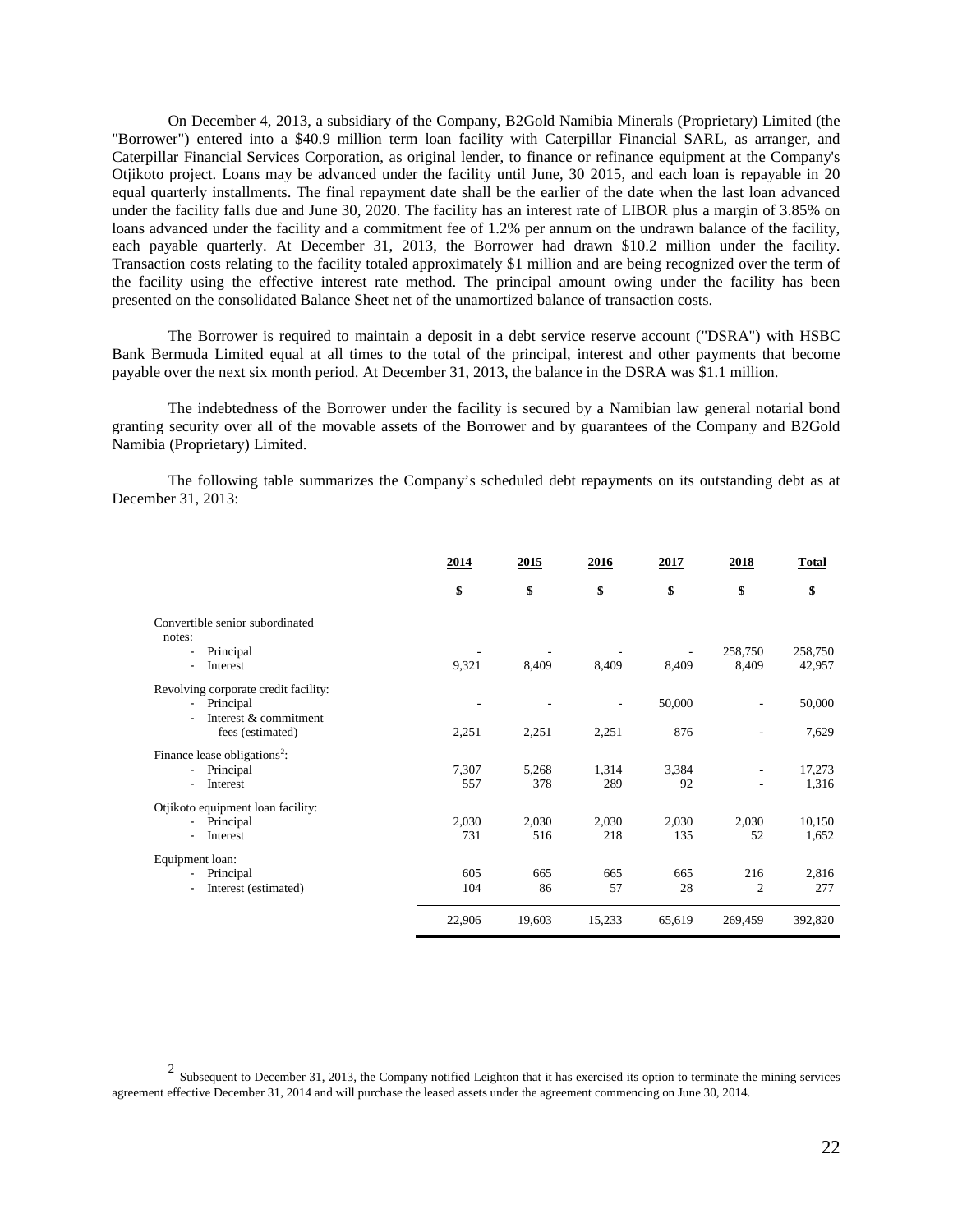As at December 31, 2013, the Company had the following additional commitments (in addition to those disclosed elsewhere in the MD&A):

- For the purchase of \$10.9 million of equipment for the construction of the mill at the Otjikoto project in Namibia. The timing and amount of these costs will depend on delivery of the components but it is expected that the entire \$10.9 million will be incurred in the first half of 2014.
- For further payments of \$7.4 million for the construction of a power plant at the Otjikoto project in Namibia. The timing and amount of these costs will depend on delivery of the components but it is expected that the entire \$7.4 million will be incurred in the first half of 2014.
- For further payments of \$9.1 million (the Company's 49% share) with respect to the acquisition of land at the Gramalote project in Colombia. It is expected that \$2.7 million will be paid in 2014, \$6.1 million in 2015 and the remaining \$0.3 million in 2016.

In 2014, the Company has budgeted capital expenditures at the Masbate Mine of approximately \$37 million. Annual capital expenditures at the Libertad and Limon mines for 2014 are budgeted to be approximately \$36.3 million and \$19.7 million, respectively.

Construction at Otjikoto is progressing well and total expenditure estimates remain within previous guidance. Pre-development cost estimates of \$244 million and deferred stripping estimates of \$33 million remain in line with original pre-feasibility study estimates. In addition to these costs, the Company had planned to lease finance a total of \$60 million for mobile mining equipment and power plant construction costs. However, as a result of Namibian regulations governing the securitization of certain assets, the Company now plans to lease only the mobile mining fleet for a total of \$41 million. The balance of the power plant costs has been funded from the Company's existing cash flows and credit facilities. Leasing arrangements for the mining fleet were concluded in the fourth quarter of 2013 and are expected to be fully drawn and utilized by mid-2015.

The 2014 development budget for Kiaka is \$8.7 million.

The Company's total 2014 exploration budget is approximately \$32 million that will fund approximately 94,000 metres of drilling mainly on brownfield projects.

# *Derivative financial instruments*

The Company has entered into foreign currency contracts to manage its foreign currency exposure of forecast expenditures denominated in Namibian dollars relating to the development of its Otjikoto project. As the Namibian dollar is pegged to the South African rand, the Company enters into foreign currency contracts between the South African rand and the United States dollar due to their greater liquidity.

At December 31, 2013, forward currency contracts totalling \$6 million at an average rate of 9.68 rand were outstanding with maturity dates ranging from January 2014 to December 2014. In addition, "zero-cost put/ call" collar contracts totalling \$49 million were outstanding with maturity dates ranging from January 2014 to December 2014 with an average floor price of 9.68 rand and an average ceiling price of 10.74 rand. These contracts reduce the Company's foreign currency exposure to the Rand below the budgeted rate of 8.5 Rand to the United States dollar, the conversion ratio used for the Otjikoto construction budget. These contracts were entered into to protect against capital cost over-runs that may otherwise occur due to currency fluctuations.

The foreign currency contracts were not designated as hedges by the Company and are recorded at their fair value at the end of each reporting period. Changes in the fair value are included in the statement of operations for the period. For the year ended December 31, 2013, the Company recorded an unrealized derivative loss of \$2.5 million (2012 - \$0.1 million) and a realized derivative loss of \$4.8 million (2012 - \$0.3 million) on these contracts.

At December 31, 2013, the Company's foreign currency contracts had an estimated fair value of negative \$2.6 million  $(2012 -$  negative \$0.1 million).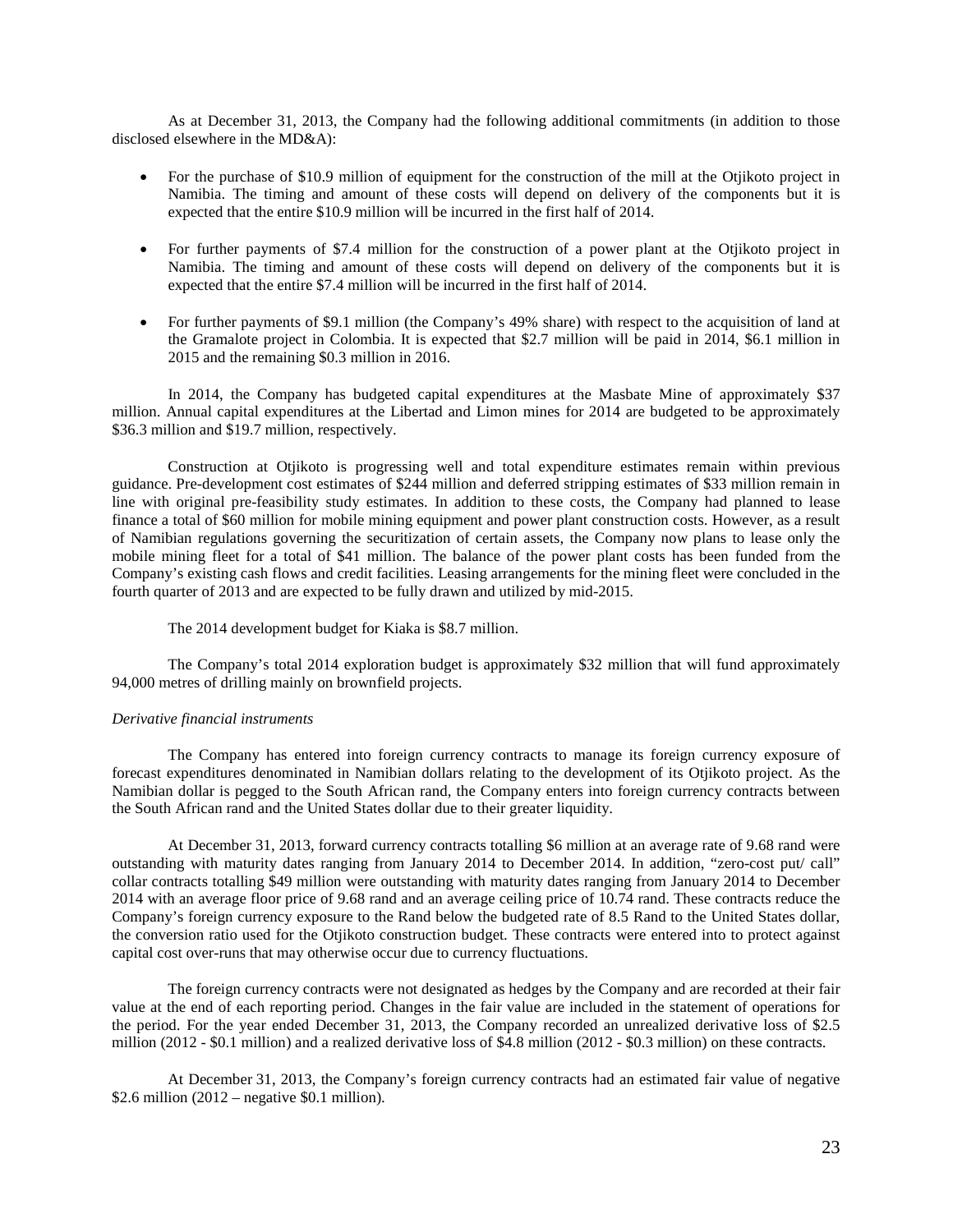In the second and third quarters of 2013, as a result of the requirements under the Senior Credit Facility, the Company also entered into a series of "zero-cost put/call" collar contracts for gold with settlements scheduled between January 30, 2015 and December 31, 2018 with an average floor price of \$1,000 per ounce and an average ceiling price of \$1,721 per ounce. These derivative instruments were not designated as hedges by the Company and recorded at their fair value at the end of each reporting period with changes in fair value recorded in the statement of operations. Adjustments to the market value are included in the statement of operations. For the year ended December 31, 2013, the Company recorded an unrealized derivative loss of \$0.2 million in the statement of operations on these contracts.

### *Deferred revenue and gold commitments*

As a result of the acquisition of CGA, the Company assumed its gold forward contracts relating to the Masbate project for 50,225 ounces of gold with settlements scheduled between January 31, 2013 and December 31, 2013 at an average price of \$913 per ounce. The fair value of these contracts (required to be recognized as part of the Company's acquisition accounting as the fixed terms of the contracts were unfavourable compared to market terms for similar contracts) was estimated to be negative \$37.4 million on January 16, 2013. The fair value was calculated using spot and forward prices and volatilities.

The acquired gold forward contracts were excluded from the scope of IAS 39 "Financial Instruments: Recognition and Measurement", as they were non-financial instruments that qualified for the own use exemption and did not contain any embedded derivatives which would require to be accounted for separately from the executory host contracts. As a result, these contracts were not subsequently re-measured at fair value after initial recognition and were reduced through a corresponding increase to revenue consistent with the timing of revenue recognition criteria being met for the gold deliveries made under the terms of contract. At December 31, 2013, all of the gold forward contracts had been delivered into during the year and the related fair value of negative \$37.4 million on acquisition had been fully recognized in gold revenue.

Under the terms of the Senior Credit Facility, the Company is required to maintain gold contracts, within certain parameters, over the term of the facility in order to manage the risk of volatility in the Company's future operating income and reduce risk in respect of debt service obligations. As a result, the Company entered into a series of rand denominated gold forward contracts in the second quarter of 2013 for 117,984 ounces of gold with settlements scheduled between January 30, 2015 and December 31, 2018 at an average price of 14,912 rand per ounce. These contracts are excluded from the scope of IAS 39, accounted for as executory contracts as they were entered into and continue to be held for the purpose of delivery in accordance with the Company's expected production schedule. No fair value gains and losses on these commodity contracts have been recorded in the financial statement. The effect of these contracts will be to provide a fixed price in rand for a portion of gold sales.

Subsequent to December 31, 2013, the Company entered into rand denominated gold forward contracts for a further 74,430 ounces at an average price of 16,359 rand per ounce with settlement dates scheduled between July 31, 2015 and December 31, 2018.

#### *Operating activities*

Cash flow from operating activities before changes in non-cash working capital was \$35.7 million (\$0.05 per share) in the fourth quarter of 2013 compared to \$31.1 million (\$0.08 per share) in the same quarter last year, an increase of 15%. The cash flow in the quarter was the second highest in the Company's history, despite a 29% decrease in the average realized gold price (on a cash basis, excluding the amortization of deferred revenue). The increase was mainly due to the recent acquisition of the Masbate Mine and increased gold production from the Libertad and Limon mines.

Cash flow from operating activities before changes in non-cash working capital for the year ended December 31, 2013 was a record \$144.3 million (\$0.23 per share) compared to \$114.4 million (\$0.30 per share) in the comparable period last year. The increase was mainly due to the recent acquisition of the Masbate Mine and increased gold production from the Libertad and Limon mines.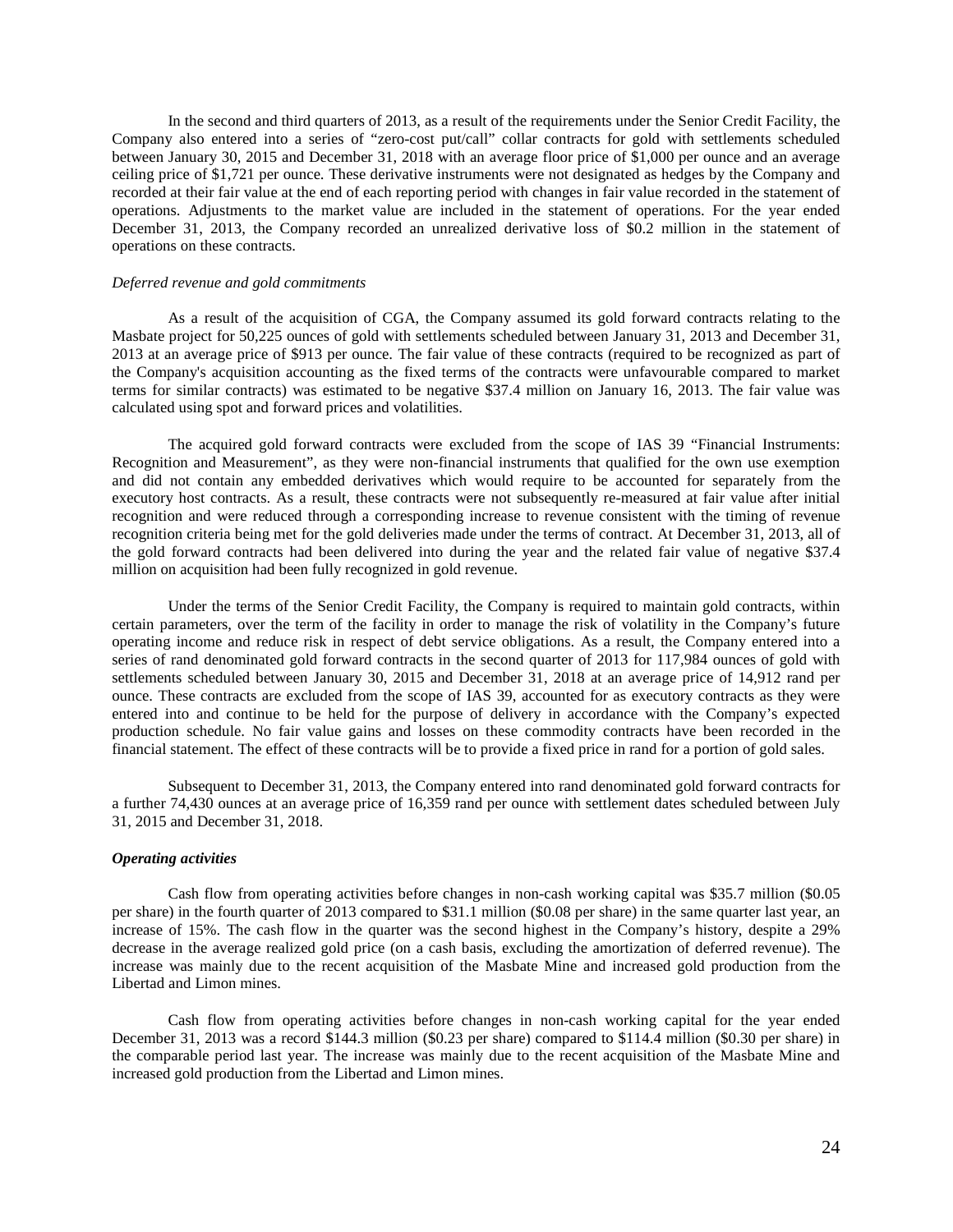## *Financing activities*

On August 23, 2013, the Company issued convertible senior subordinated notes for net proceeds of \$249.7 million (see "Liquidity and Capital Resources" section).

As at December 31, 2013, the Company had drawn down a net total of \$50 million under the Senior Credit Facility, leaving an unused balance of \$100 million. In the first quarter of 2013, the Company drew down \$25 million under its then existing revolving credit facility. This facility was repaid in April 2013 with drawdowns on the new \$150 million Senior Credit Facility. In addition, in the second and third quarters of 2013, the Company drew down another \$25 million and \$50 million, respectively. On August 26, 2013, the Company repaid \$50 million using a portion of the proceeds from the issuance of the convertible notes.

In the fourth quarter of 2013, the Company had drawn \$10.2 million under the Otjikoto equipment loan facility, leaving an unused balance of \$30.7 million at December 31, 2013. Transaction costs relating to the facility totaled approximately \$1 million and are being recognized over the term of the facility using the effective interest rate method. At December 31, 2013, the balance in the related DSRA was \$1.1 million.

On March 28, 2013, the Company made a principal repayment of \$4.5 million on the Masbate Facility. On June 28, 2013, the Company made a final repayment of approximately \$14 million, paying off the Masbate Facility in full. Restricted cash of \$9 million which had been held with BNP Paribas Bank as required under the Masbate Facility Project facility agreement was released to the Company.

For the three and twelve month period ended December 31, 2013, the Company made repayments under its finance lease obligations of \$2 million and \$8 million, respectively, mainly in connection with the Masbate mining fleet which has been leased.

On June 14, 2013, pursuant to an Investment Agreement with EVI, the Company issued approximately 2.5 million common shares to EVI in consideration for a promissory note of \$6.6 million from EVI and a \$1 million payment to EVI as consideration for EVI assigning to the Company of its existing right to acquire an additional 5% interest in the Otjikoto gold project. In addition, on July 9, 2013, EVI exercised its right to acquire an additional 2% interest in the Otjikoto gold project for a purchase price of \$5 million.

During 2013, the Company received \$2.4 million (2012 - \$5.2 million) pursuant to the exercise of 1.6 million (2012 – 3.6 million) stock options. During 2012, the Company received \$3.5 million pursuant to the exercise of 1.6 million warrants.

#### *Investing activities*

In the fourth quarter of 2013, capital expenditures on sustaining capital, pre-stripping and development at the Masbate Mine (see "Masbate Mine" section) totaled \$10.5 million, the Libertad Mine (see "Libertad Mine" section) totaled \$3.1 million (Q4 2012 - \$6.7 million), and the Limon Mine (see "Limon Mine" section) totaled \$4.5 million (Q4 2012 - \$4.6 million). Jabali development totaled \$3.2 million in the quarter (Q4 2012 - \$4.1 million). In addition, Gramalote prefeasibility (see "Gramalote Property" section) and Otjikoto mine construction (excluding mobile equipment, power plant construction and prestripping) (see "Otjikoto Property" section) totaled \$3.9 million (Q4 2012 - \$12 million) and \$22.7 million, respectively. Resource property expenditures on exploration totaled approximately \$5.5 million (Q4 2012 - \$12.1 million), including Otjikoto development/feasibility, as disclosed in the table below.

During the year ended December 31, 2013, capital expenditures on sustaining capital, pre-stripping and development at the Masbate Mine (see "Masbate Mine" section) totaled \$31.3 million, the Libertad Mine (see "Libertad Mine" section) totaled \$17.5 million (2012 - \$29.6 million), and the Limon Mine (see "Limon Mine" section) totaled \$17 million (2012 - \$21.5 million). Jabali development totaled \$14.5 million in the year (2012 - \$12.7 million). In addition, Gramalote prefeasibility (see "Gramalote Property" section) totaled \$48 million (2012 - \$30.9 million). Capital expenditures at Otjikoto (see "Otjikoto Property" section) in 2013 were \$120.8 million and included power plant costs of \$30.6 million and pre-stripping of \$6.7 million. In addition, mobile equipment purchases were \$46.5 million, most of which will be covered by the Otjikoto equipment loan facility concluded in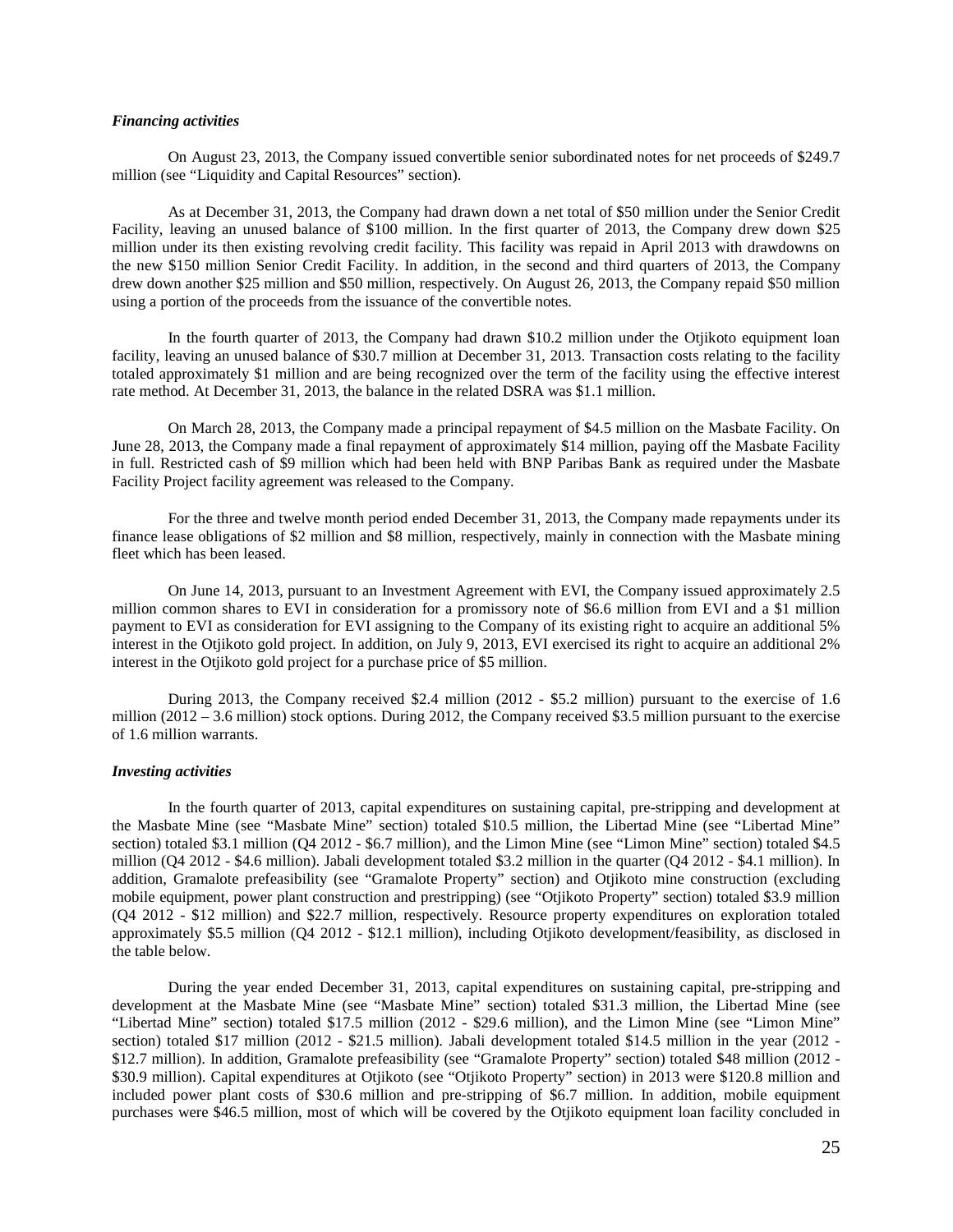late December. Resource property expenditures on exploration totaled approximately \$28.2 million (2012 - \$47.2 million), including Otjikoto development/feasibility, as disclosed in the table below.

|                                       | Three months ended<br>December 31<br>(unaudited) |               | <b>Years ended</b><br>December 31<br>(unaudited) |               |
|---------------------------------------|--------------------------------------------------|---------------|--------------------------------------------------|---------------|
|                                       | <u>2013</u>                                      | 2012          | 2013                                             | 2012          |
|                                       | \$<br>(000's)                                    | \$<br>(000's) | \$<br>(000's)                                    | \$<br>(000's) |
| Masbate, exploration (including Pajo) | 2,316                                            |               | 8,422                                            |               |
| Otjikoto exploration/feasibility      | 926                                              | 5,450         | 6,318                                            | 20,424        |
| Libertad Mine, exploration            | 567                                              | 1,219         | 4,656                                            | 6,712         |
| Limon Mine, exploration               | 610                                              | 1,161         | 4,072                                            | 4,645         |
| Trebol/Pavon                          | 65                                               | 406           | 417                                              | 2,552         |
| Calibre joint operation (Primavera)   | 354                                              | 1,698         | 1,330                                            | 5,376         |
| Radius joint operation (San Jose)     | 87                                               |               | 1,123                                            |               |
| Mocoa                                 | 77                                               | 748           | 596                                              | 3,607         |
| Cebollati                             |                                                  | 1,475         | 425                                              | 3,091         |
| Other                                 | 525                                              |               | 863                                              | 808           |
|                                       | 5,527                                            | 12,157        | 28,222                                           | 47,215        |

#### *Libertad Mine*

The 2013 exploration campaign at La Libertad Mine focused largely on mine related drill testing of potential underground targets below the Mojon open pit, Jabali Antenna and the Santa Maria open pit.

At Mojon, a total of 13 holes were drilled for 3,422 metres on three main underground areas below the current resource pit, and these will be followed up with definition programs during 2014. The Western shoot received the most drilling (six holes) and highlights of this drilling is hole MJ13-053 with 4.78 g/t gold over 3.0 metres true width. This shoot is approximately 200 metres wide. The Central shoot was tested with four holes and highlights from this drilling are holes MJ13-061 with 9.71 g/t gold over 4.5 metres true width and MJ13-057 with 3.29 g/t gold over 4.5 metres true width. The Eastern shoot was only drill tested with one hole.

At Jabali Antenna, a similar program was initiated with a total of 10 holes drilled for 3,104 metres. The target for this program was the down plunge extension of the main Antenna shoot where historical drilling and underground exploitation indicated the potential for good grades. The highlights of this drilling program are holes JB13-418 with 103.8 g/t gold over 1.5 metres true width, JB13-418 with 10.67 g/t gold over 3.1 metres true width just 7 metres deeper and JB13-410 with 5.72 g/t gold over 5.89 metres true width.

A four hole, 466 metre, drill program was completed at the Santa Maria open pit. The highlight of this program is hole SM13-008, which returned 95.31 g/t gold over 3.4 metres. The purpose of this program was to define the eastern boundary of the pit.

Regionally, there were numerous evaluations completed. Surface and small underground samples indicated the potential for relatively narrow, high grade structures and a five hole, 413 metre, drill program was completed late in the year over approximately 400 metre strike length of the vein. Highlights from this drill program are holes CV13-002 with 9.51 g/t gold (capped at 25 g/t gold) over 4.4 metres down hole interval and CV13-004 with 5.78 g/t gold over 5.78 metres down hole interval. These results will be followed up with additional drilling in 2014.

The Libertad exploration budget for 2014 is approximately \$4.3 million for a total of approximately 10,500 metres of planned drilling. The program includes resource drilling on the Mojon high grade underground targets and continued exploration on a number of regional targets. The focus of this year's exploration drilling is directed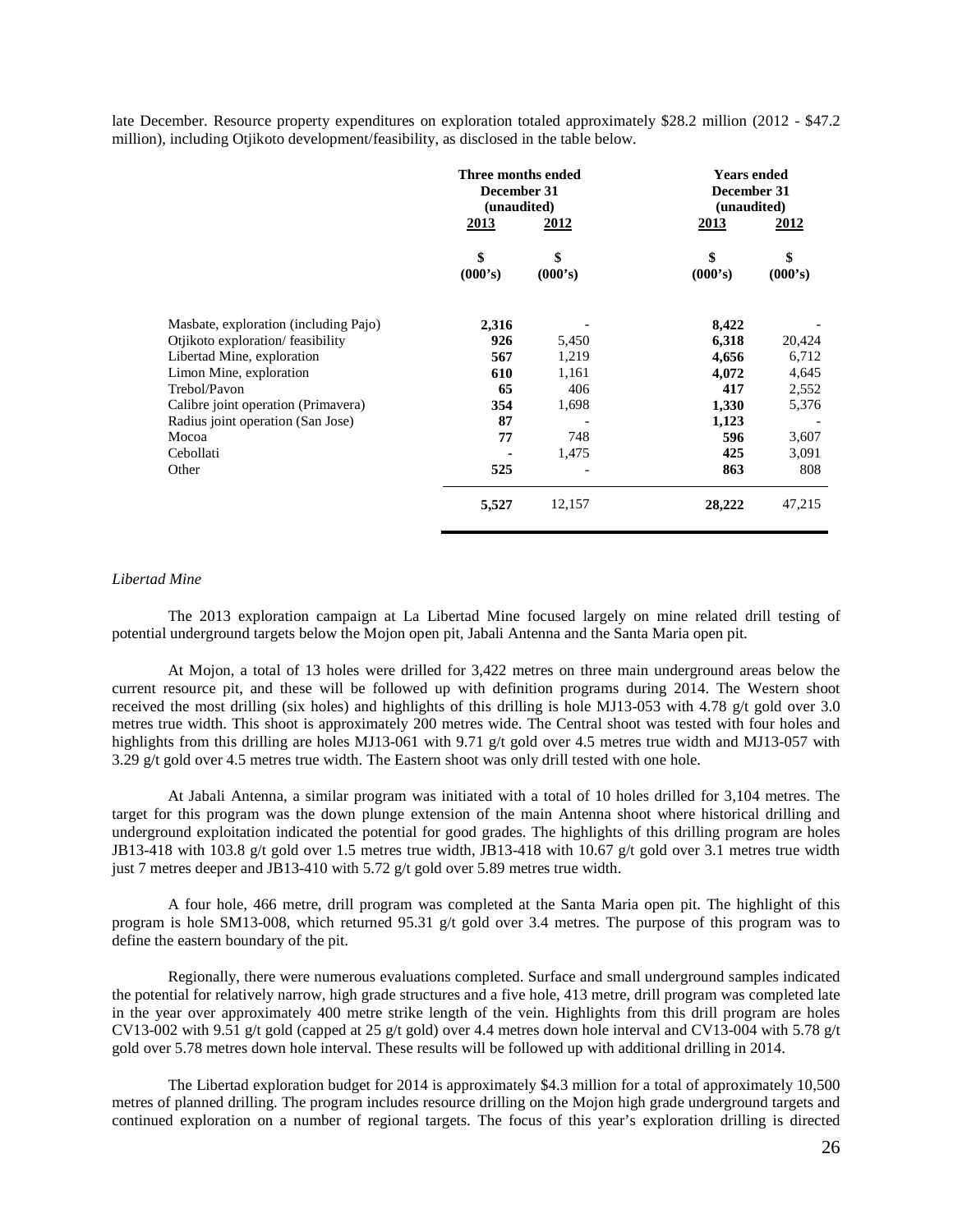towards mainly brownfields drilling and evaluation of regional targets in the search for more open pit feed for the mill.

#### *Limon Mine*

The 2013 exploration program at the Limon Mine focused largely on mine related resource infill drilling of the Pozo #5 shaft and evaluation drilling further south of the same Santa Pancha structure at Pozo #4 shaft. The Mercedes – Aparejo structure in the furthest north part of Santa Pancha was also tested. A total of 85 drill holes were completed for 15,102 metres with the bulk of the drilling on the Pozo #4 and #5 shaft programs.

The infill drilling on Pozo #5 shaft was completed during the year and highlights of this are holes LIM-13- 3751 with 17.98 g/t gold over 2.9 metres true width, LIM-13-3757 with 5.68 g/t gold over 3.55 true width, LIM-13- 3765 with 12.94 g/t gold over 2.2 metres true width, LIM-13-3783 with 14.17 g/t gold over 6.9 metres true width, LIM-13-3785 with 10.19 g/t gold over 6.65 metres true width, LIM-13-3786 with 14.4 g/t gold over 5.3 metres true width and LIM-13-3787 with 5.06 g/t gold over 9.75 metres true width. The purpose of this drilling was to convert inferred to indicated resources by increasing the density of drilling throughout the approximately 450 metres of strike length.

The Pozo #4 shaft drilling program was designed to be resource infill drilling of this area and highlights of this program are holes LIM-13-3752 with 6.36 g/t gold over 6.45 metres true width, LIM-13-3801 with 7.49 g/t gold over 6.8 metres true width, LIM-13-3804 with 8.78 g/t gold over 7.3 metres true width, LIM-13-3808 with 8.2 g/t gold over 4.45 metres true width and LIM-13-3810 with 10.58 g/t gold over 2.8 metres true width. This drilling covered approximately 300 metres of strike length.

Additional drilling was completed over the Aparejo – Mercedes structure with 14 holes drilled on two parallel structures. The highlight of this program is hole LIM-13-3818 which returned 3.28 g/t gold over 0.95 metres true width. This program was designed to test for shallow, open pit targets.

The regional focus of the exploration program was concentrated on near mine open pit targets as well as evaluating the best targets for drilling in 2014-2015.

The 2014 Limon exploration budget is approximately \$4.3 million to fund approximately 10,700 metres of drilling. The program includes infill drilling along the Santa Pancha Pozo 4 structure to sufficient drill spacing to allow preliminary mine planning, infill drilling areas of the Pozo 8-2-1 and some drilling on regional targets. Follow up of other interesting regional targets across the Limon claim area is also planned.

Based on results to date, B2Gold's exploration team believes there is potential to further increase the current mine life of the Limon Mine and also discover higher grade open pit and underground deposits that could potentially further increase annual gold production.

### *Masbate Mine*

The 2013 drill program comprising 26,902 metres has defined an extension to the previously mined Montana Vein, extending more than 850 metres northwest from the Montana open pit, extending the strike length of the Montana Vein to 1,300 metres. The extension is located 600 metres west of the Colorado pit along the main haulage road to the mill, and as a result will provide a closer, higher grade source of ore for the Masbate mill. The Montana Vein remains open at depth and additional drilling is planned for the second quarter of 2014.

A new mineral resource estimate for the Montana Vein is currently underway and is expected to be released in the second quarter of 2014.

Significant drill intersections from the 2013 drill program on the new Montana Vein extension include hole MONRC021 which intersected 9.5 metres true width (all drill intersections reported are true width) grading 27.73 g/t gold, MONRC092 which intersected 23.4 metres grading 7.31 g/t gold, MONRC070 which intersected 15.5 metres grading 7.41 g/t gold, MONRC093 which intersected 16.7 metres grading 5.63 g/t gold and MONRC053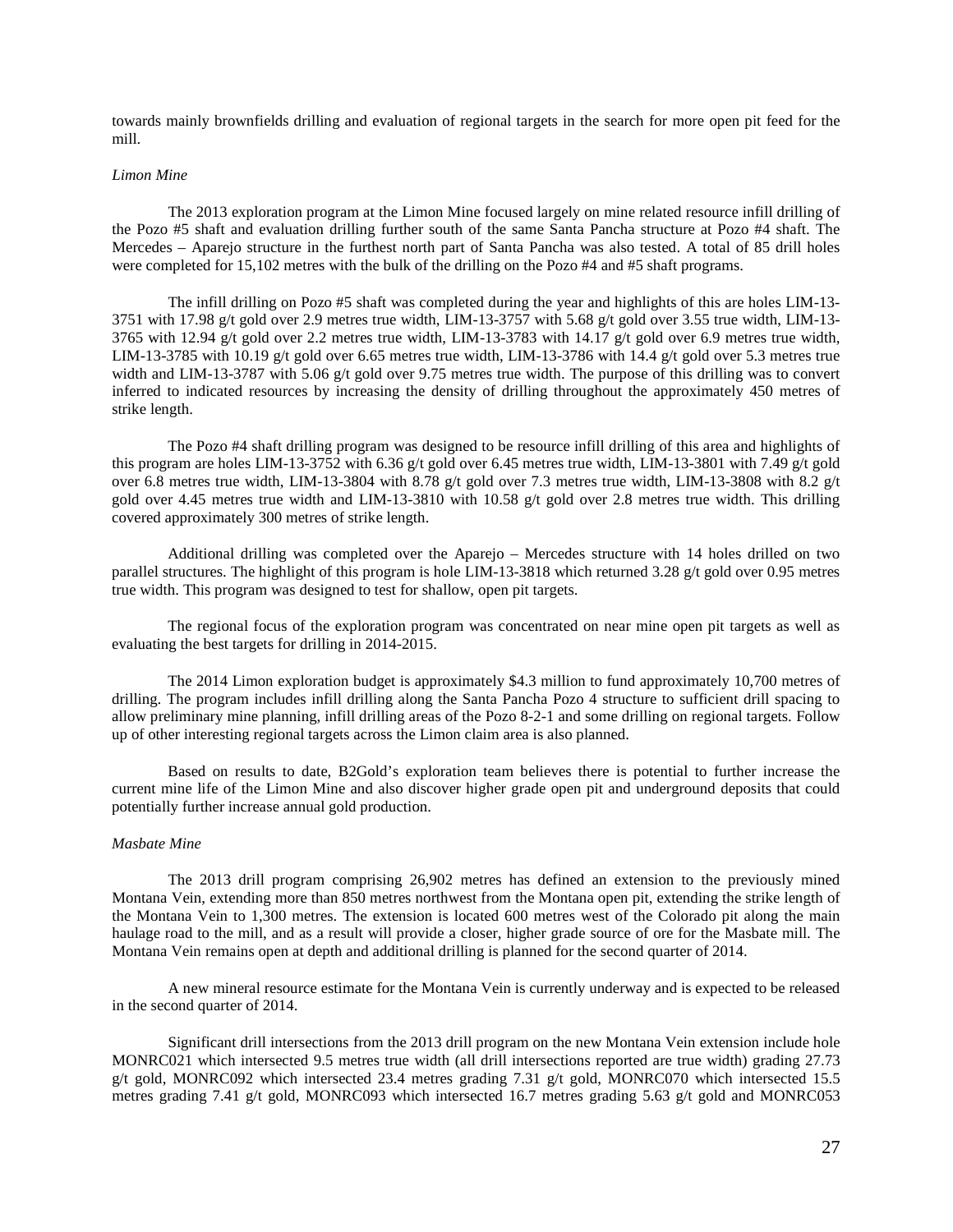which intersected 19.1 metres grading 4.65 g/t gold. The current average grade of the Masbate Mine reserves is 0.97 g/t gold.

An aggressive 2014 exploration program totaling \$6.2 million is underway with five diamond drill rigs currently working. The 2014 program will comprise metallurgical and reserve/resource drilling on numerous mine Veins including Montana, Main Vein, Libra East, Grandview, Colorado and Panique. Exploration drilling designed to outline new resources will be carried out on near mine Veins outside of the current reserve/resource such as the Grandview East area which is open east of hole GVRC027 which intersected 75 metres grading 0.91 g/t gold and the Pajo South extension where trenching has intersected up to 15 metres grading 1.04 g/t Au.

In addition to drilling, geochemical sampling and follow-up trenching will be carried out on a number of priority target areas outside of the current resource. B2Gold's geologic team believes there is good potential to increase the Masbate reserves and resources with additional exploration drilling.

#### *Otjikoto*

The 2013 Otjikoto Project drilling program, comprising 134 drill holes totaling 23,602.24 metres, was finished in late July and the majority of assay results have been returned. Drilling was focused on the recently discovered Wolfshag zone, situated immediately to the east and northeast of the planned open pit on the main Otjikoto deposit, where 80 holes totaling 20,920 metres were completed in 2013. An additional 21 holes were drilled as infill in the main Otjikoto pit area and adjacent to the Wolfshag zone, to aid in mine planning. Four holes were drilled for condemnation of the revised waste dump area and 29 shallow holes were completed for civil engineering studies.

Drilling at Wolfshag concentrated on the northern 1 kilometre of the 1.6 kilometre long zone from section lines 7800N to 8800N. Drill holes were completed on 100 metres spaced sections and 25 metres spacing on section lines.

Select significant results (uncapped) released on November 5, 2013 from the Wolfshag drilling include, from north to south:

- WH13-103 with 16.20 metres at 9.39 g/t gold, including 12.80 metres at 11.27 g/t gold;
- WH13-098 with 30.10 metres at 6.02 g/t gold, including 15.85 metres at 10.55 g/t gold;
- WH13-094 with 25.00 metres at 4.13 g/t gold; including 4.10 metres at 9.30 g/t gold;
- OT13-367 with 24.20 metres at 6.73 g/t gold, including 14.50 metres at 10.41 g/t gold;
- OT13-368 with 13.00 metres at 6.37 g/t gold; and,
- OT13-376 with 16.30 metres at 9.37 g/t, including 12.70 metres at 11.89 g/t gold.

Drill hole WH13-103 represents the best hole to date in the northern most portion of the Wolfshag zone. Holes OT13-368 and OT13-376 are the first holes drilled on sections 7500N and 7300N, respectively, on the southern extension of the Wolfshag zone. OT13-367 was drilled 25 metres west of OT12-344 (27.10 metres at 2.05 g/t gold, including 6.55 metres at 5.19 g/t gold; see news release dated April 10, 2013) and returned 24.20 metres grading 6.73 g/t gold, including 14.50 metres grading 10.41 g/t gold. These holes on the southern extension of the Wolfshag zone will be followed up with additional drilling next year to potentially bring this portion of the zone into a mineral resource category.

The drilling on the Wolfshag zone continues to return high grade gold over significant thicknesses in a series of en-echelon stacked, shallow easterly dipping mineralized shoots. The shoots plunge at 10 to 15 degrees to the southwest and have been traced to the south down plunge for 1,600 metres strike length. Mineralization consists of pyrite-magnetite-calcite in veins, steep tension gashes and replacement zones hosted within albitite + calcite + clay altered metasediments and marble lenses. The Wolfshag mineralized zone is bounded by folded, recrystallized and sheared marbles, the West and East marbles, within a sheared thrust ramp duplex. The highest grades occur in the western and central portion of the WA shoot, the uppermost mineralized shoot within the Wolfshag zone. The WA shoot ranges in thickness from 10 to 35 metres over widths of 70 to 110 metres. The WB shoot is situated 5 to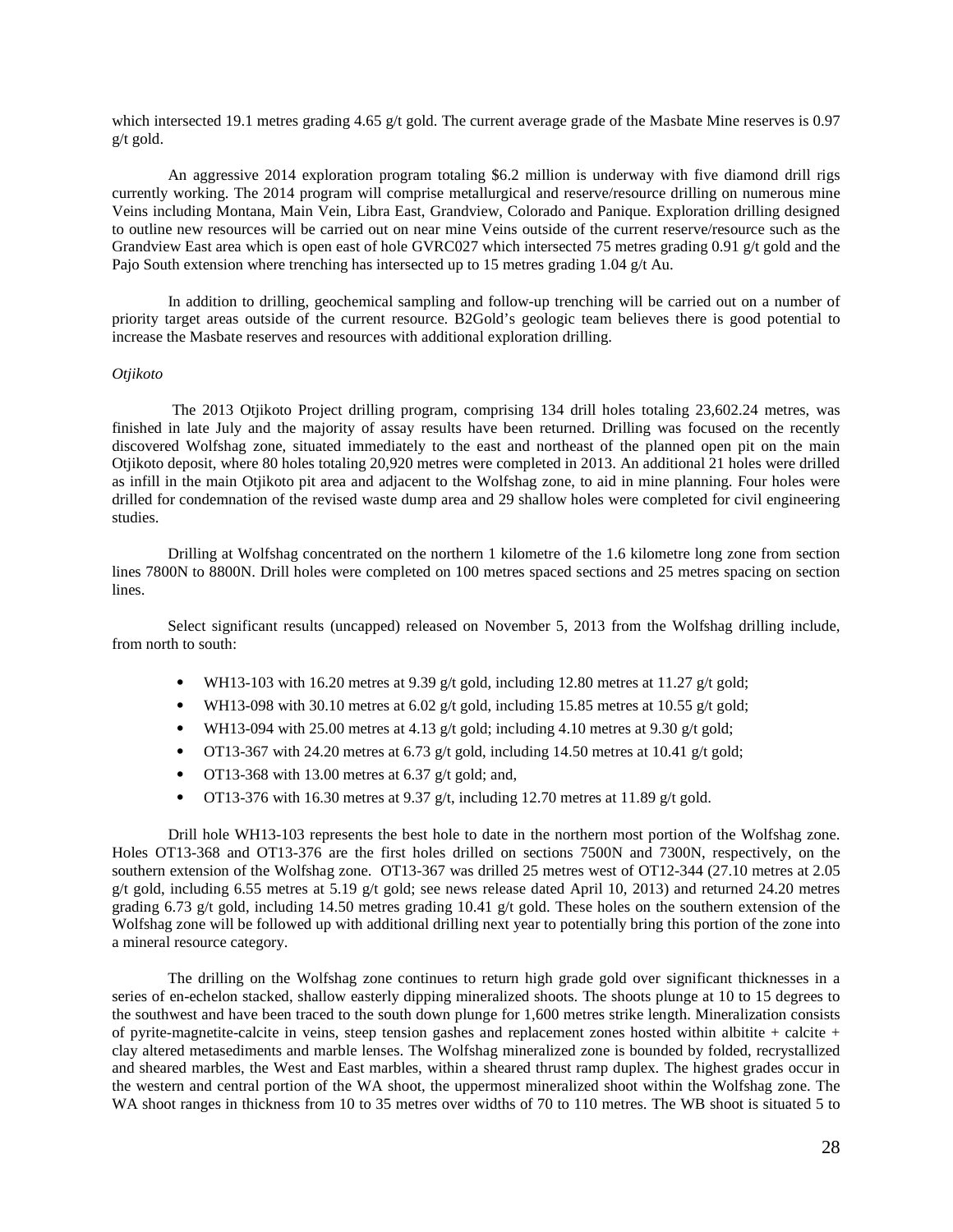15 metres below the WA shoot and varies from 3 to 15 metres thickness over 50 to 75 metres width. Several additional stacked shoots occur below the WA and WB shoots but are not as well defined at the present.

Historic hole OTG2, on section line 6800N, was deepened and intersected Wolfshag style mineralization, grading 9.55 metres at 1.69 g/t gold, including 2.45 metres at 5.62 g/t gold, starting at a depth of 695 metres below surface. This intersection, four hundred metres south of OT13-366B (11.00 metres at 6.04 g/t gold; see July 17, 2013 news release), indicates that the gold bearing mineralized system is still open at depth to the south and that there is potential to extend the Wolfshag zone to in excess of 2,000 metres.

Several holes were drilled to follow up on zones of mineralization previously identified to the east of the Wolfshag zone. Hole WH13-121 intersected 1.50 metres grading 10.28 g/t gold in the up plunge extension of the WH41 zone, 125 metres east of the Wolfshag zone. The WH41 zone has now been traced in excess of 300 metres strike length. A new zone of veining was intersected in hole WH13-128, on section line 8900N, 300 metres to the east of the main Wolfshag zone. Abundant VG was present in an oxidized hematitic zone which returned 2.40 metres at 64.57 g/t gold starting at a depth of 63 metres. The significance of this new zone of mineralization is unknown at this time.

The Company also announced an inferred resource estimate for the Wolfshag zone in January 2014. The newly discovered Wolfshag zone is a 1,600 kilometre long zone that is as close as 250 metres east of the Otjikoto deposit. The estimated inferred mineral resource for the Wolfshag zone is 6.8 million tonnes grading 3.2 g/t gold containing 703,000 ounces gold (on a 100% basis). The inferred mineral resource is reported within a \$1,550 per ounce gold optimized Whittle pit shell above a cut-off grade of 0.5 g/t gold.

It is important to note that the average mineable grade of the adjacent main Otjikoto deposit is 1.42 g/t gold as stated in the feasibility study. Based on the proximity of the Wolfshag zone to the planned Otjikoto open pit, the Company believes a significant amount of the Wolfshag mineralization could be included in an expanded pit, subject to further drilling and final mine plan. The Company intends to update the mine plan to incorporate the Wolfshag zone once infill drilling has upgraded the resource to indicated next year.

The 2014 Otjikoto exploration program is budgeted for \$8 million. The exploration drilling program will focus primarily on infill drilling on the northern portion of the Wolfshag zone to increase the drilling density to 50 x 25 metres, and will further test the extension of the Wolfshag zone to the South. The Company anticipates being in a position to upgrade the mineral resource classification to the indicated category by the end of 2014. The 2014 program will also include metallurgical and geotechnical test work for the Wolfshag zone.

## *Gramalote*

Prefeasibility and exploration work recommenced at the Gramalote project in the second half of 2010 with exploration, infill drilling and metallurgical test sample drilling and preliminary engineering investigations. Highlights from the 2012 and 2013 prefeasibility and exploration work on the Gramalote property include positive metallurgical test results showing in excess of 95% recovery and encouraging drill results from Gramalote Central and outside targets indicating the potential for a larger resource.

The exploration strategy in 2013 was focused on infill and resource expansion drilling on Gramalote Central and Monjas West and on the conversion of prospective zones to inferred mineral resources, confirmation of the oxide ore cap on Gramalote Ridge with reverse circulation drilling and investigation of several low grade zones currently included in the inferred mineral resource.

Both AngloGold's and the Company's surface exploration and drilling programs have successfully outlined a significant gold system and resource known as Gramalote Central extending over an area of more than one square kilometre centered about Gramalote Ridge. A total of 30,172 metres in 68 holes have been completed in the infill and resource expansion drill program on Gramalote Central resource area since October 2010 including 15,069 metres in 31 holes in 2013. The results to date of the drilling correlates well with the previous drilling on Gramalote Central and show the potential to increase the resource and 2013 results include up to 28.0 metres at 1.37 g/t gold and 50.0 metres at 1.00 g/t gold in hole GR-162, 22.0 metres at 1.60 g/t gold in hole GR-163, 110.00 metres at 0.78 g/t gold in hole GR-166, 36.0 metres at 1.02 g/t gold in hole GR-170, 26.0 metres at 3.23 g/t gold and 34.0 metres at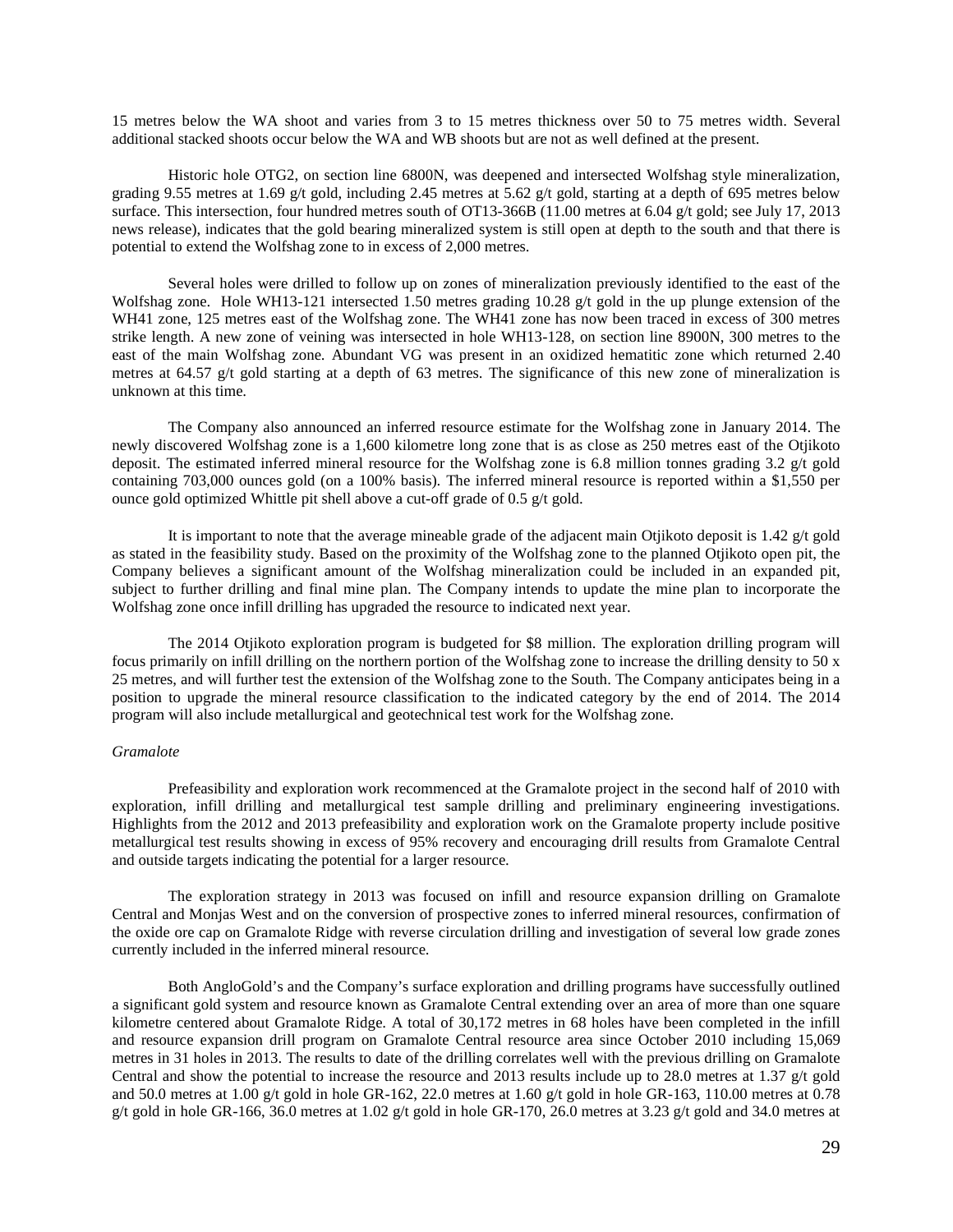1.62 gold in hole GR-164, 232.0 metres at 0.71 g/t gold including 38.0 metres at 1.26 g/t gold in hole GR-172, 34.0 metres at 0.99 g/t gold in hole GR-174, 36.0 metres at 4.86 g/t gold in hole GR-175, 70.0 metres at 1.65 g/t gold in hole GR-179, and 38.0 metres at 1.22 g/t gold in hole GR-180. Infill and resource expansion drilling with two core rigs continues on Gramalote Central with the goal of increasing ounces in the resource and converting the resource from inferred into measured and indicated. In addition a total of 5,630 metres of reverse circulation drilling was completed in two areas in Gramalote Central as part of a grade control program designed to test the uniform conditioning resource model in a higher grade zone of Gramalote Central.

On March 12, 2014, the Company announced positive results from the Preliminary Economic Assessment ("PEA") for the Gramalote gold project in Colombia. The Gramalote property is a 51% AngloGold Ashanti Ltd. ("AngloGold Ashanti") and 49% B2Gold joint venture with AngloGold Ashanti as the project manager. Gramalote is located 230 kilometres northwest of Bogota and 80 kilometres northeast of Medellin in central Colombia.

At current gold price levels, the Gramalote Project economics are positive but at this time do not move the project to the top of the Company's priority list for continued development towards a Feasibility Study. The JV partners have agreed on a work program for 2014 that advances the Environmental Impact Study so it can be formally submitted to the Colombian regulators by the second quarter of 2014 which is the key to advancing the permitting process. The project will be reviewed again in the fourth quarter of 2014 to determine if moving to a Feasibility Study is warranted at that time.

## *Calibre Joint Venture*

The 2013 campaign focused on evaluating the potential across the region with mapping and sampling of the remaining target areas on both the main Primavera concession and an area to the north called Minnesota.

At Primavera, no obvious drill targets were generated during the regional program. However, the main Primavera area was re-evaluated with a comprehensive stratigraphic mapping and pit sampling campaign to determine the best drill target for the faulted portion of the mineralization.

The Minnesota area lies approximately 18 kilometres NNW of Primavera and was the focus of an early campaign by Calibre Mining. The area appears to be Gramalote style, intrusive hosted target with a strong NE-SW structural control. Abundant small miner activity and a coherent gold – copper – molybdenum soil anomaly encouraged a return to the area and though a lot remains to be done, the deep pitting and weathered bedrock sampling campaign along with some trenching of the local small miner workings has returned grab samples with good gold values and trenching up to 3.7 g/t gold over 10.5 metres. Current 2014 activity is focused on determining the thickness of the mineralized structure, the structural controls on mineralization and the potential for grade continuity across the area using long trenches.

The 2014 exploration program for Primavera/Minnesota has a budget of approximately \$1.2 million, which will fund detailed mapping and trenching as well as structural study and a detailed geological interpretation.

On September 9, 2013, the Company and Calibre entered into a joint operation agreement (the "JV Agreement"), which superseded the letter agreement between the parties dated April 24, 2013 (the "Letter Agreement"), to govern the joint operation between the parties with respect to the operations at the Primavera Gold-Copper Porphyry Project in northeast Nicaragua. Calibre currently has a 49% interest in the project, while the Company has a 51% interest and is the project operator. Under the terms of the JV Agreement, the Company was granted an option to earn an additional 19% interest in and to the project, for a total interest of 70%, by spending Cdn.\$6 million in additional project expenditures on or prior to April 24, 2016. Upon entering into the JV Agreement, the original Option Agreement between the Company and Calibre (entered into in June 2009 and amended in July 2010 and October 2010) was terminated and superseded in its entirety by the JV Agreement.

In conjunction with the Letter Agreement, Calibre applied to the TSX Venture Exchange (the "Exchange") to approve amendments to the terms of 10 million common share purchase warrants (the "Warrants") of Calibre held by the Company. The Warrants were issued to the Company pursuant to a non-brokered private placement of 20 million units at a price of Cdn.\$0.25 per unit, which closed on May 2, 2012. Each unit consisted of one common share and one-half of one Warrant, with each Warrant entitling the Company to purchase an additional common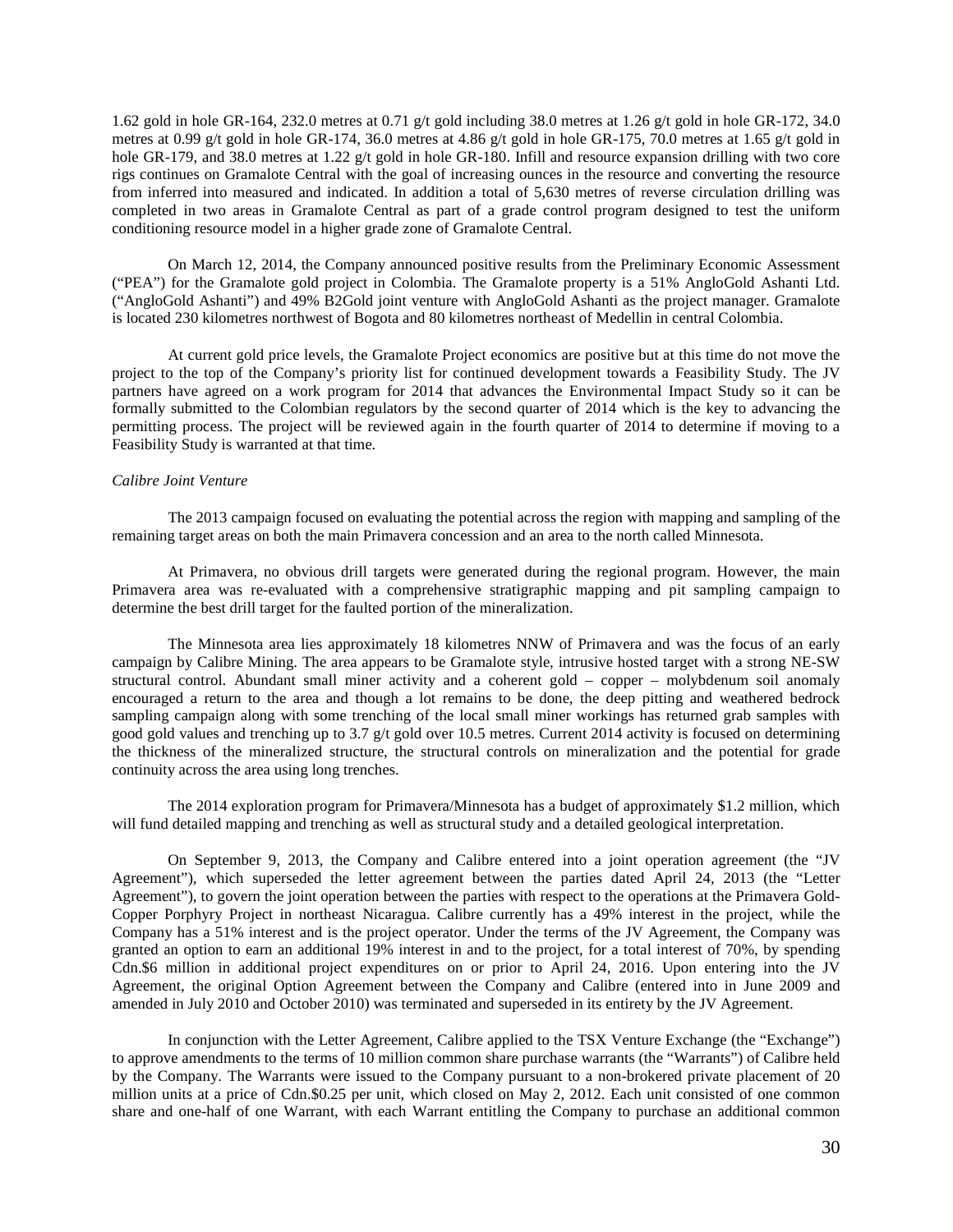share of Calibre until May 2, 2013 at an exercise price of Cdn.\$0.50. Pursuant to the amendments, the Warrants were amended by extending the term of the Warrants by one additional year from May 2, 2013 to May 2, 2014 (the "Amended Expiry Date") and by reducing the exercise price of the Warrants from Cdn.\$0.50 to Cdn.\$0.10 (the "Amended Exercise Price").

#### *Cebollati*

The Company is currently evaluating a number of options for the Cebollati property including potential joint ventures with other parties. In the third quarter of 2013, the Company made a decision not to continue exploring the Cebollati property. As a result, the carrying value of the Cebollati property was written off in the amount of \$9.6 million.

### *Mocoa*

At the 100% owned Mocoa copper molybdenum ("Cu-Mo") deposit the Company carried out detailed surface mapping and geochemistry in the north and northeast extensions of the deposit area. Mapping has shown porphyry-style alteration (phyllic) and mineralization (up to 5% pyrite and local chalcopyrite and secondary copper minerals) in volcanics and dacite porphyry in a roughly 2.5 by 2.5 km area centered over the main resource area.

Work in 2012 included drilling two diamond drill holes totaling 1,351.3 metres in the main zone and surface mapping and geochemical sampling of the entire 11,391 hectare property.

It was the first drilling since 2008 when the Company drilled 5,123 metres and was successful to confirm previous drilling and expand copper-molybdenum mineralization to the north. The limited amount of infill drilling conducted by the Company in 2008 showed a good degree of continuity of mineralization. The step out holes drilled to the north and northeast as part of the 2008 drill program indicate the Mocoa Cu-Mo mineralization remains open to the north, northeast and to depth.

The 2012 hole MC12DH041/41A was a step-out 150 metres to the north of 2008 drilling and was successful in showing the Cu-Mo mineralization continued further to the north and northeast. This hole cored good copper and lesser molybdenum mineralization in potassic-altered dacite porphyry and volcanics with assays returning 387.5 metres at 0.48% Cu and 0.015% Mo from 616 metres to the end of the hole at 1,003.5 metres including 272.5 metres at 0.58% Cu and 0.017% Mo from 731 metres to 1,003.5 metres. The deposit remains open to the north, northeast and to depth.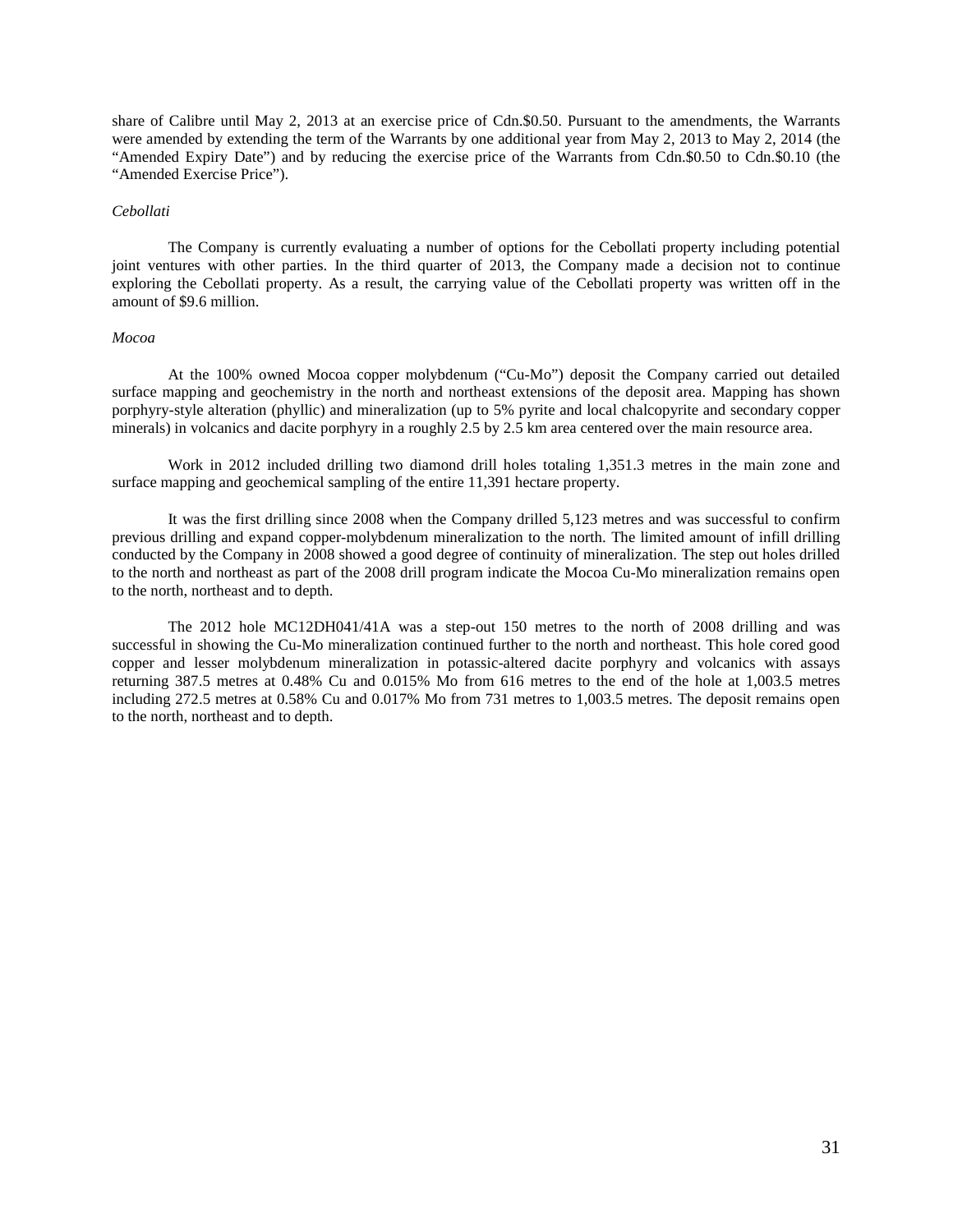## **CRITICAL ACCOUNTING ESTIMATES**

Full disclosure of the Company's accounting policies in accordance with IFRS can be found in Notes 3 and 4 of its audited consolidated financial statements as at December 31, 2013. Management considers the following policies to be the most critical in understanding the judgments that are involved in the preparation of the Company's consolidated financial statements and the uncertainties that could impact its results of operations, financial condition and cash flows:

- Review of long-lived asset and goodwill carrying values and impairment charges;
- Ore reserve and resource estimates;
- Exploration and evaluation expenditures;
- Mine restoration provisions;
- Deferred income taxes; and
- Fair values of assets and liabilities acquired in business combinations.

#### *Review of long-lived asset and goodwill carrying values and impairment charges*

Goodwill and non-current assets are tested for impairment if there is an indicator of impairment, and in the case of goodwill, annually. Calculating the estimated fair values of cash generating units ("CGU") for non-current asset impairment tests and CGUs for goodwill impairment tests requires management to make estimates and assumptions with respect to future production levels, operating and capital costs in its life-of-mine ("LOM") plans, future metal prices, foreign exchange rates, net asset value ("NAV") multiples, and discount rates. Changes in any of the assumptions or estimates used in determining the fair values could impact the impairment analysis.

At December 31, 2013, the entire carrying amount of the Company's goodwill of \$202.1 million related to its Masbate Mine, acquired on January 16, 2013. Goodwill was assessed for impairment in the fourth quarter of 2013. Key assumptions used for impairment testing were:

| - Gold price    | $$1,350/$ ounce |
|-----------------|-----------------|
| - Silver price  | \$20/ounce      |
| - Discount rate | $5\% - 7\%$     |
| - NAV multiple  |                 |

Based on the goodwill impairment test performed, the Company concluded that the goodwill was not impaired.

## *Ore reserve and resource estimates*

Ore reserves are estimates of the amount of ore that can be economically and legally extracted from the Company's mining properties. The Company estimates its ore reserves and a mineral resource based on information compiled by appropriately qualified persons relating to the geological data on the size, depth and shape of the ore body, and requires complex geological judgments to interpret the data. The estimation of recoverable reserves is based upon factors such as estimates of foreign exchange rates, commodity prices, future capital requirements, and production costs along with geological assumptions and judgments made in estimating the size and grade of the ore body. Changes in the reserve or resource estimates may impact the carrying value of mining interests, mine restoration provisions, recognition of deferred tax assets, and depreciation and amortization charges.

#### *Exploration and evaluation expenditures*

The application of the Company's accounting policy for exploration and evaluation expenditures requires judgment in determining whether it is likely that future economic benefits are likely either from future exploitation or sale or where activities have not reached a stage which permits a reasonable assessment of the existence of reserves. The Company's cost deferral policy requires management to make certain estimates and assumptions about future events or circumstances, in particular whether an economically viable extraction operation can be established. Estimates and assumptions made may change if new information becomes available. If, after an expenditure is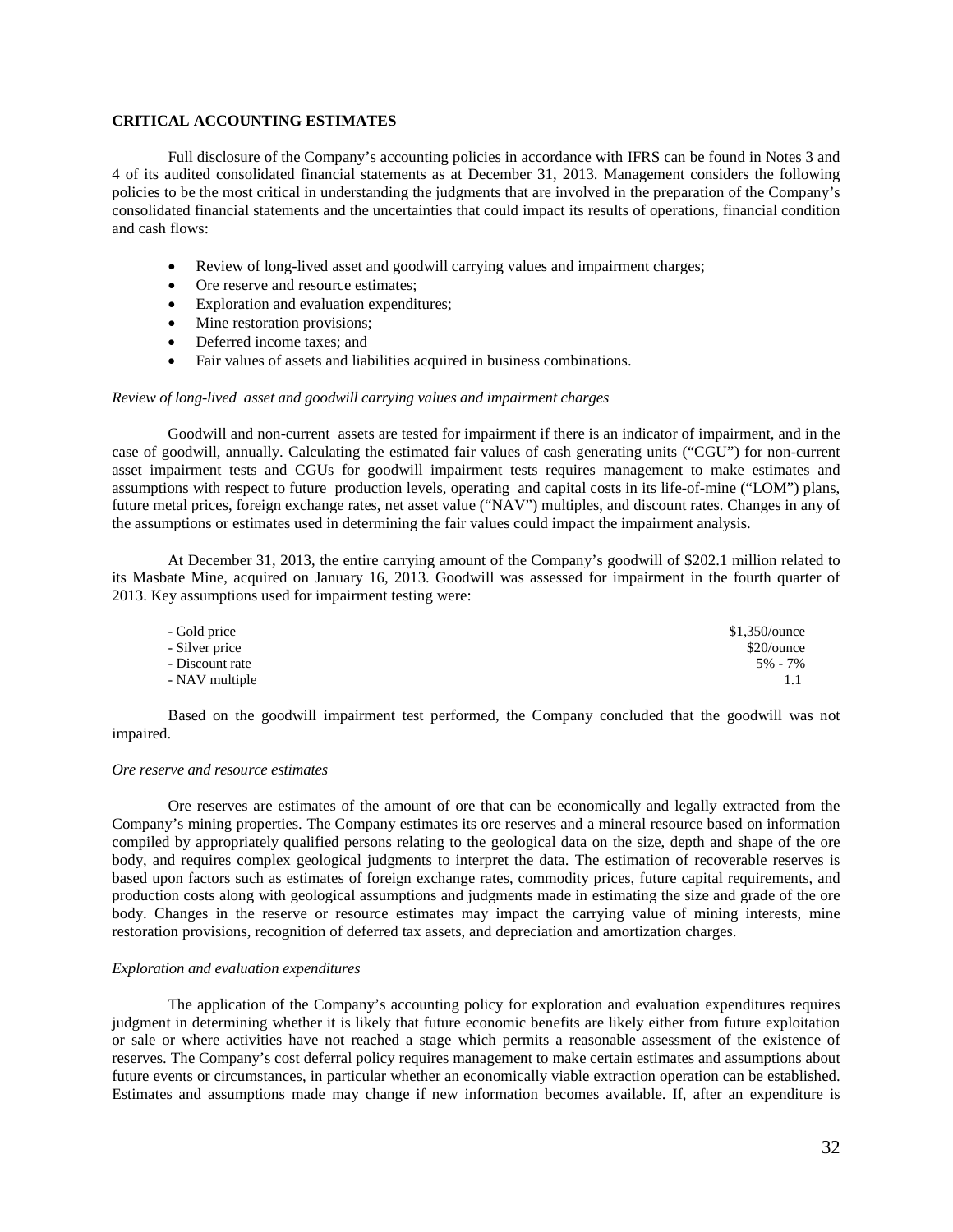capitalized, information becomes available suggesting that the recovery of expenditure is unlikely, the amount capitalized is written off in the statement of operations in the period when the new information becomes available.

#### *Mine restoration provisions*

The Company's mining and exploration activities are subject to various laws and regulations governing the protection of the environment. Significant judgments and estimates are made when estimating the nature and costs associated with mine restoration provisions. Due to the nature of mine closure plans, cash expenditures are expected to occur over a significant period of time with the majority of the expenditures expected to occur in the years from 2018 to 2041. When considering the effect of the extended time period over which costs are expected to be incurred, combined with the estimated discount rate and inflation factors, the fair value of the mine restoration provisions could materially change from period to period due to changes in the underlying assumptions.

### *Deferred income taxes*

The Company is periodically required to estimate the tax basis of assets and liabilities. Where applicable tax laws and regulations are either unclear or subject to varying interpretations, it is possible that changes in these estimates could occur that materially affect the amounts of deferred income tax assets and liabilities recorded in the financial statements. Changes in deferred tax assets and liabilities generally have a direct impact on earnings in the period that the changes occur.

Each period, the Company evaluates the likelihood of whether some portion or all of each deferred tax asset will not be realized. This evaluation is based on historic and future expected levels of taxable income, the pattern and timing of reversals of taxable temporary timing differences that give rise to deferred tax liabilities, and tax planning initiatives. Levels of future taxable income are affected by, among other things, market gold prices, production costs, quantities of proven and probable gold reserves, interest rates and foreign currency exchange rates.

## *Fair values of assets and liabilities acquired in business combinations*

In a business combination, it generally takes time to obtain the information necessary to measure the fair values of assets acquired and liabilities assumed and the resulting goodwill, if any. Changes to the provisional measurements of assets and liabilities acquired including the associated deferred income taxes and resulting goodwill may be retrospectively adjusted when new information is obtained until the final measurements are determined (within one year of acquisition date). The determination of fair value as of the acquisition date requires management to make certain judgments and estimates about future events, including, but not restricted to, estimates of mineral reserves and resources acquired, exploration potential, future operating costs and capital expenditures, future metal prices, long-term foreign exchange rates, and discount rates.

In determining the amount for goodwill, the Company's management makes estimates of the discounted future after-tax cash flows expected to be derived from the acquired business based on estimates of future revenues, expected conversions of resources to reserves, future production costs and capital expenditures, based on a life of mine plan. The excess of acquisition cost over the net identifiable assets acquired represents goodwill.

### **RECENT ACCOUNTING PRONOUNCEMENTS**

### *Consolidated Financial Statements – IFRS 10*

This standard establishes control as the basis for an investor to consolidate its investee; it defines control as an investor's power over the investee with exposure, or rights, to variable returns from the investee and the ability to affect the investor's return through its power over the investee. At January 1, 2013, the Company adopted this standard and there was no impact on its comparative consolidated financial statements.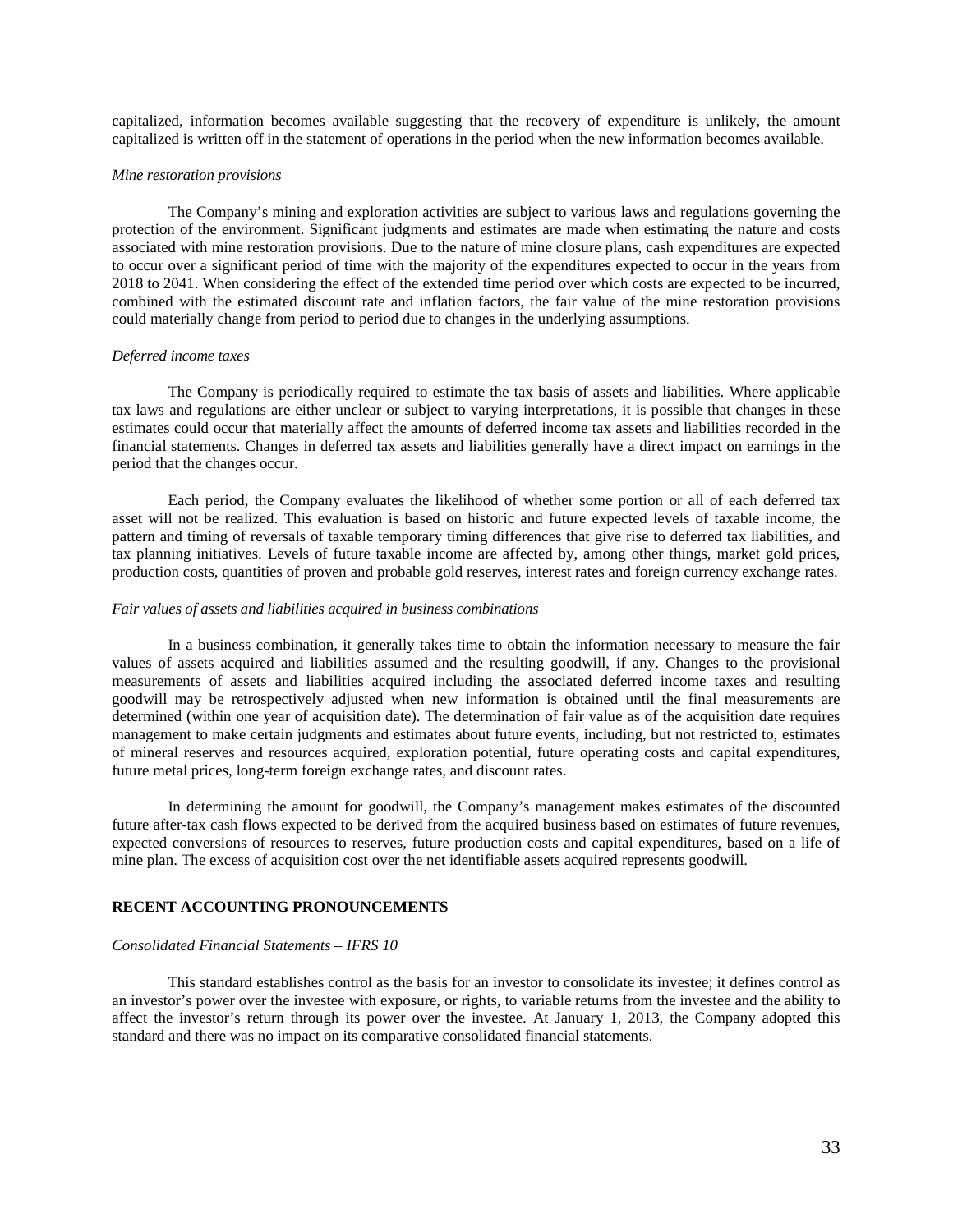#### *Joint Arrangements – IFRS 11*

This standard replaces the guidance in IAS 31 Interests in Joint Ventures. Under IFRS 11, joint arrangements are classified as either joint operations (the Company presently does not have any joint operations) or joint ventures. Joint venture entities are now accounted for using the equity method.

Upon application of IFRS 11, entities which had previously accounted for joint ventures using proportionate consolidation shall present the proportionately consolidated net asset value as a single investment balance at the beginning of the earliest period presented. The investment's opening balance is tested for impairment in accordance with IAS 28 and IAS 36 "Impairment of Assets".

Any impairment losses are recognized as an adjustment to opening retained earnings at the beginning of the earliest period presented. At January 1, 2013, the Company adopted this standard and there was no impact on its consolidated financial statements.

#### *Disclosure of Interests in Other Entities – IFRS 12*

This IFRS shall be applied by companies with an interest in subsidiaries, joint arrangements, associates or unconsolidated structured entities. The application of this standard intends to enable users of the financial statements to evaluate the nature of and risks associated with a Company's interests in other entities, and the effects of those interests on its financial position, financial performance and cash flows. Companies will be required to disclose information about significant judgments and assumptions made in determining the control of another entity, the joint control of an arrangement or significant influence over another entity and the type of joint arrangement when the arrangement has been structured through a separate vehicle. This standard is effective for years beginning on or after January 1, 2013. At January 1, 2013, the Company adopted this standard and there was no impact on its consolidated financial statements.

## *Fair value measurement – IFRS 13*

This IFRS aims to improve consistency and reduce complexity by providing a precise definition of fair value and a single source of fair value measurement and disclosure requirements for use across IFRS. The requirements do not extend the use of fair value accounting but provide guidance on how it should be applied where its use is already required or permitted by other standards within IFRS. This standard is effective for years beginning on or after January 1, 2013. At January 1, 2013, the Company adopted this standard and the required disclosures.

### *Stripping Costs in the Production Phase of a Surface Mine – IFRIC 20*

This interpretation applies to waste removal costs that are incurred in open pit mining activity during the production phase of the mine. Recognition of a stripping activity asset requires the asset to be related to an identifiable component of the ore body. Stripping costs that relate to inventory produced should be accounted for as a current production cost in accordance with IAS 2, "Inventories". Stripping costs that generate a benefit of improved access and meet the definition of an asset should be accounted for as an addition to an existing asset. Existing stripping costs on the balance sheet at transition that do not relate to a specific ore body should be written off to opening retained earnings. The stripping activity asset shall be depreciated on a systematic basis, over the expected useful life of the identified component of the ore body that becomes more accessible as a result of the stripping activity. This interpretation is effective for years beginning on or after January 1, 2013. At January 1, 2013, the Company adopted this standard and there was no impact on its consolidated financial statements.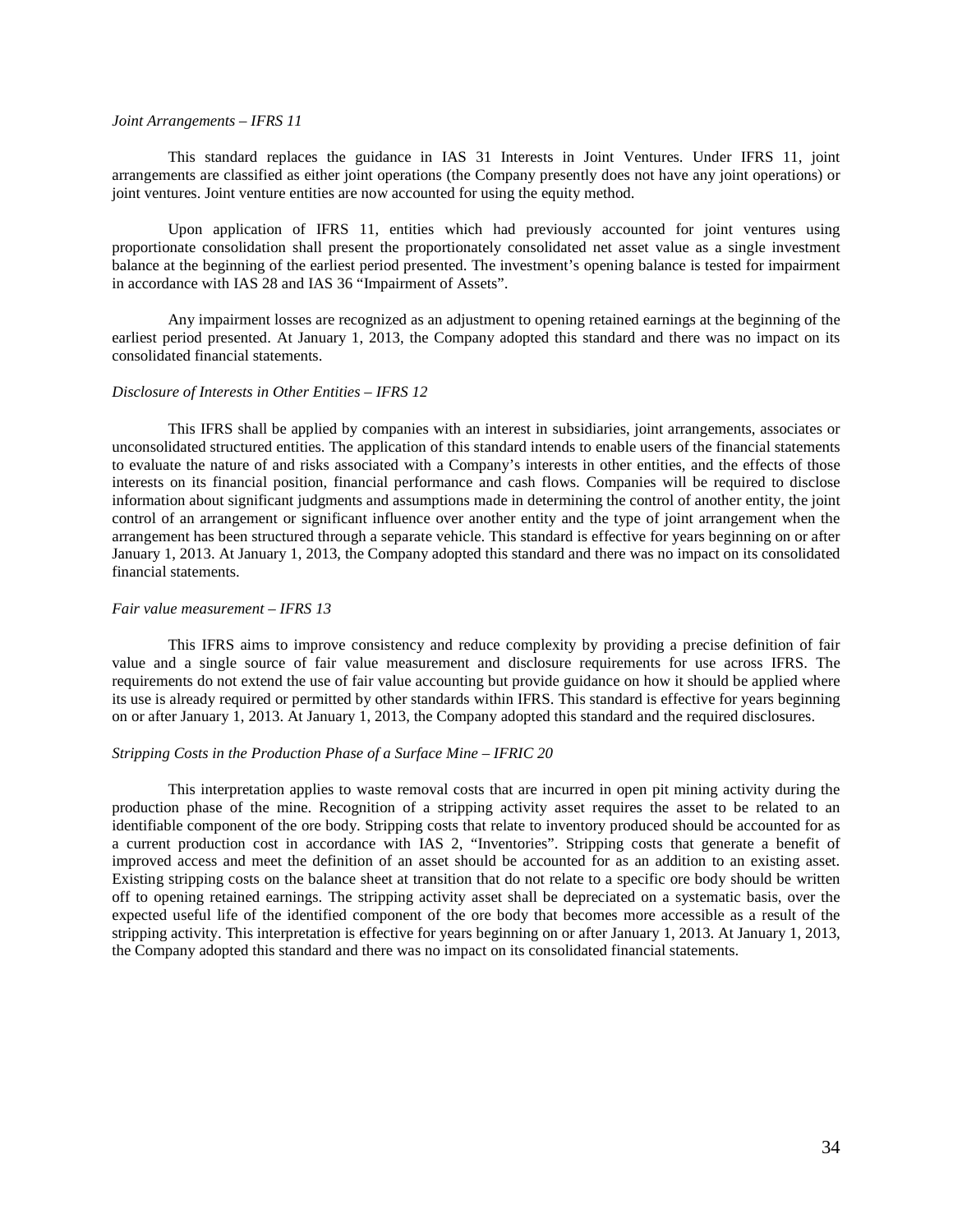## **RISKS AND UNCERTAINTIES**

*The exploration and development of natural resources are highly speculative in nature and are subject to significant risks. The risk factors noted below do not necessarily comprise all those faced by the Company. The Company is faced with a number of other risk factors, including these described under the "Risk Factors" document attached to the Company's Material Change Report filed on SEDAR at www.sedar.com on August 23, 2013, and filed as Form 6-K with the United States Securities and Exchange Commission on EDGAR at www.sec.gov/edgar.html on August 23, 2013. Additional risks and uncertainties not presently known to the Company or that the Company currently considers immaterial may also impair the business, operations and future prospects of the Company. If any of the risks actually occur, including but not limited to the risks set forth below, the business of the Company may be harmed and its financial condition and results of operations may suffer significantly.* 

#### *Exploration, Development and Operating Risks*

Mining operations generally involve a high degree of risk. The Company's operations are subject to all the hazards and risks normally encountered in the exploration, development and production of gold, including unusual and unexpected geologic formations, seismic activity, rock bursts, cave-ins, flooding, pit wall failure and other conditions involved in drilling and removal of material, any of which could result in damage to, or destruction of, mines and other producing facilities, damage to life or property, environmental damage and possible legal liability. Although the Company believes that adequate measures to minimize risk are being taken, milling operations are subject to hazards such as fire, equipment failure or failure of retaining dams around tailings disposal areas which may result in environmental pollution and consequent liability.

The exploration for and development of mineral deposits involves significant risks which even a combination of careful evaluation, experience and knowledge may not eliminate. While the discovery of an ore body may result in substantial rewards, few properties that are explored are ultimately developed into producing mines and no assurance can be given that minerals will be discovered in sufficient quantities or having sufficient grade to justify commercial operations or that funds required for development can be obtained on a timely basis. Major expenses may be required to locate and establish mineral reserves, to develop metallurgical processes and to construct mining and processing facilities at a particular site. It is impossible to ensure that the exploration or development programs planned by the Company will result in a profitable commercial mining program. The economics of developing gold and other mineral properties are affected by many factors including the cost of operations, variations of the grade of ore mined, fluctuations in the price of gold or other minerals produced, costs of processing equipment and such other factors as government regulations, including regulations relating to royalties, allowable production, importing and exporting of minerals and environmental protection. The exact effect of these factors cannot be accurately predicted but the combination of these factors may result in the Company not receiving an adequate return on invested capital.

There is no certainty that the expenditures made by the Company towards the search for and evaluation of mineral deposits will result in discoveries or development of commercial quantities of ore.

### *Foreign Countries and Mining Risks*

The Company's production activities are currently conducted in Nicaragua and the Philippines and, as such, the Company's operations are exposed to various levels of political, economic and other risks and uncertainties. These risks and uncertainties vary from country to country and include, but are not limited to, terrorism, hostage taking, military repression, extreme fluctuations in currency exchange rates, high rates of inflation, labour unrest, the risks of war or civil unrest, expropriation and nationalization, uncertainty as to the outcome of any litigation in foreign jurisdictions, uncertainty as to enforcement of local laws, renegotiation or nullification of existing concessions, licences, permits and contracts, illegal mining, changes in taxation or royalty policies, restrictions on foreign exchange and repatriation, and changing political conditions, currency controls and governmental regulations that favour or require the awarding of contracts to local contractors or require foreign contractors to employ citizens of, or purchase supplies from, a particular jurisdiction.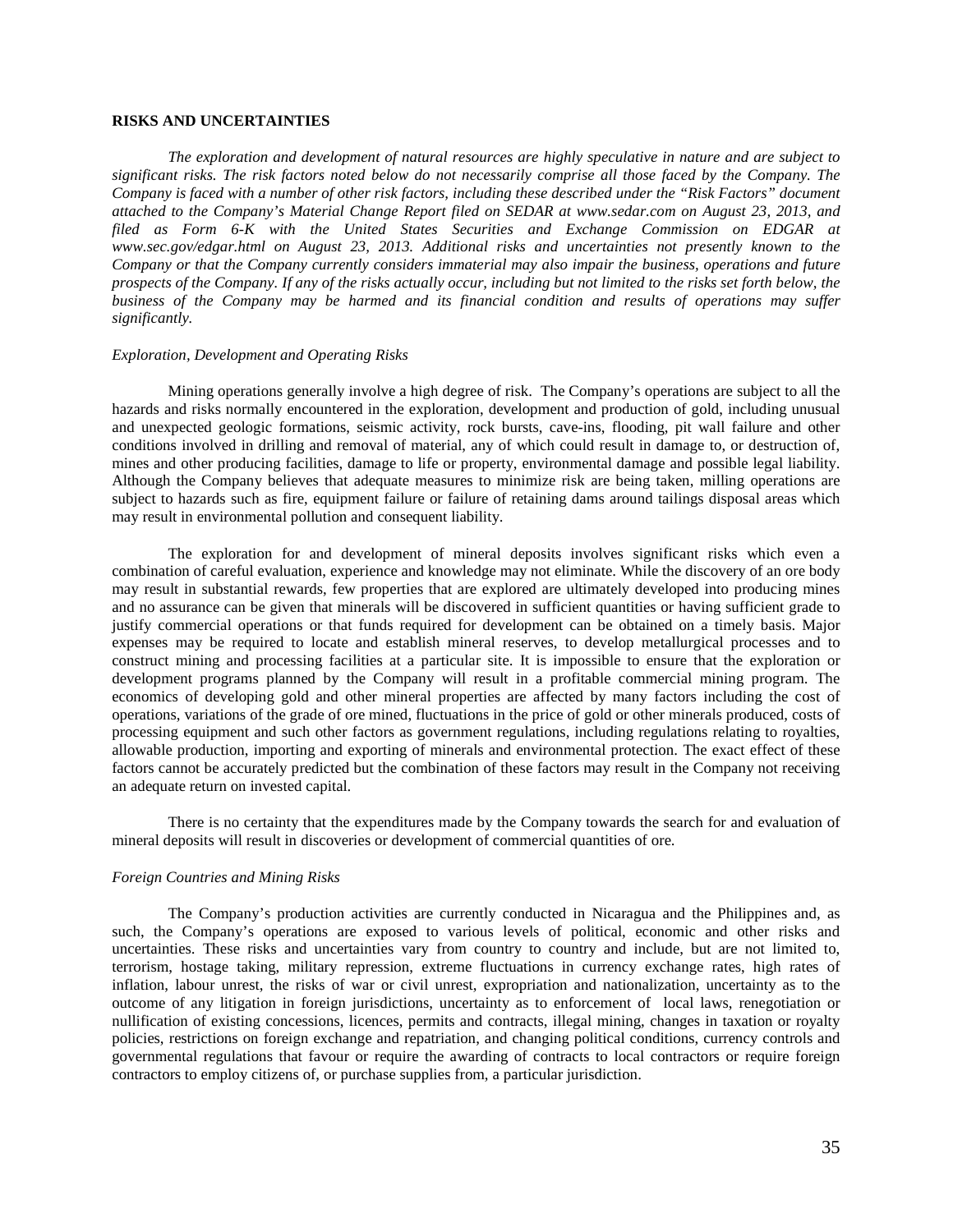The Company has interests in exploration/development properties that are located in developing countries, including Namibia, Burkina Faso, Nicaragua, Philippines and Colombia, and the mineral exploration and mining activities of the Company may be affected in varying degrees by political instability and government regulations relating to foreign investment and the mining industry. Changes, if any, in mining or investment policies or shifts in political attitude in Namibia, Burkina Faso, Nicaragua or Colombia may adversely affect the Company's operations or profitability. Operations may be affected in varying degrees by government regulations with respect to, but not limited to, restrictions on production, price controls, export controls, currency remittance, income taxes, royalties, expropriation of property, foreign investment, maintenance of claims, environmental legislation, land use, land claims of local people, water use and mine safety.

Failure to comply with applicable laws, regulations, and permitting requirements may result in enforcement actions there under, including orders issued by regulatory or judicial authorities causing operations to cease or be curtailed, and may include corrective measures requiring capital expenditures, installation of additional equipment, or remedial actions. Parties engaged in mining operations may be required to compensate those suffering loss or damage by reason of the mining activities and may have civil or criminal fines or penalties imposed for violations of applicable laws or regulations. Amendments to current laws, regulations and permits governing operations and activities of mining companies, or more stringent implementation thereof, could have a material adverse impact on the Company and cause increases in capital expenditures or production costs or reduction in levels of production at producing properties or require abandonment or delays in development of new mining properties.

The occurrence of these various factors and uncertainties cannot be accurately predicted and could have an adverse effect on the Company's business, financial condition and results of operations.

### *Property Interests*

The ability of the Company to carry out successful mineral exploration and development activities and mining operations will depend on a number of factors. No guarantee can be given that the Company will be in a position to comply with all conditions and obligations, or to require third parties to comply with their obligations with respect to such properties. Furthermore, while it is common practice that permits and licenses may be renewed, extended or transferred into other forms of licenses appropriate for ongoing operations, no guarantee can be given that a renewal, extension or a transfer will be granted to the Company or, if they are granted, that the Company will be in a position to comply with all conditions that are imposed. A number of the Company's interests are the subject of pending applications to register assignments, extend the term, increase the area or to convert licenses to concession contracts and there is no assurance that such applications will be approved as submitted.

The Company is satisfied, based on due diligence conducted by the Company, that its interests in the properties are valid and exist. There can be no assurances, however, that the interests in the Company's properties are free from defects or that the material contracts between the Company and a foreign government or the entities owned or controlled by it will not be unilaterally altered or revoked. There is no assurance that such rights and title interests will not be revoked or significantly altered to the detriment of the Company. There can be no assurances that the Company's rights and title interests will not be challenged or impugned by third parties. The Company's interests in properties may be subject to prior unregistered agreements or transfers and title may be affected by undetected defects or governmental actions.

Certain of the Company's property interests are also the subject of joint ventures that give the Company the right to earn an interest in the properties. To maintain a right to earn an interest in the properties, the Company may be required to make certain expenditures in respect of the property maintenance by paying government claim and other fees. If the Company fails to make the expenditures or fails to maintain the properties in good standing, the Company may lose its right to such properties and forfeit any funds expended to such time.

## *Commodity Prices*

The profitability of the Company's operations will be dependent upon the market price of mineral commodities. Mineral prices fluctuate widely and are affected by numerous factors beyond the control of the Company. The level of interest rates, the rate of inflation, world supply of mineral commodities, consumption patterns, sales of gold by central banks, forward sales by producers, production, industrial and jewelry demand,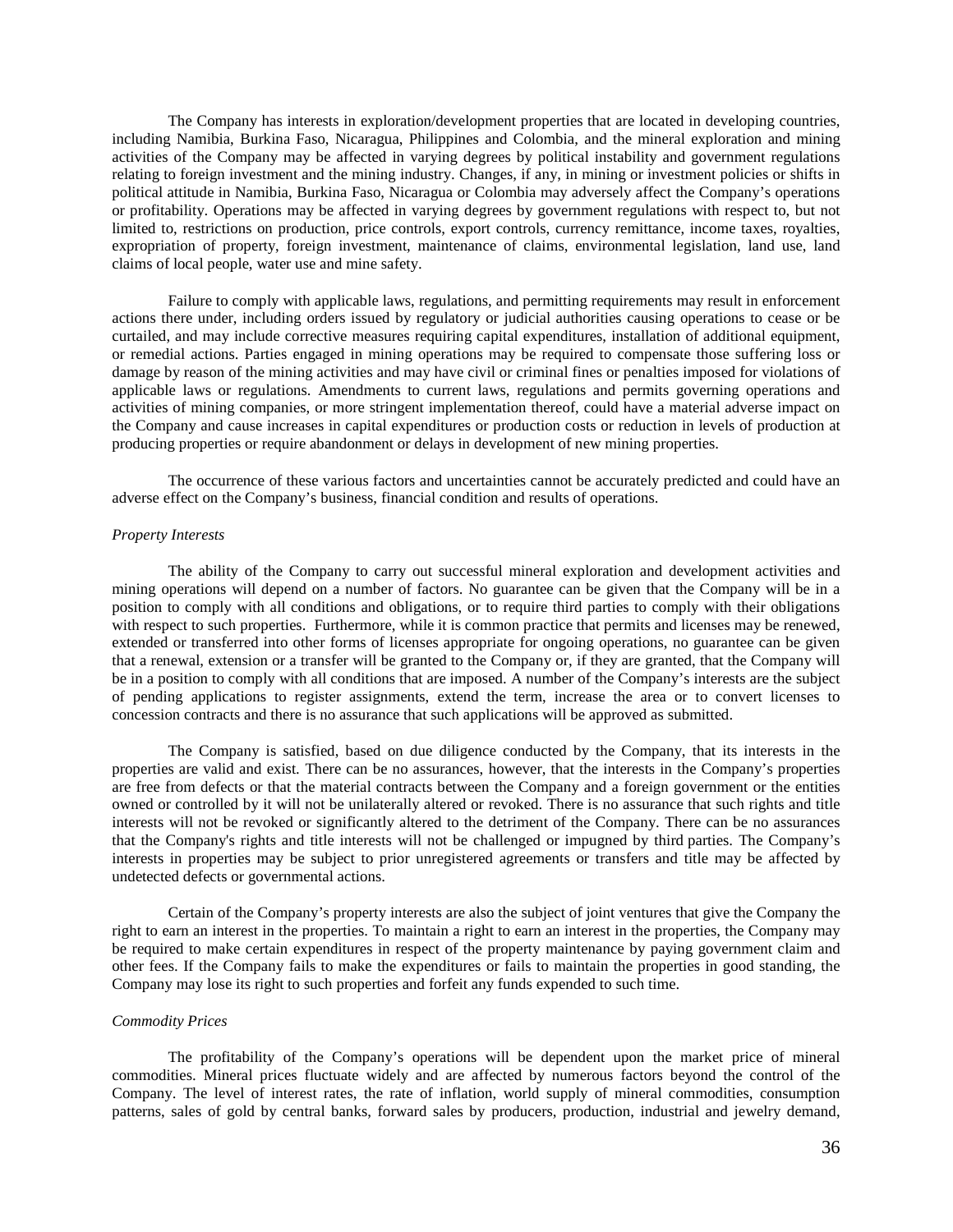speculative activities and stability of exchange rates can all cause significant fluctuations in prices. Such external economic factors are in turn influenced by changes in international investment patterns, monetary systems and political developments. The prices of mineral commodities have fluctuated widely in recent years. Current and future price declines could cause commercial production to be impracticable.

The Company's revenues and earnings also could be affected by the prices of other commodities such as fuel and other consumable items, although to a lesser extent than by the price of gold. The prices of these commodities are affected by numerous factors beyond the Company's control.

## *Currency Risks*

The Company's operations in foreign countries are subject to currency fluctuations and such fluctuations may materially affect the Company's financial position and results. The Company reports its financial results in United States dollars and incurs expenses in United States dollars, Canadian dollars, Philippine pesos (commencing January 16, 2013), Colombian pesos, Namibian dollars and Burkina Faso francs (commencing December 20, 2013). As the exchange rates between the Canadian dollar, Philippine peso, Colombian peso, Namibian dollar and Burkina Faso francs fluctuate against the United States dollar, the Company will experience foreign exchange gains and losses. The Nicaraguan córdoba has been annually devalued versus the United States dollar by means of a crawling peg mechanism which currently stands at 5%. All of the Company's gold production activities are currently conducted in Nicaragua and the Philippines.

#### *Environmental Compliance*

The Company's operations are subject to local laws and regulations regarding environmental matters, the abstraction of water, and the discharge of mining wastes and materials. Any changes in these laws could affect the Company's operations and economics. Environmental laws and regulations change frequently, and the implementation of new, or the modification of existing, laws or regulations could harm the Company. The Company cannot predict how agencies or courts in foreign countries will interpret existing laws and regulations or the effect that these adoptions and interpretations may have on the Company's business or financial condition.

The Company may be required to make significant expenditures to comply with governmental laws and regulations. Any significant mining operations will have some environmental impact, including land and habitat impact, arising from the use of land for mining and related activities, and certain impact on water resources near the project sites, resulting from water use, rock disposal and drainage run-off. No assurances can be given that such environmental issues will not have a material adverse effect on the Company's operations in the future. While the Company believes it does not currently have any material environmental obligations, exploration activities may give rise in the future to significant liabilities on the Company's part to the government and third parties and may require the Company to incur substantial costs of remediation. Additionally, the Company does not maintain insurance against environmental risks. As a result, any claims against the Company may result in liabilities the Company will not be able to afford, resulting in the failure of the Company's business. Failure to comply with applicable laws, regulations, and permitting requirements may result in enforcement actions thereunder, including orders issued by regulatory or judicial authorities causing operations to cease or be curtailed, and may include corrective measures requiring capital expenditures, installation of additional equipment, or remedial actions. Parties engaged in exploration operations may be required to compensate those suffering loss or damage by reason of the exploration activities and may have civil or criminal fines or penalties imposed for violations of applicable laws or regulations and, in particular, environmental laws.

Amendments to current laws, regulations and permits governing operations and activities of exploration companies, or more stringent implementation thereof, could have a material adverse impact on the Company and cause increases in expenditures and costs or require abandonment or delays in developing new mining properties.

#### *Regulations in the Philippines*

The Philippines Constitution provides that all natural resources are owned by the State which may enter into a co-production, joint venture or production sharing agreement with citizens of the Philippines or corporations or associations whose capital is at least 60% owned by Philippine citizens.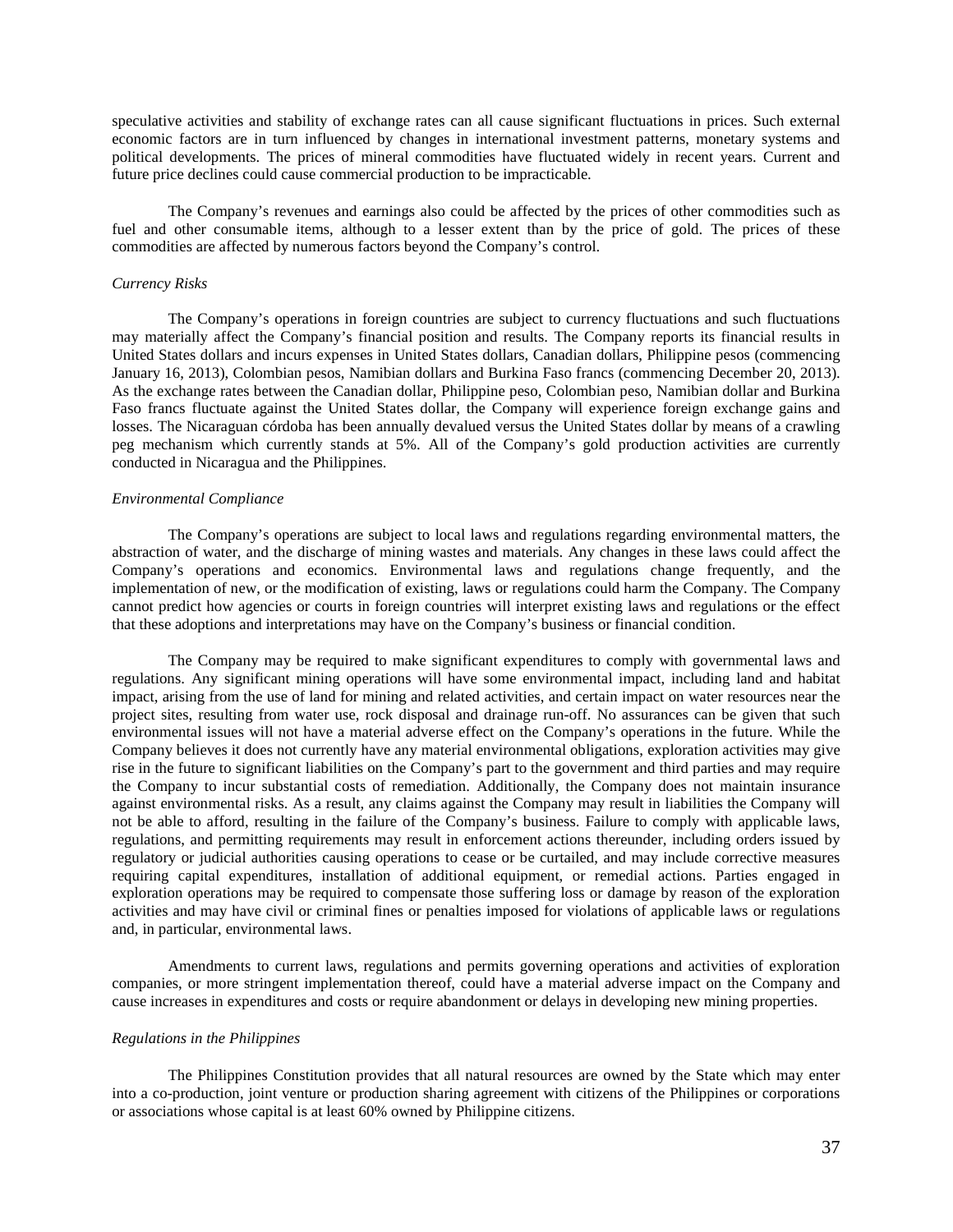Commonwealth Act No. 108, as amended (the "Anti-Dummy Act"), provides penalties for, amongst others: (a) Filipinos who permit aliens to use them as nominees or dummies so that the aliens could enjoy privileges otherwise reserved for Filipinos or Filipino corporations, and (b) aliens or foreigners who profit from the adoption of these dummy relationships. It also penalises the act of falsely simulating the existence of minimum stock or capital as owned by citizens of the Philippines or any other country in cases in which a constitutional or legal provision requires that, before a corporation or association may exercise or enjoy a right, franchise or privilege, not less than a certain percentage of its capital must be owned by such citizens.

The Anti-Dummy Act likewise prohibits aliens from intervening in the management, operation, administration or control of nationalized business or enterprises, whether as officers, employees or labourers, with or without remuneration, except that aliens may take part in technical aspects only, provided (a) no Filipino can do such technical work, and (b) it is with express authority from the Secretary of Justice. The Anti-Dummy Act also allows the election of aliens as members of the boards of directors or governing bodies of corporations or associations engaged in partially nationalized activities in proportion to their allowable participation or share in the capital of such entities. Although the Company believes its structure complies with all Philippine regulations, there is a risk that, given the limited precedents to date in the country, it could be changed or challenged.

## **INTERNAL CONTROLS**

#### *Management report on internal control over financial reporting*

National Instrument 52-109 requires public companies in Canada to submit interim and annual certificates relating to the design of internal control over financial reporting ("ICFR") and an annual certificate that includes evaluating the effectiveness of ICFR. The Company's ICFR is designed to provide reasonable assurance regarding the reliability of financial reporting and the preparation of financial statements for external purposes in accordance with IFRS. Management is responsible for establishing and maintaining ICFR. The Company has continued to use the "Internal Control - Integrated Framework (1992)" published by the Commission of Sponsoring Organizations of the Treadway Commission (COSO) as the basis for designing its ICFR. Due to its inherent limitations, ICFR may not prevent or detect misstatements on a timely basis as such systems can only be designed to provide reasonable as opposed to absolute assurance. Also, projections of any evaluation of the effectiveness of ICFR to future periods are subject to the risk that the controls may become inadequate because of changes in conditions, or that the degree of compliance with the policies or procedures may deteriorate. The Company's Chief Executive Officer and Chief Financial Officer have each evaluated the effectiveness of the Company's ICFR as at the end of the period covered by this MD&A and the accompanying consolidated financial statements and have concluded that these controls and procedures are effective. As a company newly reporting with the U.S. Securities and Exchange Commission (the "SEC"), the Company is not yet subject to the requirement to provide a report on the effectiveness of its internal control over financial reporting within the meaning of the U.S. Securities Exchange Act of 1934, as amended, and the rules adopted by the SEC thereunder (collectively, the "U.S. Exchange Act").

## *Changes in internal control over financial reporting*

National Instrument 52-109 also requires public companies in Canada to disclose in their MD&A any change in ICFR during the most recent fiscal quarter that has materially affected, or is reasonably likely to materially affect, ICFR. There were no changes in ICFR during the quarter or year ended December 31, 2013 that materially affected or are reasonably likely to materially affect the Company's ICFR. In addition, the U.S. Exchange Act requires the Company to disclose any change in ICFR, within the meaning of the U.S. Exchange Act, that has occurred during the year ended December 31, 2013 that has materially affected, or is reasonably likely to materially affect, the Company's ICFR within the meaning the U.S. Exchange Act. There were no such changes.

# *Disclosure controls and procedures*

The Company maintains a set of disclosure controls and procedures designed to ensure that information required to be disclosed in filings made pursuant to both U.S. Exchange Act and Canadian Securities Administrators requirements are recorded, processed, summarized and reported in the manner specified by the relevant securities laws applicable to the Company. Disclosure controls and procedures include, without limitation, controls and procedures designed to ensure that information required to be disclosed by an issuer in the reports that it files or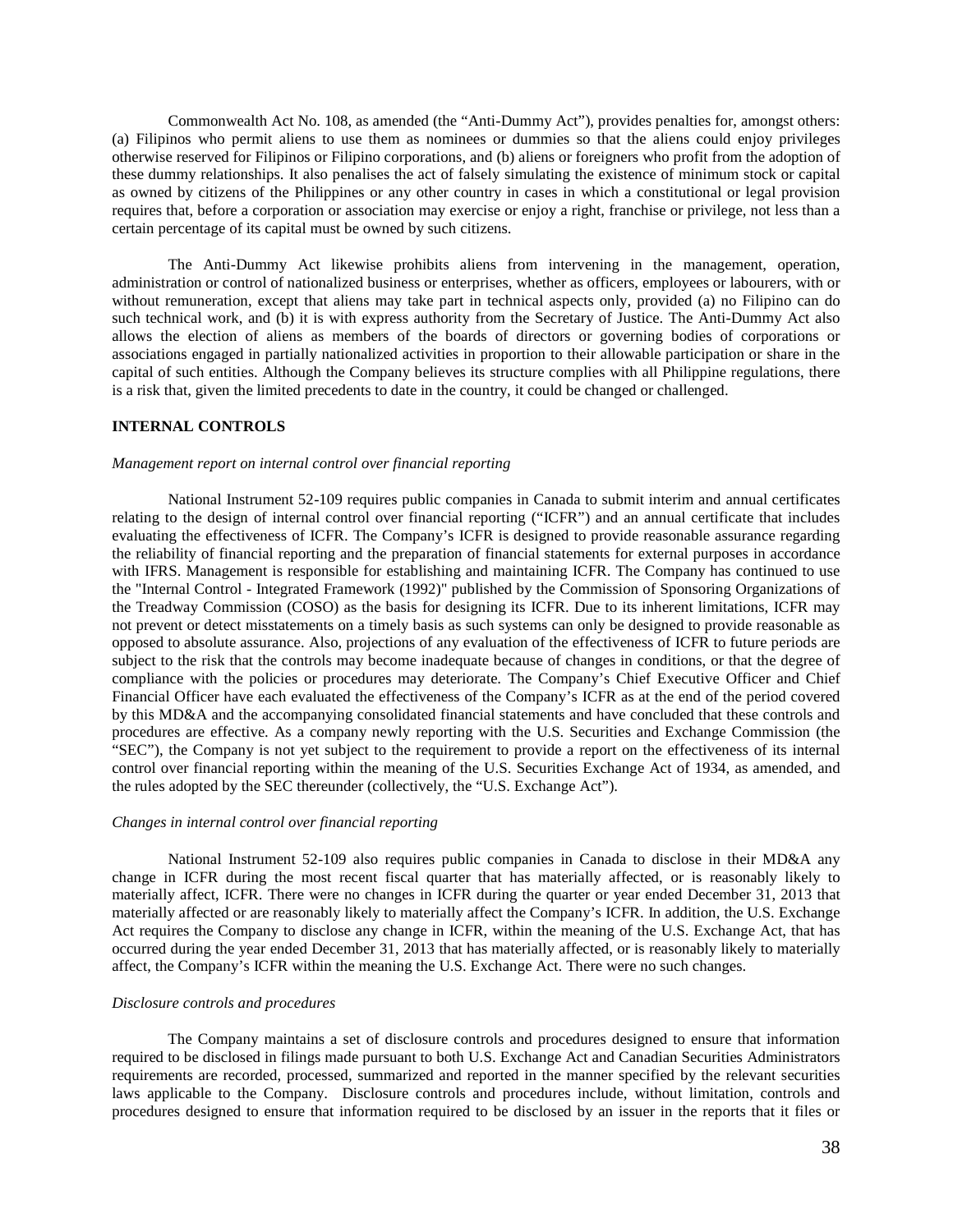submits under the applicable securities legislation is accumulated and communicated to the issuer's management, including its principal executive and principal financial officers, or persons performing similar functions, as appropriate to allow timely decisions regarding required disclosure. The CEO and CFO have evaluated the Company's disclosure control procedures as of December 31, 2013 through inquiry, review and testing, as well as by drawing upon their own relevant experience. The CEO and CFO have concluded that as at December 31, 2013 the Company's disclosure control procedures were effective.

### **NON-IFRS MEASURES**

#### *Cash operating costs per gold ounce and total cash costs per gold ounce*

''Cash operating costs per gold ounce'' and "total cash costs per gold ounce" are common financial performance measures in the gold mining industry but with no standard meaning under IFRS. Management believes that, in addition to conventional measures prepared in accordance with IFRS, certain investors use this information to evaluate our performance and ability to generate cash flow. Accordingly, it is intended to provide additional information and should not be considered in isolation or as a substitute for measures of performance prepared in accordance with IFRS. The measure, along with sales, is considered to be a key indicator of a Company's ability to generate earnings and cash flow from its mining operations.

Cash cost figures are calculated in accordance with a standard developed by The Gold Institute, which was a worldwide association of suppliers of gold and gold products and included leading North American gold producers. The Gold Institute ceased operations in 2002, but the standard is the accepted standard of reporting cash cost of production in North America. Adoption of the standard is voluntary and the cost measures presented may not be comparable to other similarly titled measures of other companies. Other companies may calculate these measures differently. Cash operating costs and total cash costs per ounce is derived from amounts included in the statement of operations and include mine site operating costs such as mining, processing, smelting, refining, transportation costs, royalties and production taxes, less silver by-product credits. Set forth in the table below is a reconciliation of cash operating costs per ounce and total cash costs per ounce to production costs:

|                                                                                      | Three months ended<br>December 31<br>(unaudited) |                 | <b>Years ended</b><br>December 31<br>(unaudited) |                 |
|--------------------------------------------------------------------------------------|--------------------------------------------------|-----------------|--------------------------------------------------|-----------------|
|                                                                                      | 2013                                             | 2012            | <u>2013</u>                                      | 2012            |
|                                                                                      | \$<br>(000's)                                    | \$<br>(000's)   | \$<br>(000's)                                    | \$<br>(000's)   |
| Production costs per consolidated financial statements<br>Inventory sales adjustment | 66,341<br>1,050                                  | 22,506<br>4,254 | 261,896<br>(12,349)                              | 89,504<br>3,111 |
| <b>Cash operating costs</b>                                                          | 67,391                                           | 26,760          | 249,547                                          | 92,615          |
| Royalties and production taxes per consolidated financial<br>statements              | 4,147                                            | 2,366           | 16,706                                           | 8,503           |
| <b>Total cash costs</b>                                                              | 71,538                                           | 29,126          | 266,253                                          | 101,118         |
|                                                                                      |                                                  |                 |                                                  |                 |
| Gold production (in ounces)                                                          | 105,577                                          | 44,324          | 366,313                                          | 157,885         |
| Cash operating costs per ounce of gold production<br>(\$/ounce)                      | 638                                              | 604             | 681                                              | 587             |
| Total cash costs per ounce of gold production (\$/ounce)                             | 678                                              | 657             | 727                                              | 640             |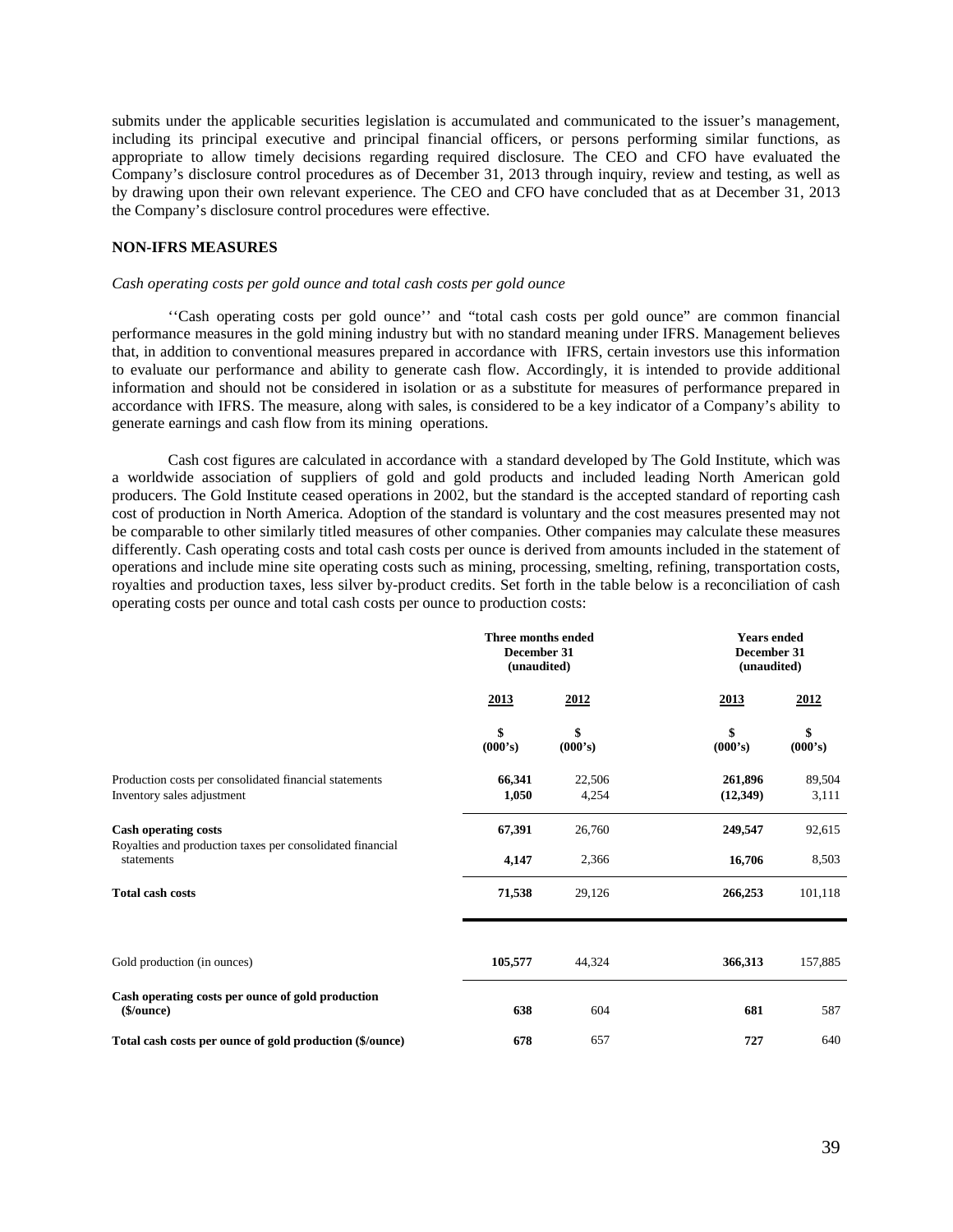## *Adjusted net income*

Management believes that the presentation of adjusted net income is appropriate to provide additional information to investors regarding items that we do not expect to continue at the same level in the future or that management does not believe to be a reflection of the Company's ongoing operating performance. Management further believes that its presentation of this non-IFRS financial measure provides information that is useful to investors because it is an important indicator of the strength of our operations and the performance of our core business.

A reconciliation of adjusted net income to net income is set out in the table below.

|                                                     | Three months ended<br>December 31<br>(unaudited) |               | <b>Years ended</b><br>December 31<br>(unaudited) |               |
|-----------------------------------------------------|--------------------------------------------------|---------------|--------------------------------------------------|---------------|
|                                                     | 2013                                             | 2012          | 2013                                             | 2012          |
|                                                     | \$<br>(000's)                                    | \$<br>(000's) | \$<br>(000's)                                    | \$<br>(000's) |
| Net income for the period                           | 26,220                                           | 10,948        | 67,303                                           | 51,907        |
| Adjustments:                                        |                                                  |               |                                                  |               |
| Gain on sale of Brucejack royalty                   |                                                  |               | (44, 496)                                        |               |
| Inventory fair value adjustments on CGA acquisition |                                                  |               | 32,869                                           |               |
| Amortization of deferred revenue                    | (9,254)                                          |               | (37, 404)                                        |               |
| Gain on fair value of convertible notes             | (14, 182)                                        |               | (22, 815)                                        |               |
| Write-down of long-term investments                 | 2,071                                            |               | 20,552                                           |               |
| Share-based payments                                | 4,687                                            | 2,881         | 18,328                                           | 16,635        |
| Convertible notes transaction costs                 | 657                                              |               | 9,683                                            |               |
| Write-off of mineral property interests             |                                                  | 1,512         | 9,564                                            | 1,512         |
| CGA acquisition costs                               |                                                  | 1,059         | 5,859                                            | 1,556         |
| Foreign exchange losses                             | 3,092                                            | 627           | 4,748                                            | 479           |
| Deferred income tax (recovery)/expense              | (6,575)                                          | 615           | (3,097)                                          | 7,510         |
| Unrealized (gains)/losses on derivative instruments | (3,005)                                          | 367           | 2,660                                            | 149           |
| <b>Adjusted net income</b>                          | 3,711                                            | 18,009        | 63,754                                           | 79,748        |

| Basic weighted average number of common shares outstanding (in<br>thousands) | 651.005             | 389.725 | 636.130 | 384.733 |
|------------------------------------------------------------------------------|---------------------|---------|---------|---------|
| Adjusted net income per share – basic (\$/share)                             | $\boldsymbol{0.01}$ | 0.05    | 0.10    |         |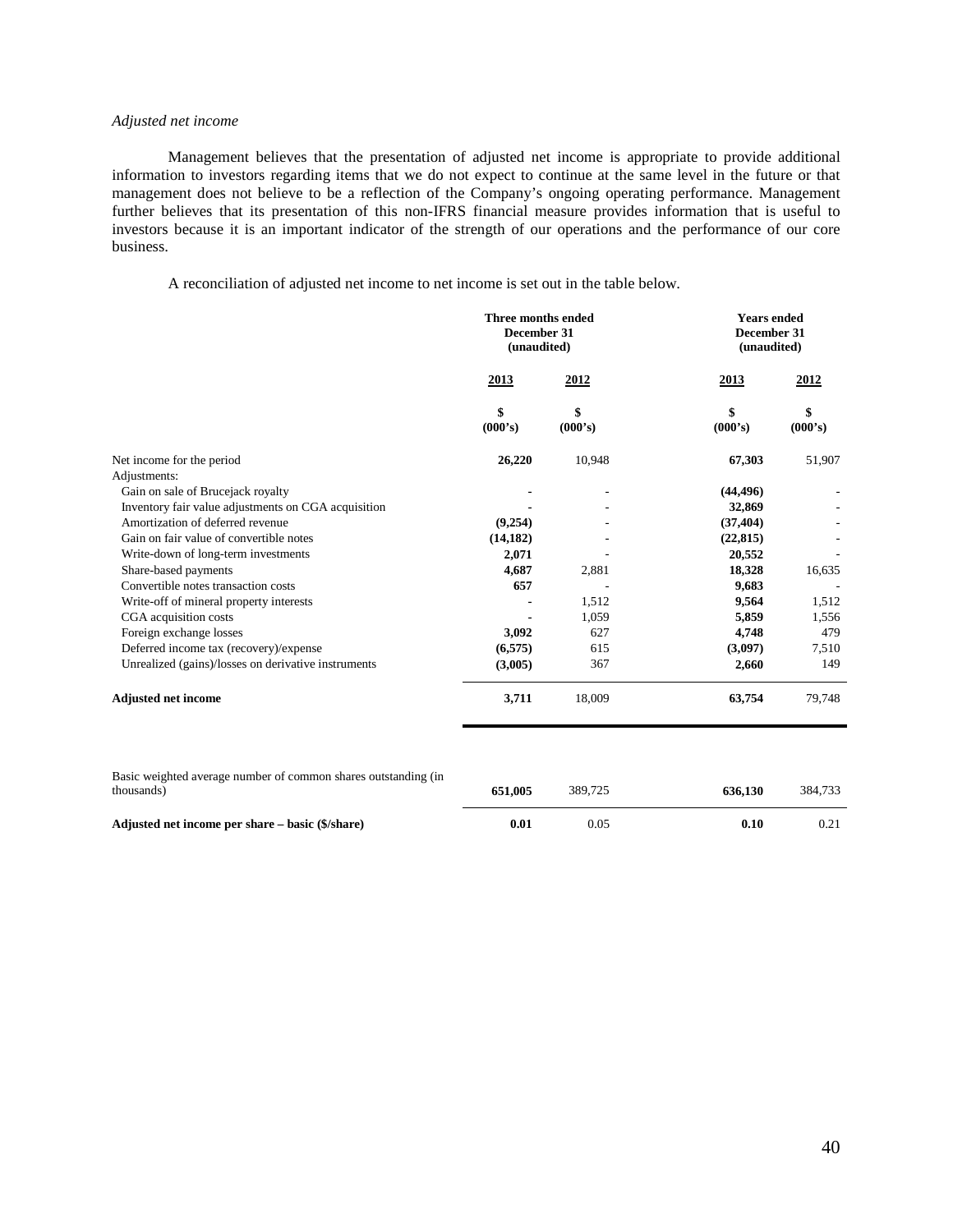## **SUMMARY OF UNAUDITED QUARTERLY RESULTS**

|                                                                                                              | Q <sub>4</sub> | Q3      | Q2      | Q1      | Q <sub>4</sub> | Q3     | $\Omega$ | Q1     |
|--------------------------------------------------------------------------------------------------------------|----------------|---------|---------|---------|----------------|--------|----------|--------|
|                                                                                                              | 2013           | 2013    | 2013    | 2013    | 2012           | 2012   | 2012     | 2012   |
| Gold revenue (\$ in thousands)                                                                               | 138,054        | 128,730 | 122,635 | 154,853 | 70,783         | 67,065 | 57,330   | 63,873 |
| Gold sold (ounces)                                                                                           | 106,185        | 93,429  | 86,239  | 95,042  | 41,627         | 39,668 | 35,860   | 37,853 |
| Average realized gold price<br>$(\frac{\pi}{2})$ ounce)                                                      | 1,300          | 1,378   | 1,422   | 1,629   | 1,700          | 1,691  | 1,599    | 1,687  |
| Gold produced (ounces)                                                                                       | 105,577        | 98,992  | 82,083  | 79,661  | 44,324         | 42,156 | 36,803   | 34,602 |
| Cash operating costs<br>$(\frac{5}{3})$ ounce gold)                                                          | 638            | 653     | 732     | 722     | 604            | 571    | 583      | 587    |
| Total cash costs (\$/ ounce gold)                                                                            | 678            | 698     | 782     | 771     | 657            | 624    | 601      | 680    |
| Net income for the period $(1)$<br>(\$ in thousands)                                                         | 26,220         | 7,949   | 33,071  | 63      | 10,948         | 14,476 | 11,937   | 14,546 |
| Earnings per share $(1)$ –<br>basic $(\$)$                                                                   | 0.04           | 0.01    | 0.05    | 0.00    | 0.03           | 0.04   | 0.03     | 0.04   |
| Earnings per share $(1)$ -<br>diluted $(\$)$                                                                 | 0.02           | 0.00    | 0.05    | 0.00    | 0.03           | 0.04   | 0.03     | 0.04   |
| Cash flows from operating activities<br>(\$ in thousands)<br>- before changes in non-cash<br>working capital | 35,703         | 31,951  | 31,546  | 45,143  | 31,124         | 28,418 | 27,791   | 27,066 |
|                                                                                                              |                |         |         |         |                |        |          |        |

*(1) Attributable to the shareholders of the Company.* 

Quarterly gold revenue increased significantly in 2013, as a result of higher gold production from the Company's newly acquired Masbate Mine on January 16, 2013 as well as increased production from its Nicaraguan operations.

## **OUTLOOK**

The Company is projecting another record year for gold production in 2014. Company-wide production in 2014 from the Masbate, La Libertad and Limon Mines is expected to be in the range of 395,000 to 420,000 ounces of gold with consolidated cash operating costs of \$667 to \$695 per ounce (a similar range as in 2013).

With the first full year of gold production from the Otjikoto gold project in Namibia scheduled for 2015, the Company is projecting 2015 gold production of 555,000 ounces, based on current assumptions. The potential addition of production from the recently acquired Kiaka Project could add an additional 200,000 ounces of annual gold production in the future.

Capital invested in 2013 to expand throughput and improve recoveries at both the Libertad and Limon mine sites will continue to benefit future periods. The Masbate Mine expansion study is expected to be completed by the third quarter of 2014, enabling us to make an expansion decision soon thereafter. An Otjikoto expansion study has already been completed with expansion at that facility planned for 2015. In all cases, operations continue to benefit from B2Gold's ongoing exploration successes and experienced construction and operations teams. Having the same teams complete the construction of successive mines and review the operating effectiveness and efficiencies at each site affords B2Gold a unique opportunity to benefit from shared knowledge and experience. This has manifested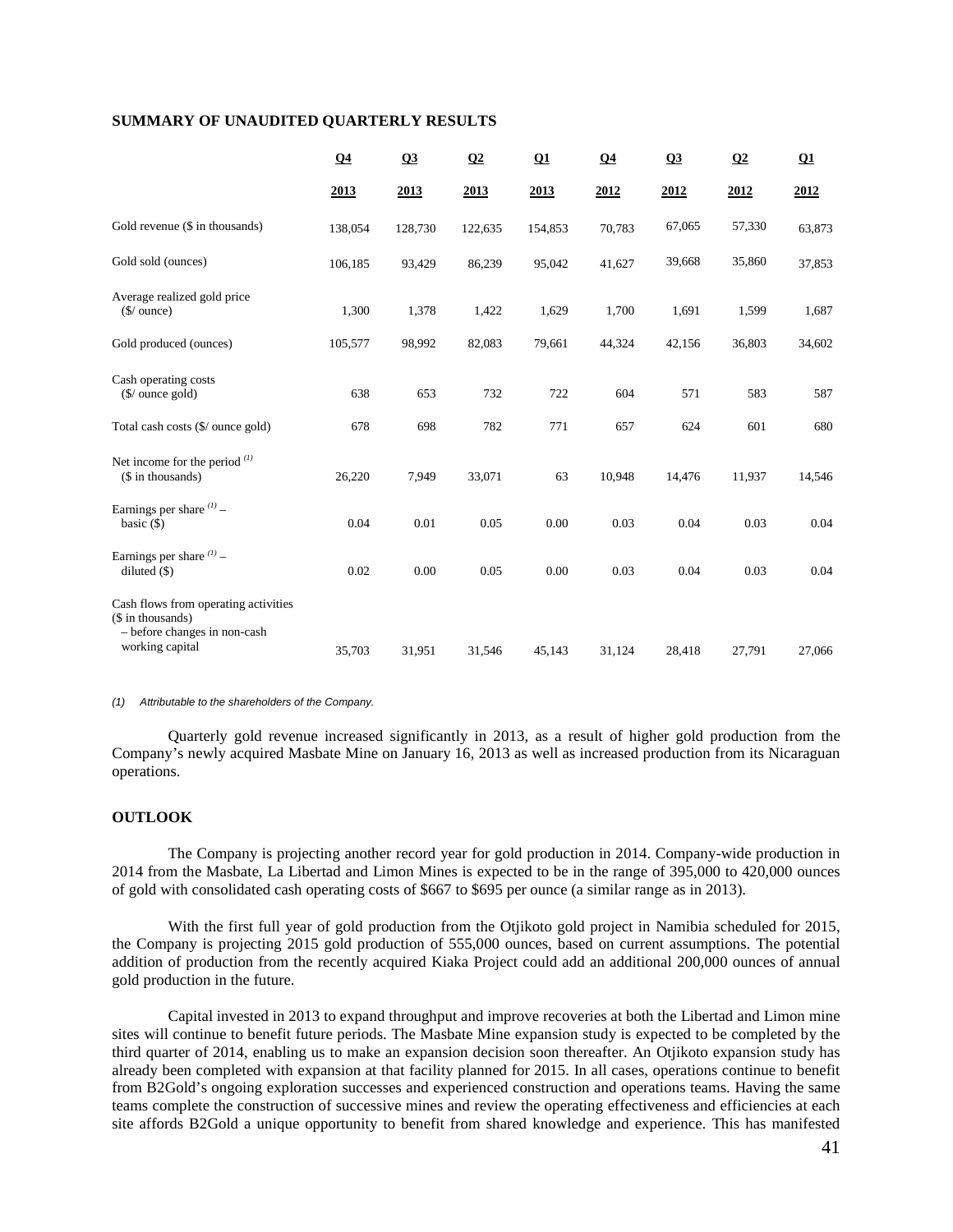itself most significantly in our ability to meet or exceed our production and operating cash costs guidance in each of the last three fiscal years. Training and empowerment of local mine site workers remains a core part of B2Gold's operating philosophy and approach, resulting in minimal staff turnover at all levels and effective local control of operations, supplemented by our centralized team of experienced executives.

The Company continues its growth in financial performance with cash from operations of \$144.3 million in 2013 compared to \$114.4 million in 2012, despite lower gold prices. Total liquidity available at December 31, 2013 was approximately \$383 million consisting of cash of \$252.7 million, \$100 million available for drawdown under the Company's Senior Credit Facility and \$30 million available under the equipment finance lease with CAT Financial.

In light of the significant decline in gold price experienced in 2013, the Company has modified its capital and exploration expenditures program for 2014. However, the Company continues to prioritize maximizing strong operating and financial performance, controlling costs, while remaining focused on developing its growth projects, funding them partly from cash from operations and keeping debt at manageable levels. Exploration will focus primarily on mine site and brownfields exploration.

## *Growth Strategy*

Clearly B2Gold's strategy of growth through accretive acquisitions and exploration success to date speaks for itself. Over the last six years, the acquisitions of Central Sun Mining Inc. (the Nicaraguan mines), Auryx Gold Corp. (the Otjikoto Project, Namibia) and CGA Mining Limited (the Masbate Mine, Philippines) have seen the Company grow annual production dramatically. The acquisition of Volta Resources Inc. (the Kiaka Project, Burkina Faso), offers the potential for significant additional production growth.

Due to its strong cash position and cash flow from operations, the Company is fully funded to complete its mine site capital expenditures, exploration, and the construction of the Otjikoto mine, and finish 2014 with a strong cash balance. In 2015, the Company's cash from operations will increase significantly due to gold production from the Otjikoto mine.

Looking ahead, B2Gold will continue to focus on accretive acquisitions and exploration for continued growth. With a proven technical team, strong financial position and access to capital, the Company is well positioned to utilize its model of growth to continue building a profitable, growth oriented, sustainable intermediate gold producer.

## **OUTSTANDING SHARE DATA**

At March 12, 2014 there were 675,739,204 common shares outstanding. In addition, there were approximately 39 million stock options outstanding with exercise prices ranging between Cdn.\$0.80 to Cdn.\$12.67 per share and 3 million RSU. More information is disclosed in Note 15 of the Company's December 31, 2013 audited consolidated financial statements.

#### **CAUTION ON FORWARD-LOOKING INFORMATION**

This Management's Discussion and Analysis contains forward-looking statements within the meaning of applicable securities laws, which reflect management's expectations regarding the Company's future growth, results of operations (including, without limitation, future production and capital expenditures), performance (both operational and financial), global prices for gold, changes in currency exchange rates and business prospects (including the accuracy of estimated mineral reserves and resources, metallurgical recoveries and operating costs, the timing and development of new deposits and the success of exploration activities) and opportunities. Wherever possible, words such as "plans", "expects" or "does not expect", "budget", "scheduled", "estimates", "forecasts", "anticipate" or "does not anticipate", "believe", "intend" and similar expressions or statements that certain actions, events or results "may", "could", "would", "might" or "will" be taken, occur or be achieved, have been used to identify these forward-looking statements. Although the forward-looking statements contained in this Management's Discussion and Analysis reflect management's current beliefs based upon information currently available to management and based upon what management believes to be reasonable assumptions, the Company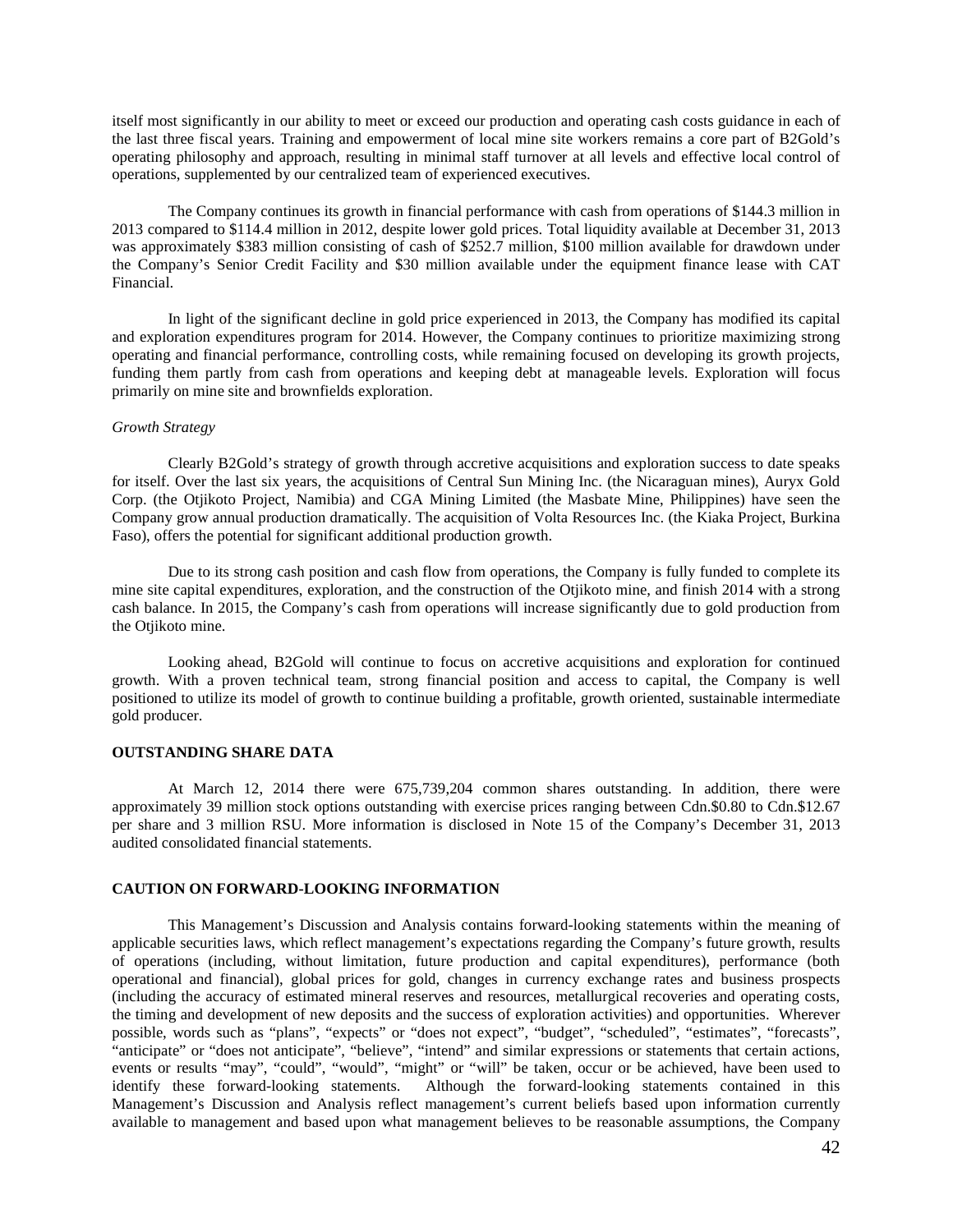cannot be certain that actual results will be consistent with these forward-looking statements. A number of factors could cause actual results, performance, or achievements to differ materially from the results expressed or implied in the forward-looking statements including those listed in the "Risk Factors" section of this management's discussion and analysis and the document entitled "Risk Factors", attached to the Company's Material Change Report filed on SEDAR on August 23, 2013, and filed as Form 6-K on EDGAR on August 23, 2013. These factors should be considered carefully and prospective investors should not place undue reliance on the forward-looking statements. Forward-looking statements necessarily involve significant known and unknown risks, assumptions and uncertainties that may cause the Company's actual results, performance, prospects and opportunities in future periods to differ materially from those expressed or implied by such forward-looking statements. Although the Company has attempted to identify important risks and factors that could cause actual actions, events or results to differ materially from those described in forward-looking statements, there may be other factors and risks that cause actions, events or results not to be as anticipated, estimated or intended. There can be no assurance that forwardlooking statements will prove to be accurate, as actual results and future events could differ materially from those anticipated in such statements. Accordingly, shareholders should not place undue reliance on forward-looking statements. These forward-looking statements are made as of the date of this Management's Discussion and Analysis and, other than as required by applicable securities laws, the Company assumes no obligation to update or revise them to reflect new events or circumstances.

For a more comprehensive discussion of the risks faced by the Company, refer to the document entitled "Risk Factors," attached to the Company's Material Change Report filed on SEDAR at www.sedar.com on August 23, 2013, and filed as Form 6-K with the United States Securities and Exchange Commission ("SEC") on EDGAR at www.sec.gov/edgar.html on August 23, 2013.

## **CAUTIONARY STATEMENT REGARDING MINERAL RESERVE AND RESOURCE ESTIMATES**

This Management's Discussion and Analysis has been prepared in accordance with the requirements of the securities laws in effect in Canada, which differ from the requirements of U.S. securities laws. All resource and reserve estimates included in this Management's Discussion and Analysis have been prepared in accordance with National Instrument 43-101 Standards of Disclosure for Mineral Projects ("NI 43-101"). NI 43-101 is a rule developed by the Canadian Securities Administrators that establishes standards for all public disclosure an issuer makes of scientific and technical information concerning mineral projects that are considered material to the issuer. These standards differ significantly from the mineral reserve disclosure requirements of the SEC set out in Industry Guide 7. Consequently, reserve and resource information contained in this Management's Discussion and Analysis is not comparable to similar information that would generally be disclosed by U.S. companies in accordance with the rules of the SEC.

In particular, the SEC's Industry Guide 7 applies different standards in order to classify mineralization as a reserve. As a result, the definitions of proven and probable reserves used in NI 43-101 differ from the definitions in SEC Industry Guide 7. Under SEC standards, mineralization may not be classified as a "reserve" unless the determination has been made that the mineralization could be economically and legally produced or extracted at the time the reserve determination is made. Among other things, all necessary permits would be required to be in hand or issuance imminent in order to classify mineralized material as reserves under the SEC standards. Accordingly, mineral reserve estimates contained in this Management's Discussion and Analysis may not qualify as "reserves" under SEC standards. Disclosure of "contained ounces" is permitted under the Canadian disclosure rules; however, the SEC normally only permits issuers to report mineralization that do not constitute reserves as in place tonnage and grade without reference to unit measures.

In addition, this Management's Discussion and Analysis uses the terms "mineral resources", "indicated mineral resources" and "inferred mineral resources" to comply with the reporting standards in Canada. The SEC's Industry Guide 7 does not recognize mineral resources and U.S. companies are generally not permitted to disclose resources in documents they file with the SEC. Investors are specifically cautioned not to assume that any part or all of the mineral deposits in these categories will ever be converted into SEC defined mineral reserves. Further, "inferred mineral resources" have a great amount of uncertainty as to their existence and as to whether they can be mined legally or economically. Therefore, investors are also cautioned not to assume that all or any part of an inferred resource exists. In accordance with Canadian rules, estimates of "inferred mineral resources" cannot form the basis of feasibility or other economic studies. It cannot be assumed that all or any part of "mineral resources",